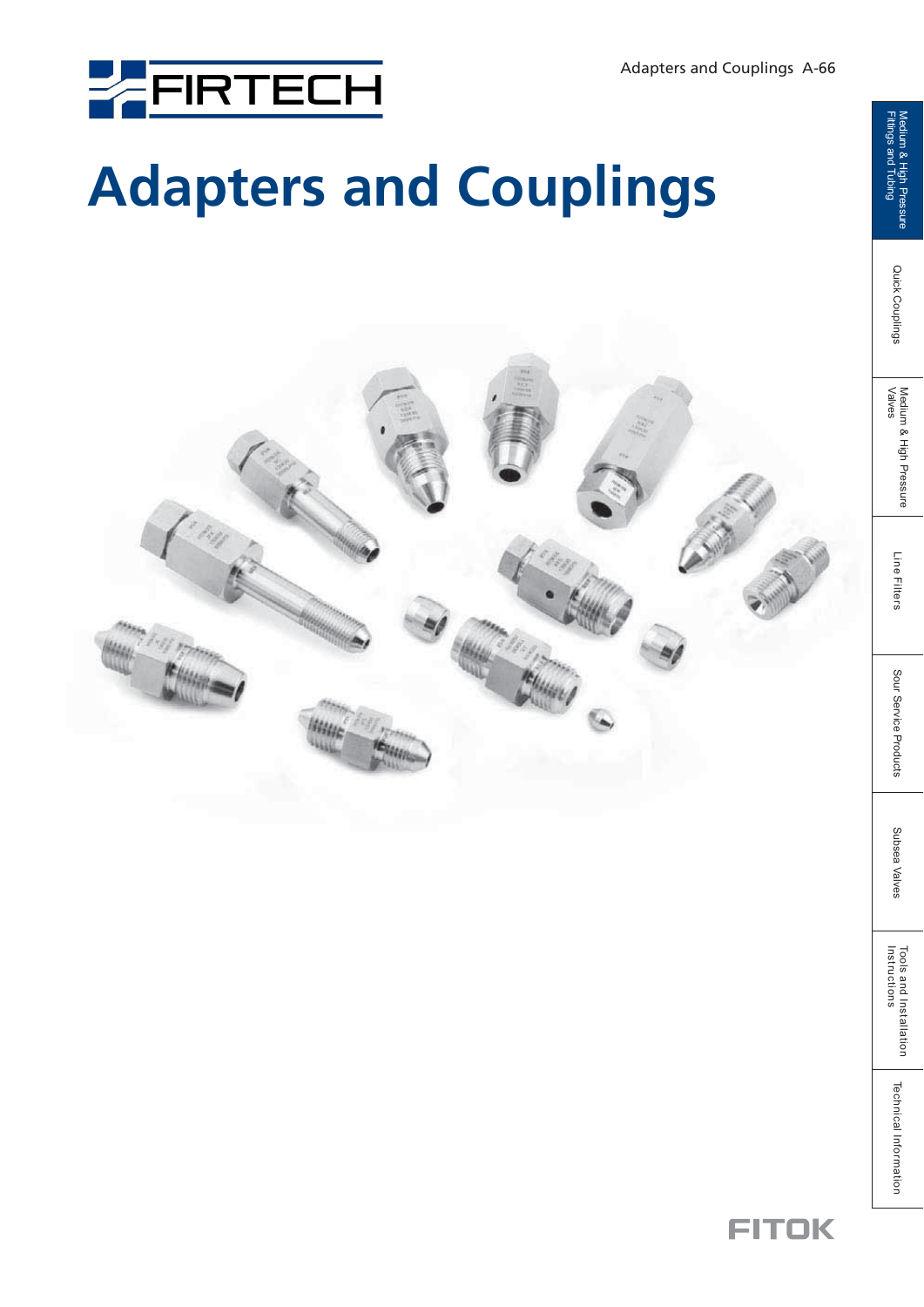### **Contents**

Male DHL Series to Male DHL Series - MMA

A-70

A-70

A-71

A-72

A-72

A-74

A-75

| mu               | LMM        |  |  |
|------------------|------------|--|--|
| www <sup>-</sup> | $\sqrt{2}$ |  |  |
|                  |            |  |  |

Male DHL Series to Male NPT - MMA

Male DHL Series to Male JIC - MMA



Male DHL Series to Male Type "M"- MMA

$$
\underbrace{\hspace{2.5cm}}_{\hspace{2.5cm}\text{num}}
$$

Male MP to Male DHL Series - MMA

Male MMA MP Male MP - to

A-73

Male MP to Male NPT - MMA

Male MP to Male JIC - MMA



Male MP to Male Type "M" - MMA

Male HP to Male DHL Series - MMA A-76

$$
\underbrace{\begin{array}{c}\text{form} \\ \text{form} \\ \text{form} \end{array}}
$$

A-77

Male HP to Male MP - MMA

$$
A-77
$$

FITOK



| Male HP to Male HP - MMA             |        |
|--------------------------------------|--------|
|                                      | A-78   |
| Male HP to Male NPT - MMA            |        |
|                                      | $A-78$ |
| Male HP to Male JIC - MMA            |        |
|                                      | A-79   |
| Male HP to Male Type "M" - MMA       |        |
|                                      | $A-79$ |
| Male Type "M" to MP Nipples - MMA    |        |
|                                      | $A-80$ |
| Male Type "M" to HP Nipples - MMA    |        |
|                                      |        |
|                                      |        |
| Female MP to Female DHL Series - FFC | $A-81$ |
|                                      |        |
|                                      | A-81   |
| Female MP to Female NPT - FFC        |        |
|                                      |        |
|                                      | A-82   |
| Female HP to Female DHL Series - FFC |        |
|                                      | $A-83$ |
| Female HP to Female MP - FFC         |        |
|                                      |        |
|                                      |        |
|                                      | A-83   |
| Female HP to Female NPT - FFC        |        |
|                                      |        |

Quick Couplings

Subsea Valves

Subsea Valves

Tools and Installation<br>Instructions

Technical Information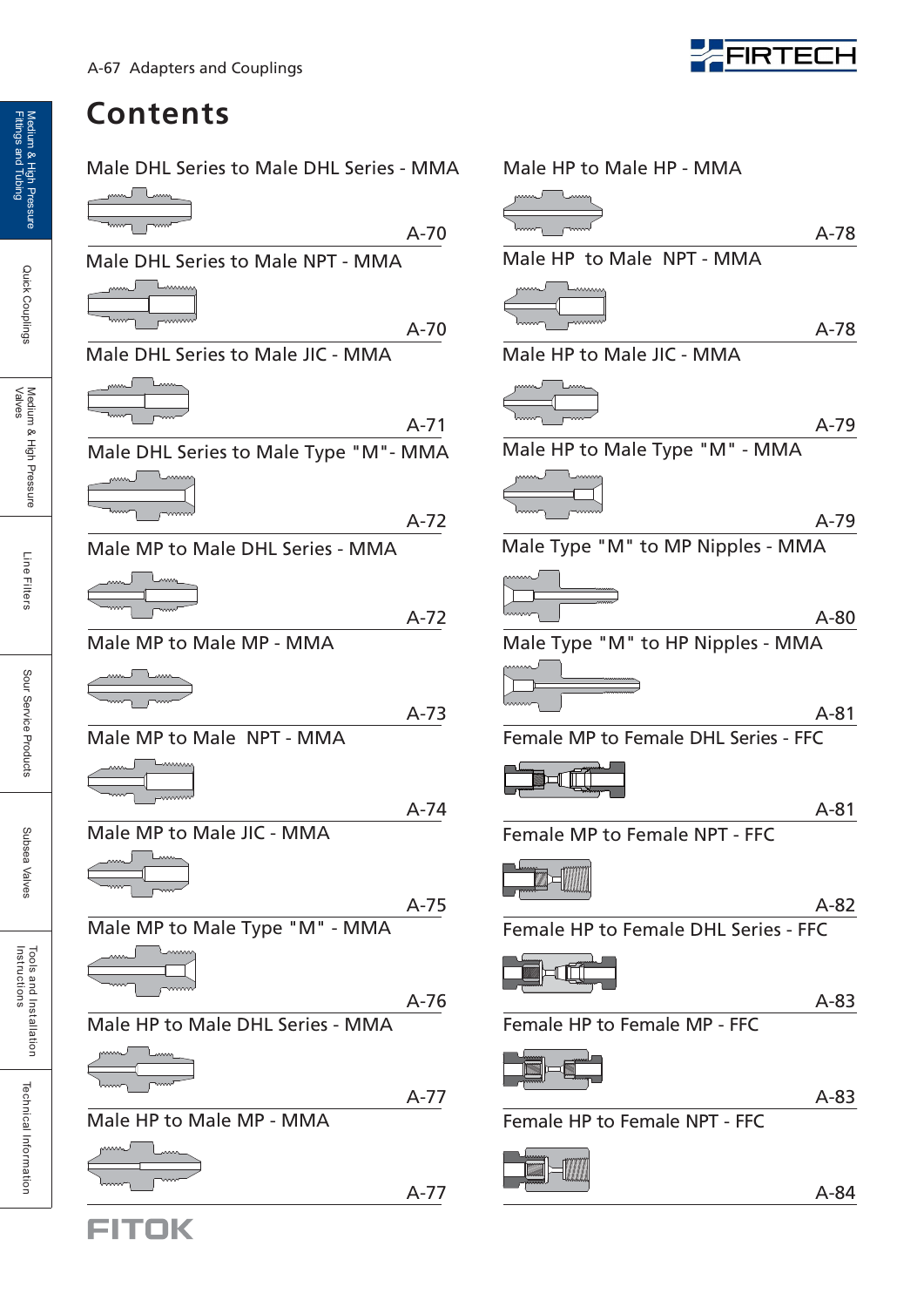

Adapters and Couplings A-68



**Contents**

Female DHL Series to Male DHL Series - FMA F



A-84

Female DHL Series to Male MP - FMA

A-85

Female DHL Series to MP Nipples - FMA



A-86

Female DHL Series to Male HP - FMA

A-87

Female DHL Series to HP Nipples - FMA



A-87

Female DHL Series to Male Type "M" - FMA

ÌÌ

A-88

Female MP to Male DHL Series - FMA

A-89

Female MP to Male MP - FMA



A-90

Female MP to Male HP - FMA



A-91

Female MP to Male NPT - FMA



A-92

Female MP to Male Type "M" - FMA



A-93

| Female HP to Male DHL Series - FMA  |         |
|-------------------------------------|---------|
|                                     | A-94    |
| Female HP to Male MP - FMA          |         |
|                                     |         |
| Female HP to Male HP - FMA          | $A-94$  |
|                                     |         |
| Female HP to Male NPT - FMA         | A-95    |
|                                     |         |
| Female HP to Male Type "M" - FMA    | $A-95$  |
|                                     |         |
|                                     | $A-96$  |
| Female NPT to Male DHL Series - FMA |         |
|                                     |         |
| Female NPT to Male MP - FMA         | A-97    |
|                                     |         |
|                                     | A-98    |
| Female NPT to MP Nipples - FMA      |         |
|                                     |         |
|                                     | A-99    |
| Female NPT to Male HP - FMA         |         |
|                                     |         |
|                                     | $A-100$ |
| Female NPT to HP Nipples - FMA      |         |
|                                     |         |
|                                     | A-101   |

### **Ordering Number Description**

 A-102 FITOK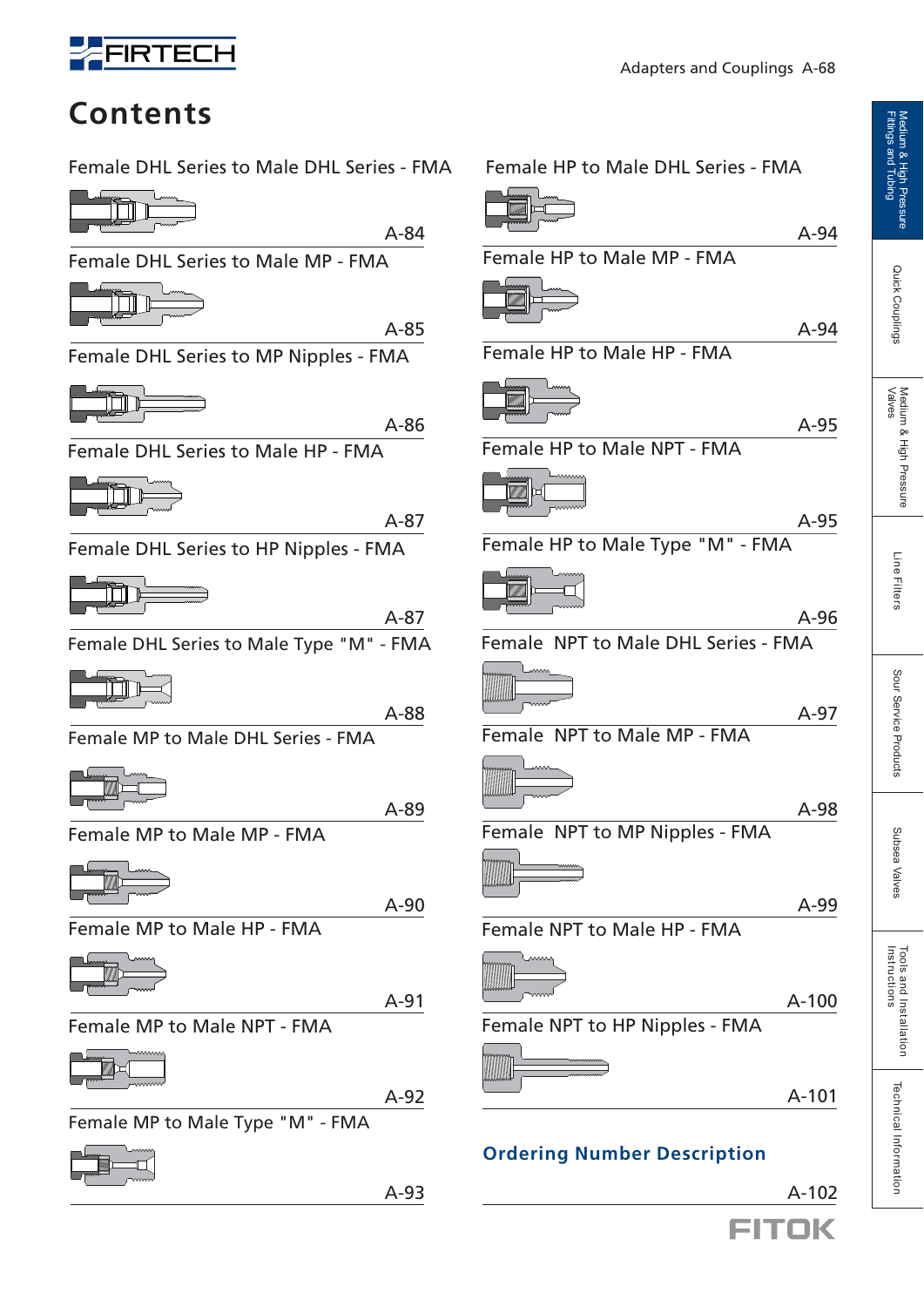

#### **Features**

 $\circledcirc$  High tensile 316 Stainless Steel as standard material, other materials also available upon request Every fitting marked with size, material and heat number ◎

### **Working Pressure**

The working pressures of Adapters and Couplings are shown in the **"Ordering Information and Dimensions".**

### **Working Temperature**

| <b>Connection Type</b>   | <b>Working Temperature Range</b>   |
|--------------------------|------------------------------------|
| Male DHL Series          | -423°F to 1200°F (-252°C to 649°C) |
| Male MP                  | -423°F to 1200°F (-252°C to 649°C) |
| Male HP                  | -423°F to 1200°F (-252°C to 649°C) |
| <b>Female DHI Series</b> | -325°F to 800°F (-198°C to 427°C)  |
| Female MP                | -423°F to 1200°F (-252°C to 649°C) |
| Female HP                | -423°F to 1200°F (-252°C to 649°C) |
| <b>MP Nipples</b>        | -423°F to 1200°F (-252°C to 649°C) |
| <b>HP Nipples</b>        | -423°F to 1200°F (-252°C to 649°C) |
| NPT Pipe Thread          | -325°F to 400°F (-198°C to 204°C)  |
| JIC (37°Flare)           | -423°F to 1200°F (-252°C to 649°C) |
| Male Type "M"            | -423°F to 1200°F (-252°C to 649°C) |

### **"Two-piece" Design**

Ordering number with designator "**□**CP" is for "two-piece" male to male and female to male adapters. They are identical to the "one-piece" design in length. They can be ordered by using "CP" to take the place of "MP". Example:

Ordering number of "one-piece": SS-MMA-6MP6-6MP4

The corresponding ordering number of "two-piece": SS-MMA-6CP6-6CP4.

### **Cautions:**

- ◎ Do not loosen or tighten fittings when the system is pressurized.
- ◎ Always use proper thread sealants on tapered pipe threads.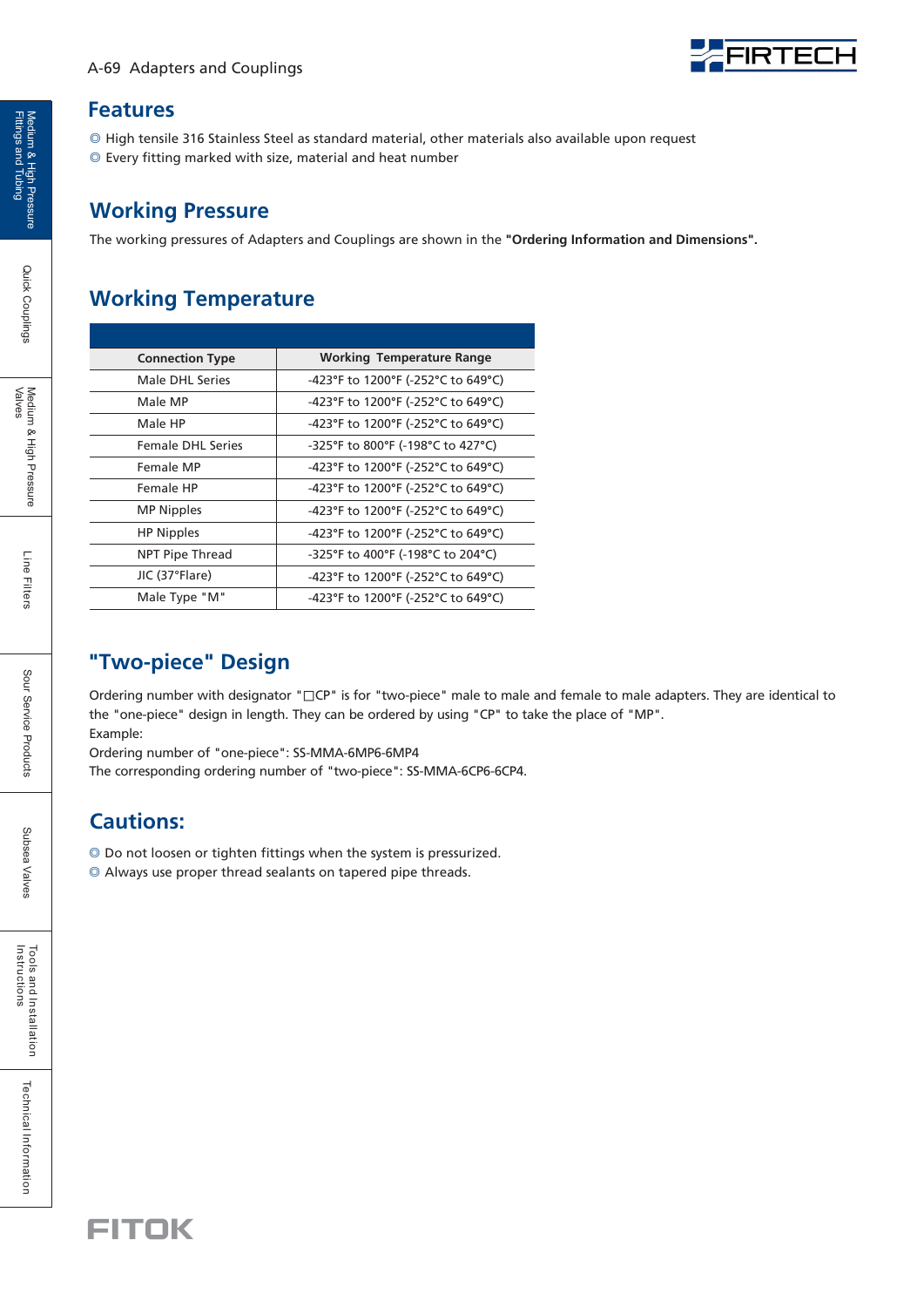

### **Ordering Information and Dimensions**

#### **Male DHL Series to Male DHL Series**



| <b>Male DHL Series</b><br><b>Male DHL Series</b> |                  |                  |            |                      |           |                         |
|--------------------------------------------------|------------------|------------------|------------|----------------------|-----------|-------------------------|
| P-                                               | Px-              | Ordering         |            | Dimensions, in. (mm) |           | <b>Working Pressure</b> |
| Connection                                       | Connection       | <b>Number</b>    | L          | F                    | Е         | psig (bar)              |
| DMP <sub>2</sub>                                 | DMP <sub>2</sub> | SS-MMA-DMP2      | 1.60(40.6) | 0.50(12.7)           | 0.09(2.4) | 15000 (1034)            |
| DMP4                                             | DMP <sub>2</sub> | SS-MMA-DMP4-DMP2 | 1.79(45.5) | 0.63(15.9)           | 0.09(2.4) | 15000 (1034)            |
| DMP4                                             | DMP4             | SS-MMA-DMP4      | 1.94(49.4) | 0.63(15.9)           | 0.19(4.8) | 15000 (1034)            |
| DMP <sub>6</sub>                                 | DMP <sub>2</sub> | SS-MMA-DMP6-DMP2 | 1.85(46.9) | 0.75(19.1)           | 0.09(2.4) | 15000 (1034)            |
| DMP <sub>6</sub>                                 | DMP4             | SS-MMA-DMP6-DMP4 | 2.00(50.8) | 0.75(19.1)           | 0.19(4.8) | 15000 (1034)            |
| DMP <sub>6</sub>                                 | DMP <sub>6</sub> | SS-MMA-DMP6      | 2.02(51.2) | 0.75(19.1)           | 0.25(6.4) | 15000 (1034)            |
| DMP8                                             | DMP <sub>2</sub> | SS-MMA-DMP8-DMP2 | 2.06(52.2) | 0.94(23.8)           | 0.09(2.4) | 15000 (1034)            |
| DMP8                                             | DMP4             | SS-MMA-DMP8-DMP4 | 2.21(56.1) | 0.94(23.8)           | 0.19(4.8) | 15000 (1034)            |
| DMP8                                             | DMP <sub>6</sub> | SS-MMA-DMP8-DMP6 | 2.22(56.5) | 0.94(23.8)           | 0.25(6.4) | 15000 (1034)            |
| DMP8                                             | DMP8             | SS-MMA-DMP8      | 2.35(59.8) | 0.94(23.8)           | 0.37(9.5) | 15000 (1034)            |

#### **Male DHL Series to Male NPT**



| <b>Male DHL Series</b><br><b>Male NPT</b> |                        |                  |            |                      |           |                         |
|-------------------------------------------|------------------------|------------------|------------|----------------------|-----------|-------------------------|
| P-                                        | <b>Ordering</b><br>Px- |                  |            | Dimensions, in. (mm) |           | <b>Working Pressure</b> |
| <b>Connection</b>                         | <b>Connection</b>      | <b>Number</b>    |            | F                    | E         | psig (bar)              |
| DMP <sub>2</sub>                          | NS <sub>2</sub>        | SS-MMA-DMP-NS2   | 1.32(33.5) | 0.50(12.7)           | 0.09(2.4) | 15000 (1034)            |
| DMP <sub>2</sub>                          | NS4                    | SS-MMA-DMP2-NS4  | 1.52(38.5) | 0.56(14.3)           | 0.09(2.4) | 15000 (1034)            |
| DMP <sub>2</sub>                          | NS <sub>6</sub>        | SS-MMA-DMP2-NS6  | 1.56(39.5) | 0.69(17.5)           | 0.09(2.4) | 15000 (1034)            |
| DMP <sub>2</sub>                          | NS8                    | SS-MMA-DMP2-NS8  | 1.82(46.4) | 0.87(22.2)           | 0.09(2.4) | 15000 (1034)            |
| DMP <sub>2</sub>                          | <b>NS12</b>            | SS-MMA-DMP2-NS12 | 1.90(48.4) | 1.06(27.0)           | 0.09(2.4) | 10000 (690)             |
| DMP <sub>2</sub>                          | <b>NS16</b>            | SS-MMA-DMP2-NS16 | 2.19(55.7) | 1.37(34.9)           | 0.09(2.4) | 10000 (690)             |
| DMP4                                      | NS <sub>2</sub>        | SS-MMA-DMP4-NS2  | 1.51(38.4) | 0.63(15.9)           | 0.19(4.8) | 15000 (1034)            |
| DMP4                                      | NS4                    | SS-MMA-DMP4-NS4  | 1.69(42.9) | 0.63(15.9)           | 0.19(4.8) | 15000 (1034)            |
| DMP4                                      | NS <sub>6</sub>        | SS-MMA-DMP4-NS6  | 1.71(43.4) | 0.69(17.5)           | 0.19(4.8) | 15000 (1034)            |
| DMP4                                      | NS8                    | SS-MMA-DMP4-NS8  | 1.98(50.3) | 0.87(22.2)           | 0.19(4.8) | 15000 (1034)            |
| DMP4                                      | <b>NS12</b>            | SS-MMA-DMP4-NS12 | 2.06(52.3) | 1.06(27.0)           | 0.19(4.8) | 10000 (690)             |
| DMP4                                      | <b>NS16</b>            | SS-MMA-DMP4-NS16 | 2.35(59.6) | 1.37(34.9)           | 0.19(4.8) | 10000 (690)             |



Technical Information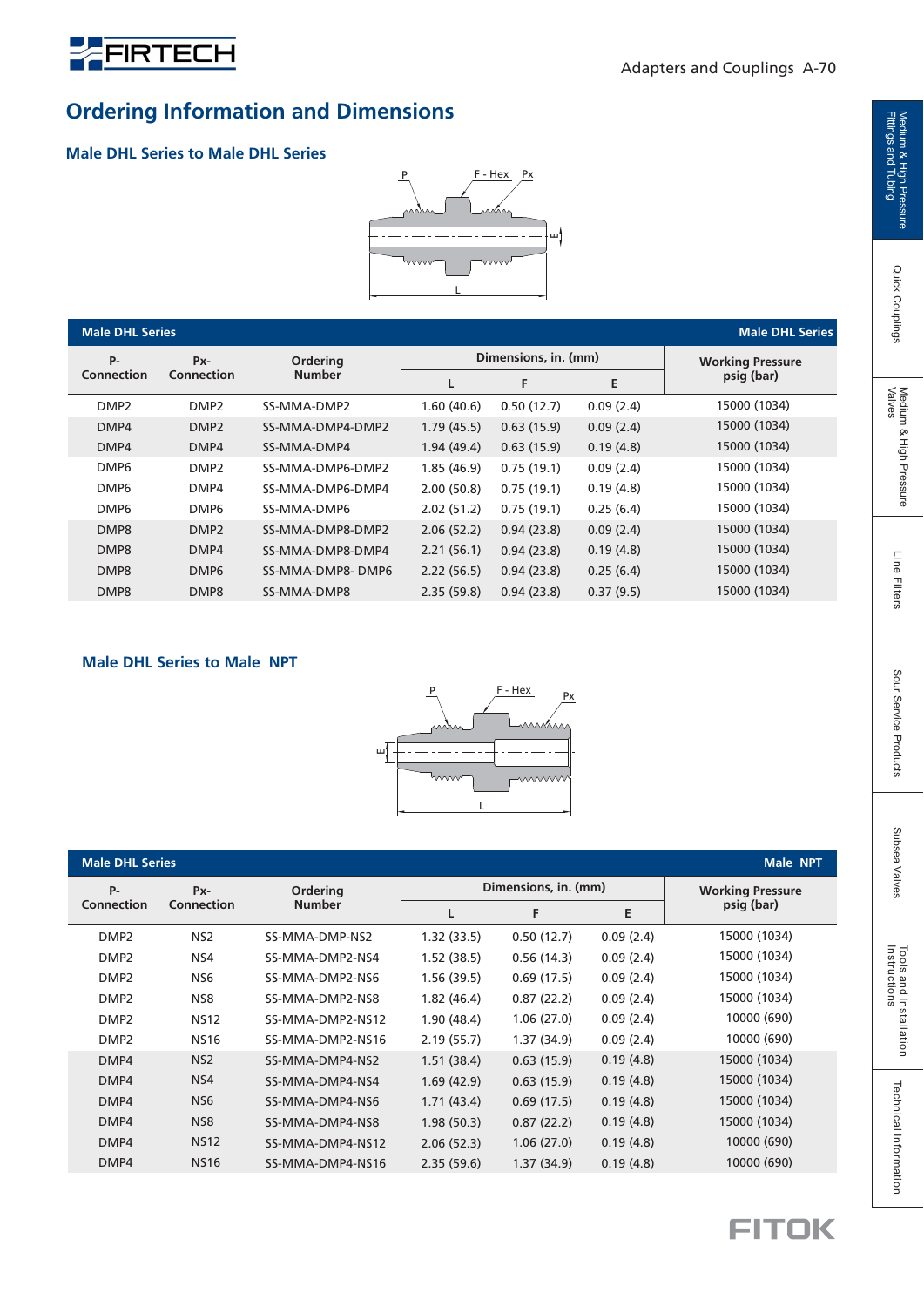#### A-71 Adapters and Couplings



| <b>Male DHL Series</b> |                 |                  |                      |            |           | <b>Male NPT</b>         |
|------------------------|-----------------|------------------|----------------------|------------|-----------|-------------------------|
| <b>P-</b>              | Px-             | Ordering         | Dimensions, in. (mm) |            |           | <b>Working Pressure</b> |
| Connection             | Connection      | <b>Number</b>    |                      | F          | E         | psig (bar)              |
| DMP <sub>6</sub>       | NS <sub>2</sub> | SS-MMA-DMP6-NS2  | 1.57(39.8)           | 0.75(19.1) | 0.19(4.8) | 15000 (1034)            |
| DMP <sub>6</sub>       | NS4             | SS-MMA-DMP6-NS4  | 1.74(44.3)           | 0.75(19.1) | 0.25(6.4) | 15000 (1034)            |
| DMP <sub>6</sub>       | NS <sub>6</sub> | SS-MMA-DMP6-NS6  | 1.74(44.3)           | 0.75(19.1) | 0.25(6.4) | 15000 (1034)            |
| DMP <sub>6</sub>       | NS8             | SS-MMA-DMP6-NS8  | 1.99(50.7)           | 0.87(22.2) | 0.25(6.4) | 15000 (1034)            |
| DMP <sub>6</sub>       | <b>NS12</b>     | SS-MMA-DMP6-NS12 | 2.07(52.7)           | 1.06(27.0) | 0.25(6.4) | 10000 (690)             |
| DMP <sub>6</sub>       | <b>NS16</b>     | SS-MMA-DMP6-NS16 | 2.36(60.0)           | 1.37(34.9) | 0.25(6.4) | 10000 (690)             |
| DMP8                   | NS <sub>2</sub> | SS-MMA-DMP8-NS2  | 1.78(45.1)           | 0.94(23.8) | 0.19(4.8) | 15000 (1034)            |
| DMP8                   | NS4             | SS-MMA-DMP8-NS4  | 1.95(49.6)           | 0.94(23.8) | 0.25(6.4) | 15000 (1034)            |
| DMP8                   | NS <sub>6</sub> | SS-MMA-DMP8-NS6  | 1.95(49.6)           | 0.94(23.8) | 0.31(7.9) | 15000 (1034)            |
| DMP8                   | NS <sub>8</sub> | SS-MMA-DMP8-NS8  | 2.14(54.5)           | 0.94(23.8) | 0.37(9.5) | 15000 (1034)            |
| DMP8                   | <b>NS12</b>     | SS-MMA-DMP8-NS12 | 2.20(56.0)           | 1.06(27.0) | 0.37(9.5) | 10000 (690)             |
| DMP8                   | <b>NS16</b>     | SS-MMA-DMP8-NS16 | 2.49(63.3)           | 1.37(34.9) | 0.37(9.5) | 10000 (690)             |

#### **Male DHL Series to Male JIC**



| <b>Male DHL Series</b> |                   |                  |             |                      |           | <b>Male JIC</b>         |
|------------------------|-------------------|------------------|-------------|----------------------|-----------|-------------------------|
| <b>P-</b>              | Px-               | Ordering         |             | Dimensions, in. (mm) |           | <b>Working Pressure</b> |
| Connection             | <b>Connection</b> | <b>Number</b>    | L           | F<br>E               |           | psig (bar)              |
| DMP <sub>2</sub>       | AN4               | SS-MMA-DMP2-AN4  | 1.49(37.8)  | 0.50(12.7)           | 0.09(2.4) | 15000 (1034)            |
| DMP <sub>2</sub>       | AN <sub>6</sub>   | SS-MMA-DMP2-AN6  | 1.53(38.9)  | 0.63(15.9)           | 0.09(2.4) | 15000 (1034)            |
| DMP <sub>2</sub>       | AN <sub>8</sub>   | SS-MMA-DMP2-AN8  | 1.71(43.5)  | 0.81(20.6)           | 0.09(2.4) | 15000 (1034)            |
| DMP <sub>2</sub>       | AN10              | SS-MMA-DMP2-AN10 | 1.85(47.1)  | 0.94(23.8)           | 0.09(2.4) | 15000 (1034)            |
| DMP <sub>2</sub>       | <b>AN12</b>       | SS-MMA-DMP2-AN12 | 2.04(51.7)  | 1.13(28.6)           | 0.09(2.4) | 15000 (1034)            |
| DMP <sub>2</sub>       | AN16              | SS-MMA-DMP2-AN16 | 2.16(54.9)  | 1.37(34.9)           | 0.09(2.4) | 15000 (1034)            |
| DMP4                   | AN4               | SS-MMA-DMP4-AN4  | 1.68(42.7)  | 0.63(15.9)           | 0.17(4.4) | 15000 (1034)            |
| DMP4                   | AN <sub>6</sub>   | SS-MMA-DMP4-AN6  | 1.69(42.8)  | 0.63(15.9)           | 0.19(4.8) | 15000 (1034)            |
| DMP4                   | AN <sub>8</sub>   | SS-MMA-DMP4-AN8  | 1.87(47.4)  | 0.81(20.6)           | 0.19(4.8) | 15000 (1034)            |
| DMP4                   | <b>AN10</b>       | SS-MMA-DMP4-AN10 | 2.01(51.0)  | 0.94(23.8)           | 0.19(4.8) | 15000 (1034)            |
| DMP4                   | <b>AN12</b>       | SS-MMA-DMP4-AN12 | 2.19(55.6)  | 1.13(28.6)           | 0.19(4.8) | 15000 (1034)            |
| DMP4                   | <b>AN16</b>       | SS-MMA-DMP4-AN16 | 2.31(58.8)  | 1.37(34.9)           | 0.19(4.8) | 15000 (1034)            |
| DMP6                   | AN4               | SS-MMA-DMP6-AN4  | 1.74(44.1)  | 0.75(19.1)           | 0.17(4.4) | 15000 (1034)            |
| DMP <sub>6</sub>       | AN <sub>6</sub>   | SS-MMA-DMP6-AN6  | 1.74 (44.2) | 0.75(19.1)           | 0.23(5.8) | 15000 (1034)            |
| DMP6                   | AN <sub>8</sub>   | SS-MMA-DMP6-AN8  | 1.88(47.8)  | 0.81(20.6)           | 0.25(6.4) | 15000 (1034)            |
| DMP <sub>6</sub>       | AN10              | SS-MMA-DMP6-AN10 | 2.02(51.4)  | 0.94(23.8)           | 0.25(6.4) | 15000 (1034)            |
| DMP <sub>6</sub>       | <b>AN12</b>       | SS-MMA-DMP6-AN12 | 2.20(56.0)  | 1.13(28.6)           | 0.25(6.4) | 15000 (1034)            |
| DMP <sub>6</sub>       | AN16              | SS-MMA-DMP6-AN16 | 2.33(59.2)  | 1.37(34.9)           | 0.25(6.4) | 15000 (1034)            |
| DMP8                   | AN4               | SS-MMA-DMP8-AN4  | 1.94(49.4)  | 0.94(23.8)           | 0.17(4.4) | 15000 (1034)            |
| DMP8                   | AN <sub>6</sub>   | SS-MMA-DMP8-AN6  | 1.95(49.5)  | 0.94(23.8)           | 0.23(5.8) | 15000 (1034)            |
| DMP8                   | AN <sub>8</sub>   | SS-MMA-DMP8-AN8  | 2.05(52.1)  | 0.94(23.8)           | 0.31(8.0) | 15000 (1034)            |
| DMP8                   | <b>AN10</b>       | SS-MMA-DMP8-AN10 | 2.15(54.7)  | 0.94(23.8)           | 0.37(9.4) | 15000 (1034)            |
| DMP8                   | <b>AN12</b>       | SS-MMA-DMP8-AN12 | 2.33(59.3)  | 1.13(28.6)           | 0.37(9.5) | 15000 (1034)            |
| DMP8                   | AN16              | SS-MMA-DMP8-AN16 | 2.46(62.5)  | 1.37(34.9)           | 0.37(9.5) | 15000 (1034)            |

## **FITOK**

Quick Couplings

Line Filters

Technical Information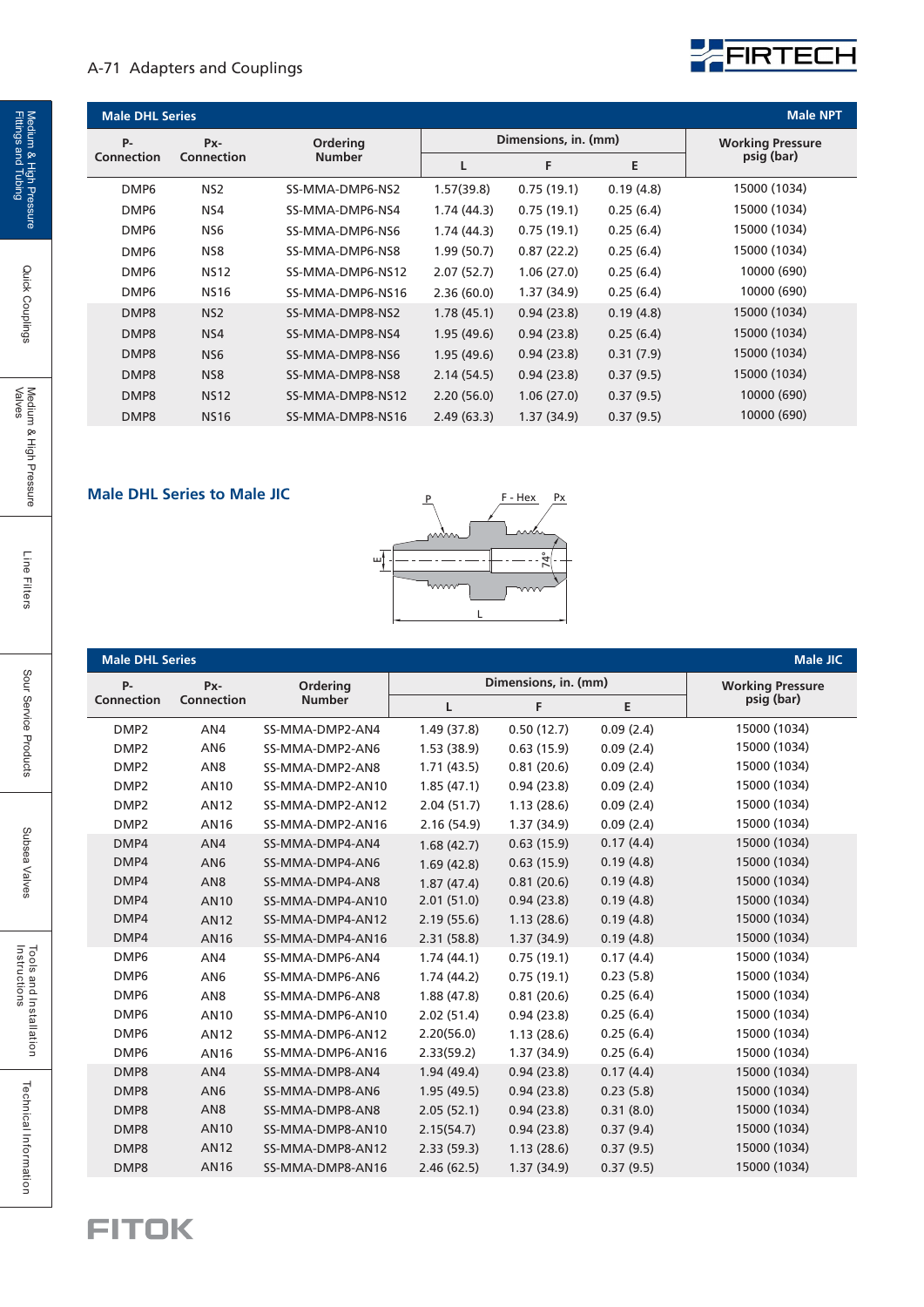

#### **Male DHL Series to Male Type "M"**



| <b>Male DHL Series</b> |                   |                  |            |                      |           | Male Type "M"           |
|------------------------|-------------------|------------------|------------|----------------------|-----------|-------------------------|
| P-                     | Px-               | Ordering         |            | Dimensions, in. (mm) |           | <b>Working Pressure</b> |
| <b>Connection</b>      | <b>Connection</b> | <b>Number</b>    | L          | F                    | Е         | psig (bar)              |
| DMP <sub>2</sub>       | HM <sub>9</sub>   | SS-MMA-DMP2-HM9  | 1.48(37.5) | 0.63(15.9)           | 0.09(2.4) | 15000 (1034)            |
| DMP <sub>2</sub>       | <b>HM12</b>       | SS-MMA-DMP2-HM12 | 1.65(41.8) | 0.75(19.1)           | 0.09(2.4) | 15000 (1034)            |
| DMP <sub>2</sub>       | <b>HM14</b>       | SS-MMA-DMP2-HM14 | 1.87(47.5) | 1.00(25.4)           | 0.09(2.4) | 15000 (1034)            |
| DMP <sub>2</sub>       | <b>HM16</b>       | SS-MMA-DMP2-HM16 | 1.76(44.6) | 1.00(25.4)           | 0.09(2.4) | 15000 (1034)            |
| DMP <sub>2</sub>       | <b>HM21</b>       | SS-MMA-DMP2-HM21 | 1.87(47.5) | 1.37(34.9)           | 0.09(2.4) | 15000 (1034)            |
| DMP4                   | HM <sub>9</sub>   | SS-MMA-DMP4-HM9  | 1.63(41.4) | 0.63(15.9)           | 0.09(2.4) | 15000 (1034)            |
| DMP4                   | <b>HM12</b>       | SS-MMA-DMP4-HM12 | 1.80(45.7) | 0.75(19.1)           | 0.19(4.8) | 15000 (1034)            |
| DMP4                   | <b>HM14</b>       | SS-MMA-DMP4-HM14 | 2.02(51.4) | 1.00(25.4)           | 0.15(3.8) | 15000 (1034)            |
| DMP4                   | <b>HM16</b>       | SS-MMA-DMP4-HM16 | 1.91(48.5) | 1.00(25.4)           | 0.19(4.8) | 15000 (1034)            |
| DMP4                   | <b>HM21</b>       | SS-MMA-DMP4-HM21 | 2.02(51.4) | 1.37(34.9)           | 0.19(4.8) | 15000 (1034)            |
| DMP <sub>6</sub>       | HM <sub>9</sub>   | SS-MMA-DMP6-HM9  | 1.69(42.8) | 0.75(19.1)           | 0.09(2.4) | 15000 (1034)            |
| DMP <sub>6</sub>       | <b>HM12</b>       | SS-MMA-DMP6-HM12 | 1.81(46.1) | 0.75(19.1)           | 0.25(6.4) | 15000 (1034)            |
| DMP <sub>6</sub>       | <b>HM14</b>       | SS-MMA-DMP6-HM14 | 2.04(51.8) | 1.00(25.4)           | 0.15(3.8) | 15000 (1034)            |
| DMP <sub>6</sub>       | <b>HM16</b>       | SS-MMA-DMP6-HM16 | 1.93(48.9) | 1.00(25.4)           | 0.25(6.4) | 15000 (1034)            |
| DMP <sub>6</sub>       | <b>HM21</b>       | SS-MMA-DMP6-HM21 | 2.04(51.8) | 1.37(34.9)           | 0.25(6.4) | 15000 (1034)            |
| DMP8                   | HM <sub>9</sub>   | SS-MMA-DMP8-HM9  | 1.89(48.1) | 0.94(23.8)           | 0.09(2.4) | 15000 (1034)            |
| DMP8                   | <b>HM12</b>       | SS-MMA-DMP8-HM12 | 2.02(51.4) | 0.94(23.8)           | 0.29(7.4) | 15000 (1034)            |
| DMP8                   | <b>HM14</b>       | SS-MMA-DMP8-HM14 | 2.17(55.1) | 1.00(25.4)           | 0.15(3.8) | 15000 (1034)            |
| DMP8                   | <b>HM16</b>       | SS-MMA-DMP8-HM16 | 2.06(52.2) | 1.00(25.4)           | 0.37(9.5) | 15000 (1034)            |
| DMP8                   | <b>HM21</b>       | SS-MMA-DMP8-HM21 | 2.17(55.1) | 1.37(34.9)           | 0.37(9.5) | 15000 (1034)            |

#### **Male MP to Male DHL Series**



| <b>Male MP</b>   |                  |                  |            |                      |           | <b>Male DHL Series</b>  |
|------------------|------------------|------------------|------------|----------------------|-----------|-------------------------|
| P-               | Px-              | <b>Ordering</b>  |            | Dimensions, in. (mm) |           | <b>Working Pressure</b> |
| Connection       | Connection       | <b>Number</b>    |            | F                    | Е         | psig (bar)              |
| 2MP4             | DMP <sub>2</sub> | SS-MMA-2MP4-DMP2 | 1.62(41.2) | 0.50(12.7)           | 0.09(2.4) | 15000 (1034)            |
| 2MP4             | DMP4             | SS-MMA-2MP4-DMP4 | 1.81(46.1) | 0.63(15.9)           | 0.11(2.8) | 15000 (1034)            |
| 2MP4             | DMP <sub>6</sub> | SS-MMA-2MP4-DMP6 | 1.87(47.5) | 0.75(19.1)           | 0.11(2.8) | 15000 (1034)            |
| 2MP4             | DMP8             | SS-MMA-2MP4-DMP8 | 2.08(52.8) | 0.94(23.8)           | 0.11(2.8) | 15000 (1034)            |
| 2MP <sub>6</sub> | DMP <sub>2</sub> | SS-MMA-2MP6-DMP2 | 1.81(45.9) | 0.63(15.9)           | 0.09(2.4) | 15000 (1034)            |
| 2MP <sub>6</sub> | DMP4             | SS-MMA-2MP6-DMP4 | 1.96(49.8) | 0.63(15.9)           | 0.19(4.8) | 15000 (1034)            |

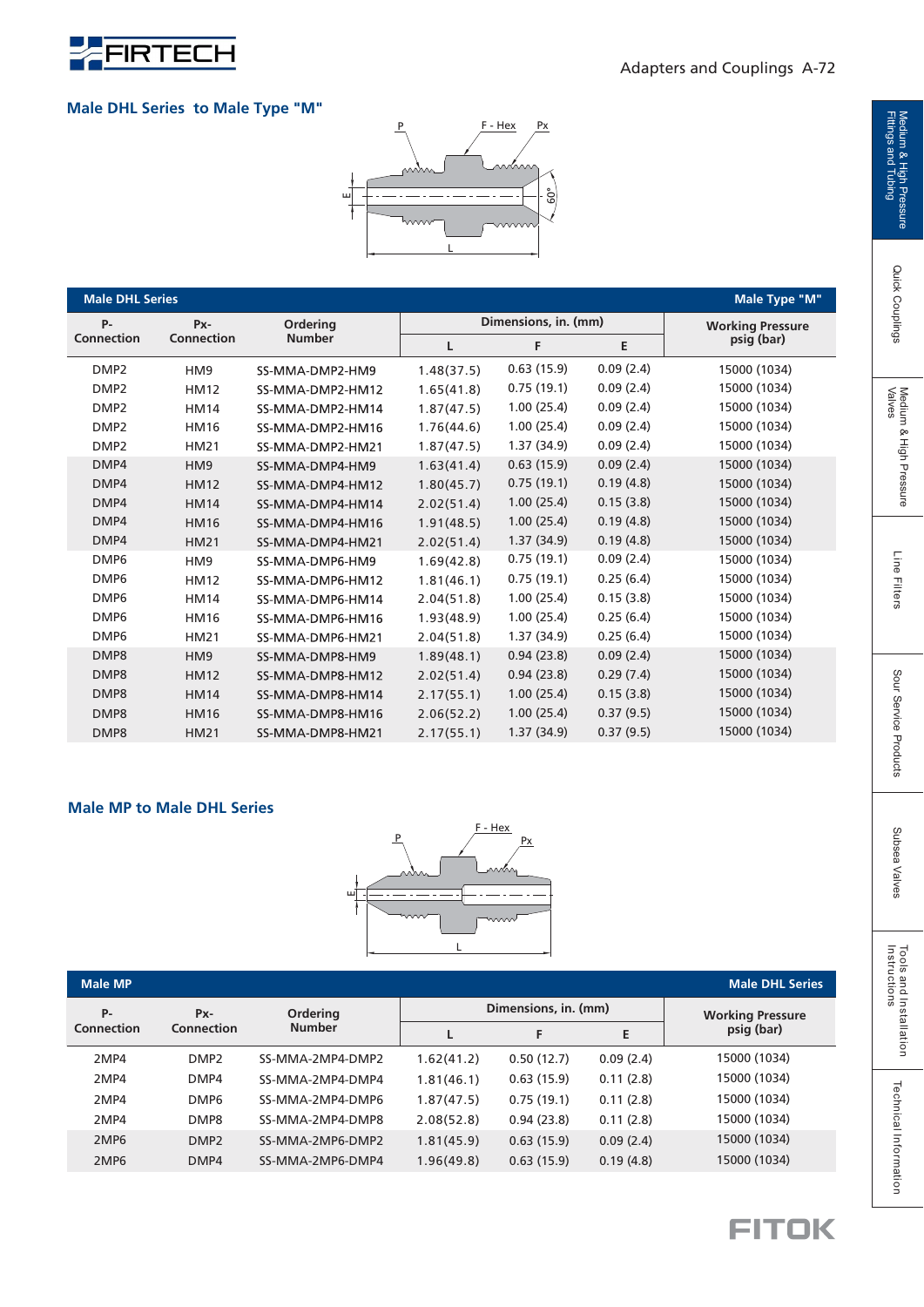#### A-73 Adapters and Couplings



| <b>Male MP</b>   |                        |                   |            |                      |           | <b>Male DHL Series</b>  |
|------------------|------------------------|-------------------|------------|----------------------|-----------|-------------------------|
| <b>P-</b>        | Px-<br><b>Ordering</b> |                   |            | Dimensions, in. (mm) |           | <b>Working Pressure</b> |
| Connection       | <b>Connection</b>      | <b>Number</b>     |            | F                    | Е         | psig (bar)              |
| 2MP6             | DMP <sub>6</sub>       | SS-MMA-2MP6-DMP6  | 2.02(51.2) | 0.75(19.1)           | 0.20(5.2) | 15000 (1034)            |
| 2MP <sub>6</sub> | DMP8                   | SS-MMA-2MP6-DMP8  | 2.22(56.5) | 0.94(23.8)           | 0.20(5.2) | 15000 (1034)            |
| 2MP9             | DMP <sub>2</sub>       | SS-MMA-2MP9-DMP2  | 2.11(53.7) | 0.94(23.8)           | 0.09(2.4) | 15000 (1034)            |
| 2MP9             | DMP4                   | SS-MMA-2MP9-DMP4  | 2.27(57.6) | 0.94(23.8)           | 0.19(4.8) | 15000 (1034)            |
| 2MP9             | DMP <sub>6</sub>       | SS-MMA-2MP9-DMP6  | 2.28(58.0) | 0.94(23.8)           | 0.25(6.4) | 15000 (1034)            |
| 2MP9             | DMP8                   | SS-MMA-2MP9-DMP8  | 2.41(61.3) | 0.94(23.8)           | 0.31(7.9) | 15000 (1034)            |
| 2MP12            | DMP <sub>2</sub>       | SS-MMA-2MP12-DMP2 | 2.38(60.5) | 1.19(30.2)           | 0.09(2.4) | 15000 (1034)            |
| 2MP12            | DMP4                   | SS-MMA-2MP12-DMP4 | 2.54(64.4) | 1.19(30.2)           | 0.19(4.8) | 15000 (1034)            |
| 2MP12            | DMP <sub>6</sub>       | SS-MMA-2MP12-DMP6 | 2.55(64.8) | 1.19(30.2)           | 0.25(6.4) | 15000 (1034)            |
| 2MP12            | DMP8                   | SS-MMA-2MP12-DMP8 | 2.68(68.1) | 1.19(30.2)           | 0.37(9.5) | 15000 (1034)            |
| 2MP16            | DMP <sub>2</sub>       | SS-MMA-2MP16-DMP2 | 2.93(74.3) | 1.50(38.1)           | 0.09(2.4) | 15000 (1034)            |
| 2MP16            | DMP4                   | SS-MMA-2MP16-DMP4 | 3.08(78.2) | 1.50(38.1)           | 0.19(4.8) | 15000 (1034)            |
| 2MP16            | DMP <sub>6</sub>       | SS-MMA-2MP16-DMP6 | 3.09(78.6) | 1.50(38.1)           | 0.37(9.5) | 15000 (1034)            |
| 2MP16            | DMP8                   | SS-MMA-2MP16-DMP8 | 3.22(81.9) | 1.50(38.1)           | 0.37(9.5) | 15000 (1034)            |

#### **Male MP to Male MP**



| <b>Male MP</b>    |                   |                    |              |                      |            | <b>Male MP</b>          |
|-------------------|-------------------|--------------------|--------------|----------------------|------------|-------------------------|
| <b>P-</b>         | Px-               | Ordering           |              | Dimensions, in. (mm) |            | <b>Working Pressure</b> |
| <b>Connection</b> | <b>Connection</b> | <b>Number</b>      | L            | F                    | E.         | psig (bar)              |
| 2MP4              | 2MP4              | SS-MMA-2MP4        | 1.63(41.3)   | 0.50(12.7)           | 0.11(2.8)  | 20000 (1379)            |
| 2MP6              | 2MP4              | SS-MMA-2MP6-2MP4   | 1.87(47.6)   | 0.63(15.9)           | 0.11(2.8)  | 20000 (1379)            |
| 2MP6              | 2MP6              | SS-MMA-2MP6        | 2.00(50.8)   | 0.63(15.9)           | 0.20(5.2)  | 20000 (1379)            |
| 2MP9              | 2MP4              | SS-MMA-2MP9-2MP4   | 2.13(54.0)   | 0.94(23.8)           | 0.11(2.8)  | 20000 (1379)            |
| 2MP9              | 2MP6              | SS-MMA-2MP9-2MP6   | 2.31(58.7)   | 0.94(23.8)           | 0.20(5.2)  | 20000 (1379)            |
| 2MP9              | 2MP9              | SS-MMA-2MP9        | 2.50(63.5)   | 0.94(23.8)           | 0.31(7.9)  | 20000 (1379)            |
| 2MP12             | 2MP4              | SS-MMA-2MP12-2MP4  | 2.44(61.9)   | 1.19(30.2)           | 0.11(2.8)  | 20000 (1379)            |
| 2MP12             | 2MP6              | SS-MMA-2MP12-2MP6  | 2.56(65.1)   | 1.19(30.2)           | 0.20(5.2)  | 20000 (1379)            |
| 2MP12             | 2MP9              | SS-MMA-2MP12-2MP9  | 2.75(69.9)   | 1.19(30.2)           | 0.31(7.9)  | 20000 (1379)            |
| 2MP12             | 2MP12             | SS-MMA-2MP12       | 2.94(74.6)   | 1.19(30.2)           | 0.44(11.1) | 20000 (1379)            |
| 2MP16             | 2MP4              | SS-MMA-2MP16-2MP4  | 3.00 (76.2)  | 1.50(38.1)           | 0.11(2.8)  | 20000 (1379)            |
| 2MP16             | 2MP <sub>6</sub>  | SS-MMA-2MP16-2MP6  | 3.13 (79.4)  | 1.50(38.1)           | 0.20(5.2)  | 20000 (1379)            |
| 2MP16             | 2MP9              | SS-MMA-2MP16-2MP9  | 3.31 (84.2)  | 1.50(38.1)           | 0.31(7.9)  | 20000 (1379)            |
| 2MP16             | 2MP12             | SS-MMA-2MP16-2MP12 | 3.44 (87.4)  | 1.50(38.1)           | 0.44(11.1) | 20000 (1379)            |
| 2MP16             | 2MP16             | SS-MMA-2MP16       | 3.94 (100.2) | 1.50(38.1)           | 0.56(14.3) | 20000 (1379)            |

**FITOK** 

Quick Couplings

Subsea Valves

Subsea Valves

Technical Information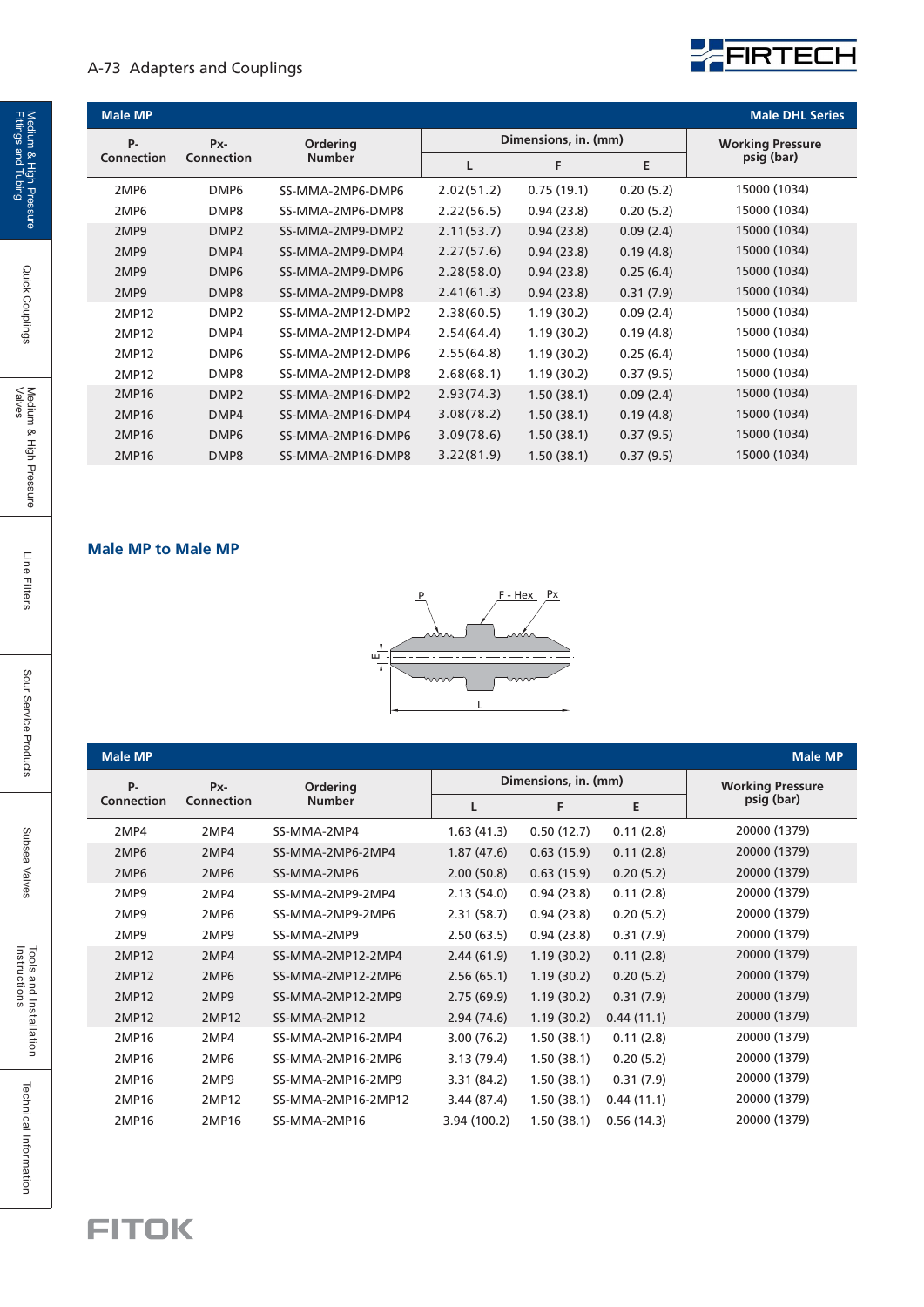

#### **Male MP to Male NPT**



| <b>Male MP</b> |                   |                   |             |                      |            | <b>Male NPT</b>         |
|----------------|-------------------|-------------------|-------------|----------------------|------------|-------------------------|
| P-             | Px-               | Ordering          |             | Dimensions, in. (mm) |            | <b>Working Pressure</b> |
| Connection     | <b>Connection</b> | <b>Number</b>     | L           | F                    | E          | psig (bar)              |
| 2MP4           | NS <sub>2</sub>   | SS-MMA-2MP4-NS2   | 1.37 (34.9) | 0.50(12.7)           | 0.11(2.8)  | 15000 (1034)            |
| 2MP4           | NS4               | SS-MMA-2MP4-NS4   | 1.56(39.7)  | 0.56(14.3)           | 0.11(2.8)  | 15000 (1034)            |
| 2MP4           | NS <sub>6</sub>   | SS-MMA-2MP4-NS6   | 1.63(41.3)  | 0.69(17.5)           | 0.11(2.8)  | 15000 (1034)            |
| 2MP4           | NS8               | SS-MMA-2MP4-NS8   | 1.87(47.6)  | 0.87(22.2)           | 0.11(2.8)  | 15000 (1034)            |
| 2MP4           | <b>NS12</b>       | SS-MMA-2MP4-NS12  | 1.94(49.2)  | 1.06(27.0)           | 0.11(2.8)  | 10000 (690)             |
| 2MP4           | <b>NS16</b>       | SS-MMA-2MP4-NS16  | 2.25(57.2)  | 1.37 (34.9)          | 0.11(2.8)  | 10000 (690)             |
| 2MP6           | NS <sub>2</sub>   | SS-MMA-2MP6-NS2   | 1.56(39.7)  | 0.63(15.9)           | 0.19(4.8)  | 15000 (1034)            |
| 2MP6           | NS4               | SS-MMA-2MP6-NS4   | 1.75(44.5)  | 0.63(15.9)           | 0.20(5.2)  | 15000 (1034)            |
| 2MP6           | NS <sub>6</sub>   | SS-MMA-2MP6-NS6   | 1.75(44.5)  | 0.69(17.5)           | 0.20(5.2)  | 15000 (1034)            |
| 2MP6           | NS8               | SS-MMA-2MP6-NS8   | 2.00(50.8)  | 0.87(22.2)           | 0.20(5.2)  | 15000 (1034)            |
| 2MP6           | <b>NS12</b>       | SS-MMA-2MP6-NS12  | 2.06(52.4)  | 1.06(27.0)           | 0.20(5.2)  | 10000 (690)             |
| 2MP6           | <b>NS16</b>       | SS-MMA-2MP6-NS16  | 2.37(60.3)  | 1.37(34.9)           | 0.20(5.2)  | 10000 (690)             |
| 2MP9           | NS <sub>2</sub>   | SS-MMA-2MP9-NS2   | 1.87(47.6)  | 0.94(23.8)           | 0.19(4.8)  | 15000 (1034)            |
| 2MP9           | NS4               | SS-MMA-2MP9-NS4   | 2.06(52.4)  | 0.94(23.8)           | 0.25(6.4)  | 15000 (1034)            |
| 2MP9           | NS <sub>6</sub>   | SS-MMA-2MP9-NS6   | 2.06(52.4)  | 0.94(23.8)           | 0.31(7.9)  | 15000 (1034)            |
| 2MP9           | NS8               | SS-MMA-2MP9-NS8   | 2.25(57.2)  | 0.94(23.8)           | 0.31(7.9)  | 15000 (1034)            |
| 2MP9           | <b>NS12</b>       | SS-MMA-2MP9-NS12  | 2.31(58.7)  | 1.06(27.0)           | 0.31(7.9)  | 10000 (690)             |
| 2MP9           | <b>NS16</b>       | SS-MMA-2MP9-NS16  | 2.56(65.1)  | 1.37 (34.9)          | 0.31(7.9)  | 10000 (690)             |
| 2MP12          | NS <sub>2</sub>   | SS-MMA-2MP12-NS2  | 2.13(54.0)  | 1.19(30.2)           | 0.19(4.8)  | 15000 (1034)            |
| 2MP12          | NS4               | SS-MMA-2MP12-NS4  | 2.31(58.7)  | 1.19(30.2)           | 0.25(6.4)  | 15000 (1034)            |
| 2MP12          | NS6               | SS-MMA-2MP12-NS6  | 2.31(58.7)  | 1.19(30.2)           | 0.31(7.9)  | 15000 (1034)            |
| 2MP12          | NS8               | SS-MMA-2MP12-NS8  | 2.50(63.5)  | 1.19(30.2)           | 0.38(9.6)  | 15000 (1034)            |
| 2MP12          | <b>NS12</b>       | SS-MMA-2MP12-NS12 | 2.50(63.5)  | 1.19(30.2)           | 0.44(11.1) | 10000 (690)             |
| 2MP12          | <b>NS16</b>       | SS-MMA-2MP12-NS16 | 2.75(69.9)  | 1.37(34.9)           | 0.44(11.1) | 10000 (690)             |
| 2MP16          | NS <sub>2</sub>   | SS-MMA-2MP16-NS2  | 2.69(68.3)  | 1.50(38.1)           | 0.19(4.8)  | 15000 (1034)            |
| 2MP16          | NS4               | SS-MMA-2MP16-NS4  | 2.81(71.4)  | 1.50(38.1)           | 0.25(6.4)  | 15000 (1034)            |
| 2MP16          | NS <sub>6</sub>   | SS-MMA-2MP16-NS6  | 2.81(71.4)  | 1.50(38.1)           | 0.31(7.9)  | 15000 (1034)            |
| 2MP16          | NS8               | SS-MMA-2MP16-NS8  | 3.06(77.8)  | 1.50(38.1)           | 0.38(9.6)  | 15000 (1034)            |
| 2MP16          | <b>NS12</b>       | SS-MMA-2MP16-NS12 | 3.06(82.6)  | 1.50(38.1)           | 0.56(14.3) | 10000 (690)             |
| 2MP16          | <b>NS16</b>       | SS-MMA-2MP16-NS16 | 3.25(82.6)  | 1.50(38.1)           | 0.56(14.3) | 10000 (690)             |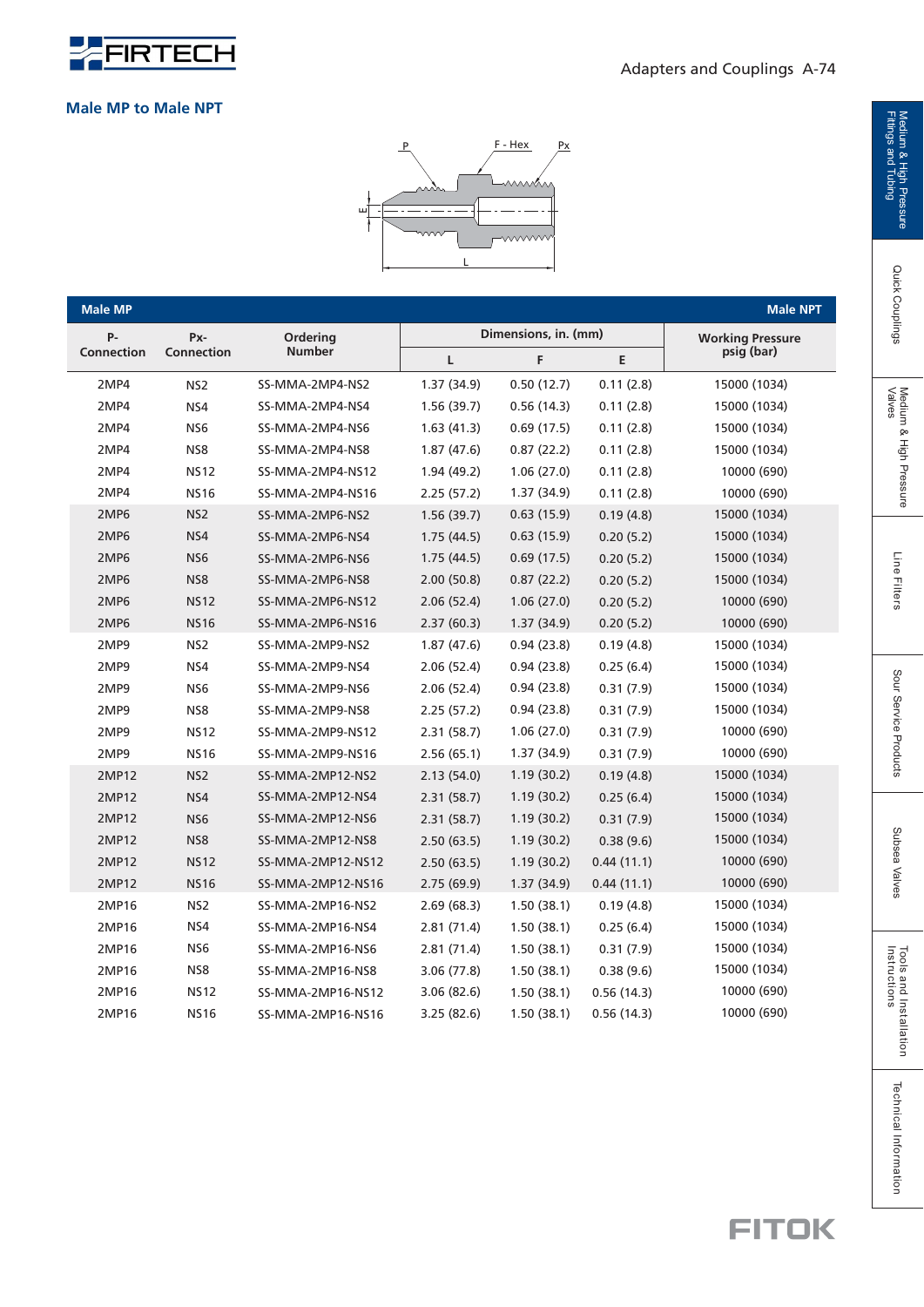

#### **Male MP to Male JIC**



| <b>Male MP</b>    |                 |                   |             |                      |            | <b>Male JIC</b>         |
|-------------------|-----------------|-------------------|-------------|----------------------|------------|-------------------------|
| <b>P-</b>         | Px-             | Ordering          |             | Dimensions, in. (mm) |            | <b>Working Pressure</b> |
| <b>Connection</b> | Connection      | <b>Number</b>     | Г           | F                    | E          | psig (bar)              |
| 2MP4              | AN4             | SS-MMA-2MP4-AN4   | 1.50(38.1)  | 0.50(12.7)           | 0.11(2.8)  | 20000 (1379)            |
| 2MP4              | AN <sub>6</sub> | SS-MMA-2MP4-AN6   | 1.63(41.3)  | 0.63(15.9)           | 0.11(2.8)  | 20000 (1379)            |
| 2MP4              | AN8             | SS-MMA-2MP4-AN8   | 1.75(44.5)  | 0.81(20.6)           | 0.11(2.8)  | 20000 (1379)            |
| 2MP4              | AN10            | SS-MMA-2MP4-AN10  | 1.87(47.6)  | 0.94(23.8)           | 0.11(2.8)  | 20000 (1379)            |
| 2MP4              | AN12            | SS-MMA-2MP4-AN12  | 2.06(52.4)  | 1.13(28.6)           | 0.11(2.8)  | 15000 (1034)            |
| 2MP4              | AN16            | SS-MMA-2MP4-AN16  | 2.19(55.6)  | 1.37 (34.9)          | 0.11(2.8)  | 15000 (1034)            |
| 2MP6              | AN4             | SS-MMA-2MP6-AN4   | 1.75(44.5)  | 0.63(15.9)           | 0.17(4.4)  | 20000 (1379)            |
| 2MP6              | AN6             | SS-MMA-2MP6-AN6   | 1.75(44.5)  | 0.63(15.9)           | 0.20(5.2)  | 20000 (1379)            |
| 2MP6              | AN <sub>8</sub> | SS-MMA-2MP6-AN8   | 1.87(47.6)  | 0.81(20.6)           | 0.20(5.2)  | 20000 (1379)            |
| 2MP6              | <b>AN10</b>     | SS-MMA-2MP6-AN10  | 2.06(52.4)  | 0.94(23.8)           | 0.20(5.2)  | 20000 (1379)            |
| 2MP6              | <b>AN12</b>     | SS-MMA-2MP6-AN12  | 2.25(57.2)  | 1.13(28.6)           | 0.20(5.2)  | 15000 (1034)            |
| 2MP6              | <b>AN16</b>     | SS-MMA-2MP6-AN16  | 2.37(60.3)  | 1.37(34.9)           | 0.20(5.2)  | 15000 (1034)            |
| 2MP9              | AN4             | SS-MMA-2MP9-AN4   | 2.00(50.8)  | 0.94(23.8)           | 0.17(4.4)  | 20000 (1379)            |
| 2MP9              | AN6             | SS-MMA-2MP9-AN6   | 2.06(52.4)  | 0.94(23.8)           | 0.23(5.8)  | 20000 (1379)            |
| 2MP9              | AN8             | SS-MMA-2MP9-AN8   | 2.13(54.0)  | 0.94(23.8)           | 0.31(7.9)  | 20000 (1379)            |
| 2MP9              | AN10            | SS-MMA-2MP9-AN10  | 2.25(57.2)  | 0.94(23.8)           | 0.31(7.9)  | 20000 (1379)            |
| 2MP9              | AN12            | SS-MMA-2MP9-AN12  | 2.44(61.9)  | 1.13(28.6)           | 0.31(7.9)  | 15000 (1034)            |
| 2MP9              | <b>AN16</b>     | SS-MMA-2MP9-AN16  | 2.56(65.1)  | 1.37(34.9)           | 0.31(7.9)  | 15000 (1034)            |
| 2MP12             | AN4             | SS-MMA-2MP12-AN4  | 2.31(58.7)  | 1.19(30.2)           | 0.17(4.4)  | 20000 (1379)            |
| 2MP12             | AN6             | SS-MMA-2MP12-AN6  | 2.31(58.7)  | 1.19(30.2)           | 0.23(5.8)  | 20000 (1379)            |
| 2MP12             | AN <sub>8</sub> | SS-MMA-2MP12-AN8  | 2.37(60.3)  | 1.19(30.2)           | 0.31(7.9)  | 20000 (1379)            |
| 2MP12             | AN10            | SS-MMA-2MP12-AN10 | 2.50(63.5)  | 1.19(30.2)           | 0.37(9.4)  | 20000 (1379)            |
| 2MP12             | <b>AN12</b>     | SS-MMA-2MP12-AN12 | 2.63(66.7)  | 1.19(30.2)           | 0.44(11.1) | 15000 (1034)            |
| 2MP12             | AN16            | SS-MMA-2MP12-AN16 | 2.69(68.3)  | 1.37(34.9)           | 0.44(11.1) | 15000 (1034)            |
| 2MP16             | AN4             | SS-MMA-2MP16-AN4  | 2.81(71.4)  | 1.50(38.1)           | 0.17(4.4)  | 20000 (1379)            |
| 2MP16             | AN6             | SS-MMA-2MP16-AN6  | 2.81(71.4)  | 1.50(38.1)           | 0.23(5.8)  | 20000 (1379)            |
| 2MP16             | AN <sub>8</sub> | SS-MMA-2MP16-AN8  | 2.94 (74.6) | 1.50(38.1)           | 0.31(7.9)  | 20000 (1379)            |
| 2MP16             | AN10            | SS-MMA-2MP16-AN10 | 3.06 (77.8) | 1.50(38.1)           | 0.37(9.4)  | 20000 (1379)            |
| 2MP16             | AN12            | SS-MMA-2MP16-AN12 | 3.13 (79.4) | 1.50(38.1)           | 0.46(11.6) | 15000 (1034)            |
| 2MP16             | AN16            | SS-MMA-2MP16-AN16 | 3.19(81.0)  | 1.50(38.1)           | 0.56(14.3) | 15000 (1034)            |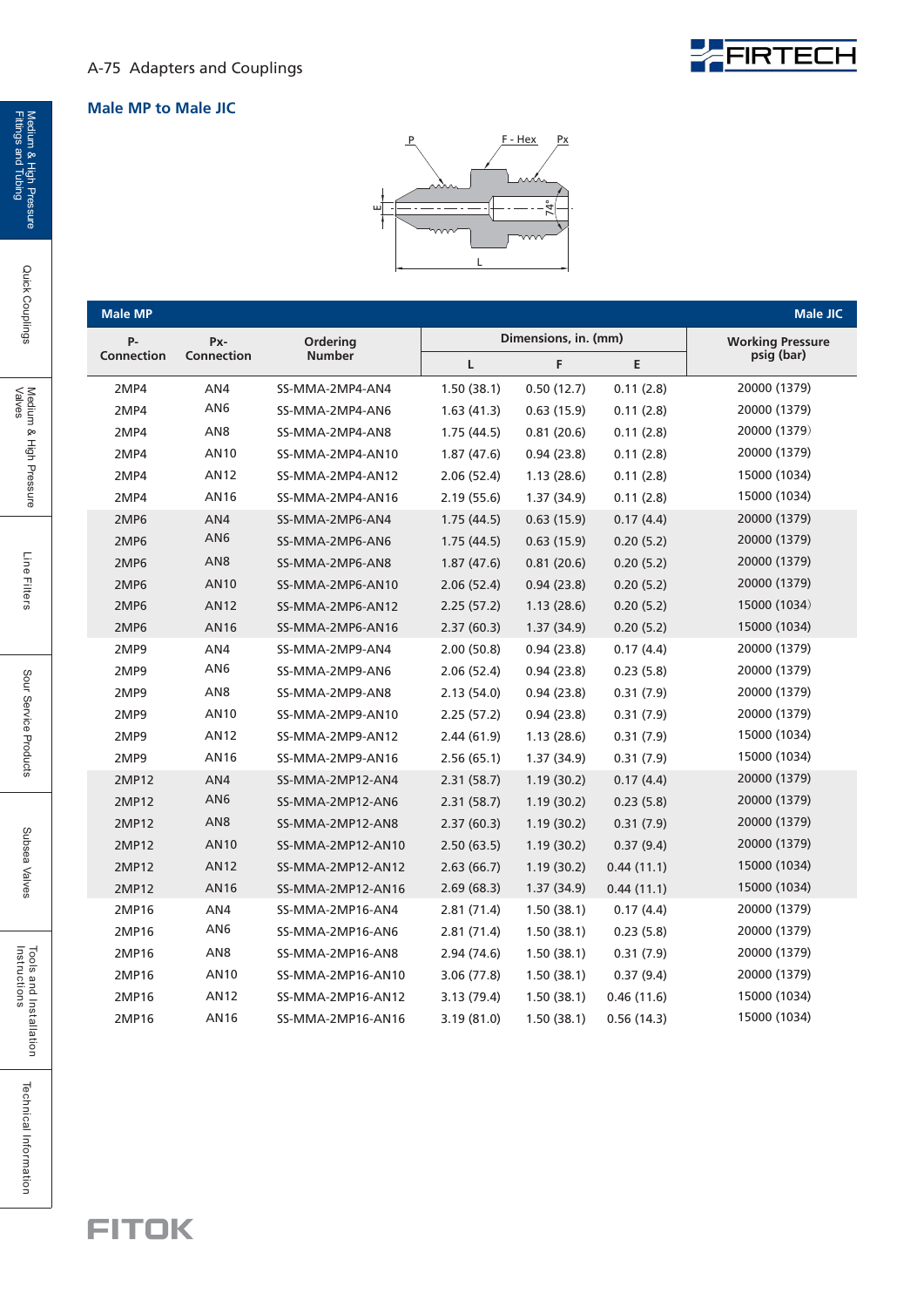

#### **Male MP to Male Type "M"**



| <b>Male MP</b>    |             |                   |            |                      |            | Male Type "M"           |
|-------------------|-------------|-------------------|------------|----------------------|------------|-------------------------|
| <b>P-</b>         | Px-         | Ordering          |            | Dimensions, in. (mm) |            | <b>Working Pressure</b> |
| <b>Connection</b> | Connection  | <b>Number</b>     | Г          | F                    | E          | psig (bar)              |
| 2MP4              | HM9         | SS-MMA-2MP4-HM9   | 1.52(38.7) | 0.63(15.9)           | 0.09(2.4)  | 20000 (1379)            |
| 2MP4              | <b>HM12</b> | SS-MMA-2MP4-HM12  | 1.69(43.0) | 0.75(19.1)           | 0.11(2.8)  | 20000 (1379)            |
| 2MP4              | <b>HM14</b> | SS-MMA-2MP4-HM14  | 1.90(48.2) | 1.00(25.4)           | 0.11(2.8)  | 20000 (1379)            |
| 2MP4              | <b>HM16</b> | SS-MMA-2MP4-HM16  | 1.78(45.3) | 1.00(25.4)           | 0.11(2.8)  | 20000 (1379)            |
| 2MP4              | <b>HM21</b> | SS-MMA-2MP4-HM21  | 1.90(48.3) | 1.37(34.9)           | 0.11(2.8)  | 20000 (1379)            |
| 2MP6              | HM9         | SS-MMA-2MP6-HM9   | 1.67(42.4) | 0.63(15.9)           | 0.09(2.4)  | 20000 (1379)            |
| 2MP6              | <b>HM12</b> | SS-MMA-2MP6-HM12  | 1.84(46.7) | 0.75(19.1)           | 0.20(5.2)  | 20000 (1379)            |
| 2MP6              | <b>HM14</b> | SS-MMA-2MP6-HM14  | 2.04(51.9) | 1.00(25.4)           | 0.15(3.8)  | 20000 (1379)            |
| 2MP6              | <b>HM16</b> | SS-MMA-2MP6-HM16  | 1.93(49.0) | 1.00(25.4)           | 0.20(5.2)  | 20000 (1379)            |
| 2MP6              | <b>HM21</b> | SS-MMA-2MP6-HM21  | 2.05(52.0) | 1.37(34.9)           | 0.20(5.2)  | 20000 (1379)            |
| 2MP9              | HM9         | SS-MMA-2MP9-HM9   | 1.95(49.6) | 0.94(23.8)           | 0.09(2.4)  | 20000 (1379)            |
| 2MP9              | <b>HM12</b> | SS-MMA-2MP9-HM12  | 2.08(52.9) | 0.94(23.8)           | 0.29(7.4)  | 20000 (1379)            |
| 2MP9              | <b>HM14</b> | SS-MMA-2MP9-HM14  | 2.23(56.7) | 1.00(25.4)           | 0.15(3.8)  | 20000 (1379)            |
| 2MP9              | <b>HM16</b> | SS-MMA-2MP9-HM16  | 2.12(53.8) | 1.00(25.4)           | 0.31(7.9)  | 20000 (1379)            |
| 2MP9              | <b>HM21</b> | SS-MMA-2MP9-HM21  | 2.24(56.8) | 1.37(34.9)           | 0.31(7.9)  | 20000 (1379)            |
| 2MP12             | HM9         | SS-MMA-2MP12-HM9  | 2.22(56.3) | 1.19(30.2)           | 0.09(2.4)  | 20000 (1379)            |
| 2MP12             | <b>HM12</b> | SS-MMA-2MP12-HM12 | 2.35(59.6) | 1.19(30.2)           | 0.29(7.4)  | 20000 (1379)            |
| 2MP12             | <b>HM14</b> | SS-MMA-2MP12-HM14 | 2.47(62.8) | 1.19(30.2)           | 0.15(3.8)  | 20000 (1379)            |
| 2MP12             | <b>HM16</b> | SS-MMA-2MP12-HM16 | 2.36(59.9) | 1.19(30.2)           | 0.39(10.0) | 20000 (1379)            |
| 2MP12             | <b>HM21</b> | SS-MMA-2MP12-HM21 | 2.41(61.1) | 1.37(34.9)           | 0.44(11.1) | 20000 (1379)            |
| 2MP16             | HM9         | SS-MMA-2MP16-HM9  | 2.77(70.3) | 1.50(38.1)           | 0.09(2.4)  | 20000 (1379)            |
| 2MP16             | <b>HM12</b> | SS-MMA-2MP16-HM12 | 2.90(73.6) | 1.50(38.1)           | 0.29(7.4)  | 20000 (1379)            |
| 2MP16             | <b>HM14</b> | SS-MMA-2MP16-HM14 | 3.02(76.8) | 1.50(38.1)           | 0.15(3.8)  | 20000 (1379)            |
| 2MP16             | <b>HM16</b> | SS-MMA-2MP16-HM16 | 2.91(73.9) | 1.50(38.1)           | 0.39(10.0) | 20000 (1379)            |
| 2MP16             | <b>HM21</b> | SS-MMA-2MP16-HM21 | 2.89(73.3) | 1.50(38.1)           | 0.56(14.3) | 20000 (1379)            |

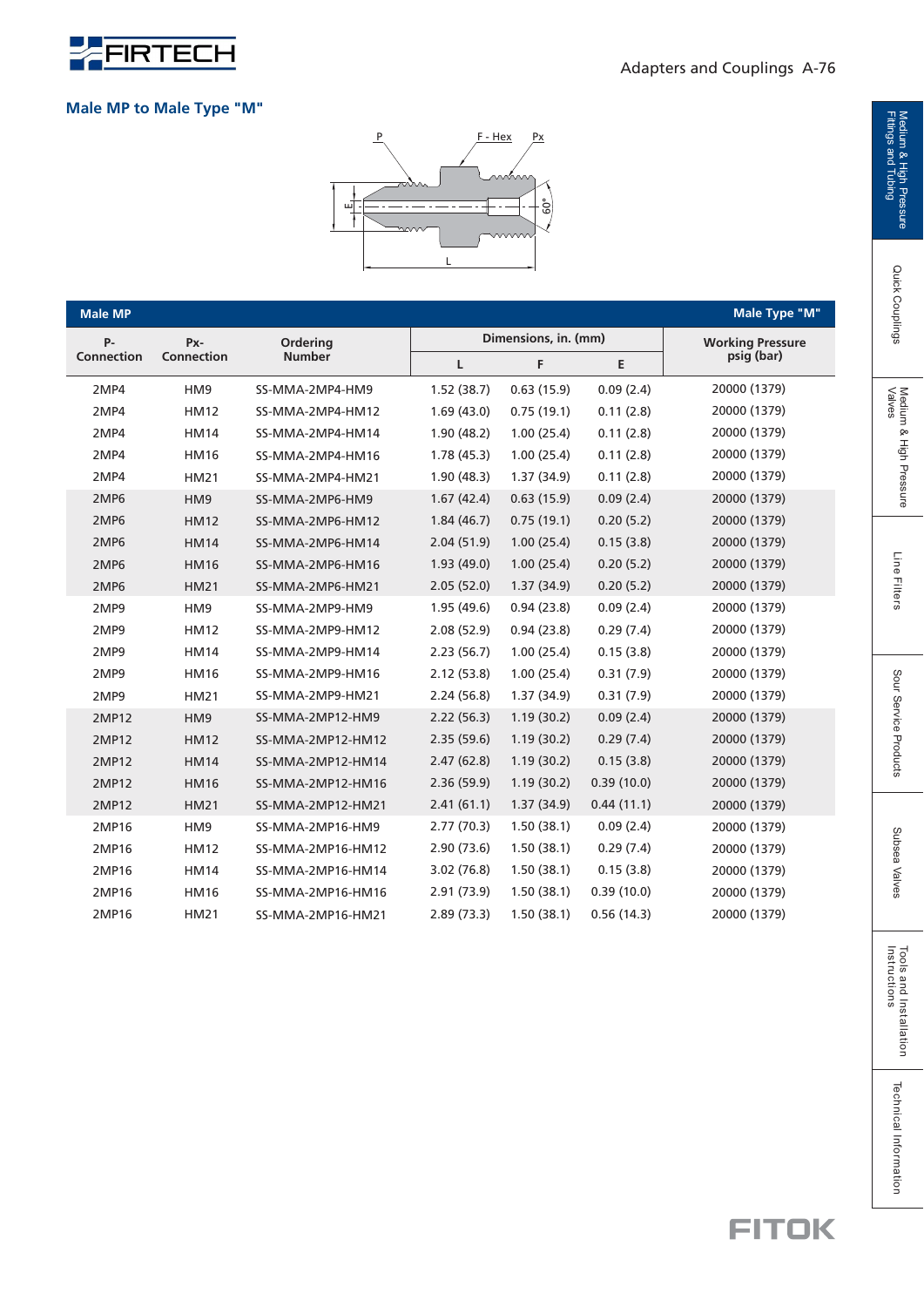## FERTECH

#### **Male HP to Male DHL Series**



| <b>Male HP</b>   |                   |                  |            |                      |                         | <b>Male DHL Series</b> |
|------------------|-------------------|------------------|------------|----------------------|-------------------------|------------------------|
| P-               | Px-               | <b>Ordering</b>  |            | Dimensions, in. (mm) | <b>Working Pressure</b> |                        |
| Connection       | <b>Connection</b> | <b>Number</b>    |            | F                    | E                       | psig (bar)             |
| 6MP4             | DMP <sub>2</sub>  | SS-MMA-6MP4-DMP2 | 1.60(40.6) | 0.63(15.9)           | 0.08(2.1)               | 15000 (1034)           |
| 6MP4             | DMP4              | SS-MMA-6MP4-DMP4 | 1.75(44.5) | 0.63(15.9)           | 0.08(2.1)               | 15000 (1034)           |
| 6MP4             | DMP <sub>6</sub>  | SS-MMA-6MP4-DMP6 | 1.81(45.9) | 0.75(19.1)           | 0.08(2.1)               | 15000 (1034)           |
| 6MP4             | DMP8              | SS-MMA-6MP4-DMP8 | 2.02(51.2) | 0.94(23.8)           | 0.08(2.1)               | 15000 (1034)           |
| 6MP6             | DMP <sub>2</sub>  | SS-MMA-6MP6-DMP2 | 1.93(49.0) | 0.81(20.6)           | 0.09(2.4)               | 15000 (1034)           |
| 6MP <sub>6</sub> | DMP4              | SS-MMA-6MP6-DMP4 | 2.08(52.9) | 0.81(20.6)           | 0.13(3.2)               | 15000 (1034)           |
| 6MP <sub>6</sub> | DMP <sub>6</sub>  | SS-MMA-6MP6-DMP6 | 2.10(53.3) | 0.81(20.6)           | 0.13(3.2)               | 15000 (1034)           |
| 6MP <sub>6</sub> | DMP8              | SS-MMA-6MP6-DMP8 | 2.37(60.1) | 0.94(23.8)           | 0.13(3.2)               | 15000 (1034)           |
| 6MP9             | DMP <sub>2</sub>  | SS-MMA-6MP9-DMP2 | 2.24(56.8) | 1.19(30.2)           | 0.09(2.4)               | 15000 (1034)           |
| 6MP9             | DMP4              | SS-MMA-6MP9-DMP4 | 2.39(60.7) | 1.19(30.2)           | 0.19(4.8)               | 15000 (1034)           |
| 6MP9             | DMP <sub>6</sub>  | SS-MMA-6MP9-DMP6 | 2.41(61.1) | 1.19(30.2)           | 0.19(4.8)               | 15000 (1034)           |
| 6MP9             | DMP8              | SS-MMA-6MP9-DMP8 | 2.54(64.4) | 1.19(30.2)           | 0.19(4.8)               | 15000 (1034)           |
|                  |                   |                  |            |                      |                         |                        |

#### **Male HP to Male MP**



| <b>Male HP</b>    |                   |                   |             |                      |           | <b>Male MP</b>          |
|-------------------|-------------------|-------------------|-------------|----------------------|-----------|-------------------------|
| P-                | Px-               | Ordering          |             | Dimensions, in. (mm) |           | <b>Working Pressure</b> |
| <b>Connection</b> | <b>Connection</b> | <b>Number</b>     | L           | F                    | E         | psig (bar)              |
| 6MP4              | 2MP4              | SS-MMA-6MP4-2MP4  | 1.69(42.9)  | 0.63(15.9)           | 0.08(2.1) | 20000 (1379)            |
| 6MP4              | 2MP <sub>6</sub>  | SS-MMA-6MP4-2MP6  | 1.81(46.0)  | 0.63(15.9)           | 0.08(2.1) | 20000 (1379)            |
| 6MP4              | 2MP9              | SS-MMA-6MP4-2MP9  | 2.06(52.4)  | 0.94(23.8)           | 0.08(2.1) | 20000 (1379)            |
| 6MP4              | 2MP12             | SS-MMA-6MP4-2MP12 | 2.37(60.3)  | 1.19(30.2)           | 0.08(2.1) | 20000 (1379)            |
| 6MP4              | 2MP16             | SS-MMA-6MP4-2MP16 | 2.94 (74.6) | 1.50(38.1)           | 0.08(2.1) | 20000 (1379)            |
| 6MP6              | 2MP4              | SS-MMA-6MP6-2MP4  | 2.00(50.8)  | 0.81(20.6)           | 0.11(2.8) | 20000 (1379)            |
| 6MP6              | 2MP <sub>6</sub>  | SS-MMA-6MP6-2MP6  | 2.13(54.0)  | 0.81(20.6)           | 0.13(3.2) | 20000 (1379)            |
| 6MP6              | 2MP9              | SS-MMA-6MP6-2MP9  | 2.37(60.3)  | 0.94(23.8)           | 0.13(3.2) | 20000 (1379)            |
| 6MP6              | 2MP12             | SS-MMA-6MP6-2MP12 | 2.63(66.7)  | 1.19(30.2)           | 0.13(3.2) | 20000 (1379)            |
| 6MP6              | 2MP16             | SS-MMA-6MP6-2MP16 | 3.13(79.4)  | 1.50(38.1)           | 0.13(3.2) | 20000 (1379)            |
| 6MP9              | 2MP4              | SS-MMA-6MP9-2MP4  | 2.25(57.2)  | 1.19(30.2)           | 0.11(2.8) | 20000 (1379)            |
| 6MP9              | 2MP <sub>6</sub>  | SS-MMA-6MP9-2MP6  | 2.44(61.9)  | 1.19(30.2)           | 0.19(4.8) | 20000 (1379)            |
| 6MP9              | 2MP9              | SS-MMA-6MP9-2MP9  | 2.63(66.7)  | 1.19(30.2)           | 0.19(4.8) | 20000 (1379)            |
| 6MP9              | 2MP12             | SS-MMA-6MP9-2MP12 | 2.80(71.0)  | 1.19(30.2)           | 0.19(4.8) | 20000 (1379)            |
| 6MP9              | 2MP16             | SS-MMA-6MP9-2MP16 | 3.31 (84.2) | 1.50(38.1)           | 0.19(4.8) | 20000 (1379)            |



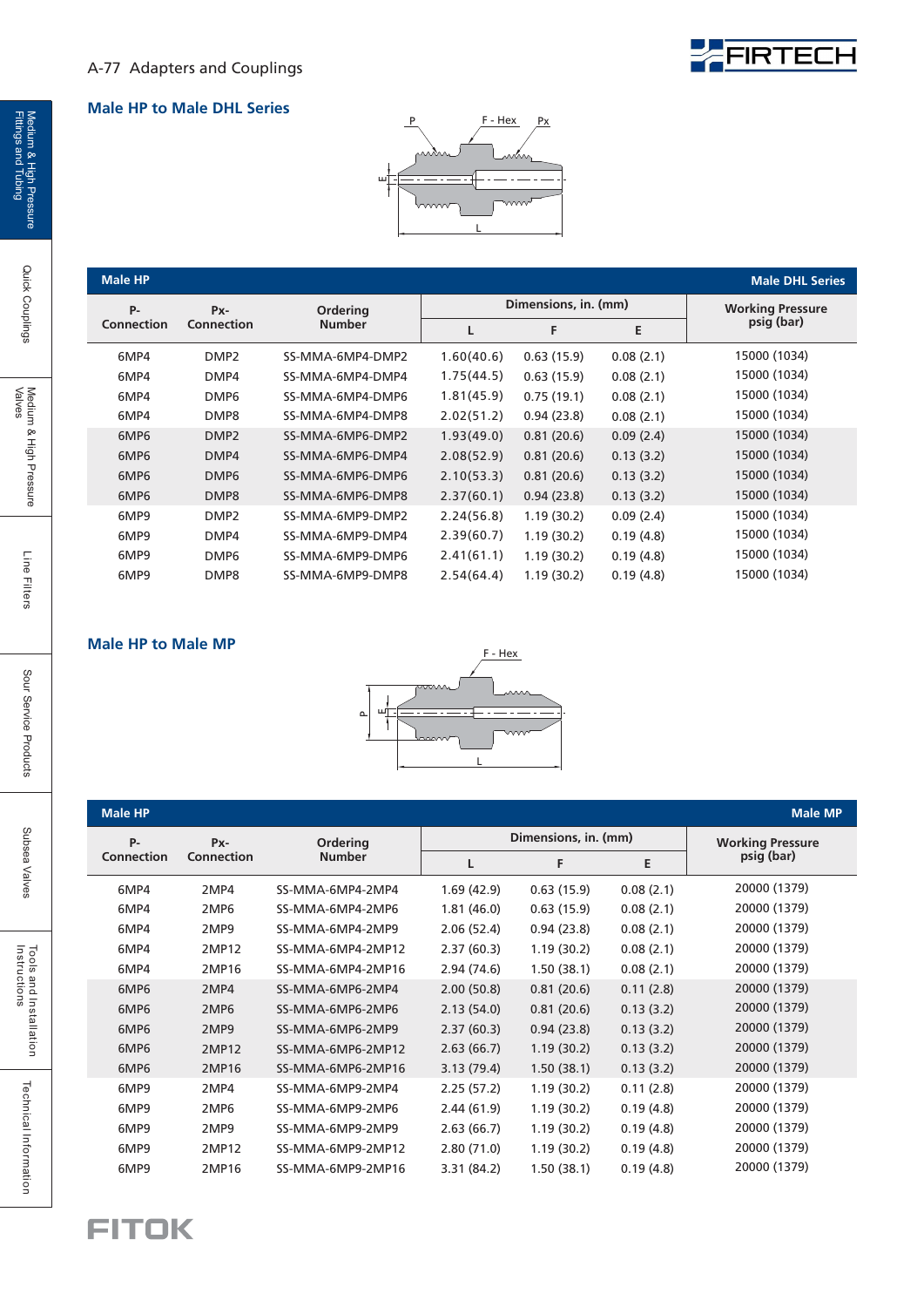

#### Adapters and Couplings A-78

#### **Male HP to Male HP**



| <b>Male HP</b>   |                   |                           |             |                      |                         | <b>Male HP</b> |
|------------------|-------------------|---------------------------|-------------|----------------------|-------------------------|----------------|
| <b>P-</b>        | Px-<br>Connection | Ordering<br><b>Number</b> |             | Dimensions, in. (mm) | <b>Working Pressure</b> |                |
| Connection       |                   |                           |             | F                    | E                       | psig (bar)     |
| 6MP4             | 6MP4              | SS-MMA-6MP4               | 1.63 (41.3) | 0.63(15.9)           | 0.08(2.1)               | 60000 (4137)   |
| 6MP <sub>6</sub> | 6MP4              | SS-MMA-6MP6-6MP4          | 1.94(49.2)  | 0.81(20.6)           | 0.08(2.1)               | 60000 (4137)   |
| 6MP6             | 6MP <sub>6</sub>  | SS-MMA-6MP6               | 2.19(55.6)  | 0.81(20.6)           | 0.13(3.2)               | 60000 (4137)   |
| 6MP9             | 6MP4              | SS-MMA-6MP9-6MP4          | 2.19(55.6)  | 1.19(30.2)           | 0.08(2.1)               | 60000 (4137)   |
| 6MP9             | 6MP6              | SS-MMA-6MP9-6MP6          | 2.50(63.5)  | 1.19(30.2)           | 0.13(3.2)               | 60000 (4137)   |
| 6MP9             | 6MP9              | SS-MMA-6MP9               | 2.63(66.7)  | 1.19(30.2)           | 0.19(4.8)               | 60000 (4137)   |



#### 1.37 (34.9) 0.63 (15.9) 1.56 (39.7)  $1.81(46.0)$  $1.87(47.6)$ 2.19 (55.6)  $1.69(42.9)$  $1.87(47.6)$  $1.87(47.6)$  $2.06(52.4)$  $2.44(61.9)$  $2.00(50.8)$ 2.13 (54.0) 2.13 (54.0)  $2.37(60.3)$  $2.37(60.3)$  $2.63(66.7)$ 2.13 (54.0)  $0.63(15.9)$  $0.69(17.5)$  $0.87(22.2)$  $1.06(27.0)$  $1.37(34.9)$  $0.81(20.6)$  $0.87(22.2)$ 1.06 (27.0) 1.37 (34.9)  $0.81(20.6)$  $0.81(20.6)$  $1.19(30.2)$ 1.37 (34.9)  $1.19(30.2)$  $1.19(30.2)$  $1.19(30.2)$  $1.19(30.2)$ 1.56 (39.7) 6MP4 6MP4 6MP4 6MP4 6MP4 6MP4 6MP6 6MP6 6MP6 6MP6 6MP6 6MP6 6MP9 6MP9 6MP9 6MP9 6MP9 6MP9 SS-MMA-6MP4-NS2 SS-MMA-6MP4-NS6 SS-MMA-6MP4-NS8 SS-MMA-6MP4-NS12 SS-MMA-6MP4-NS16 SS-MMA-6MP6-NS2 SS-MMA-6MP6-NS4 SS-MMA-6MP6-NS6 SS-MMA-6MP6-NS8 SS-MMA-6MP6-NS12 SS-MMA-6MP6-NS16 SS-MMA-6MP9-NS2 SS-MMA-6MP9-NS4 SS-MMA-6MP9-NS6 SS-MMA-6MP9-NS8 SS-MMA-6MP9-NS12 SS-MMA-6MP9-NS16 SS-MMA-6MP4-NS4  $0.08(2.1)$  $0.08(2.1)$  $0.08(2.1)$  $0.08(2.1)$  $0.08(2.1)$  $0.08(2.1)$  $0.13(3.2)$  $0.13(3.2)$  $0.13(3.2)$  $0.13(3.2)$  $0.13(3.2)$  $0.13(3.2)$  $0.19(4.8)$  $0.19(4.8)$  $0.19(4.8)$  $0.19(4.8)$  $0.19(4.8)$  $0.19(4.8)$ 15000 (1034) 15000 (1034) 15000 (1034) 15000 (1034) 15000 (1034) 15000 (1034) 15000 (1034) 15000 (1034) 15000 (1034) 15000 (1034) 15000 (1034) 15000 (1034) 10000 (690) 10000 (690) 10000 (690) 10000 (690) 10000 (690) 10000 (690) **Dimensions, in. (mm) L FE Male HP Male NPT Working Pressure psig (bar) Ordering Number P-Connection Px-Connection** NS2 NS4 NS6 NS8 NS12 NS16 NS2 NS4 NS6 NS8 NS12 NS16 NS2 NS4 NS6 NS8 NS12 NS16

Medium & High Pressure<br>Fittings and Tubing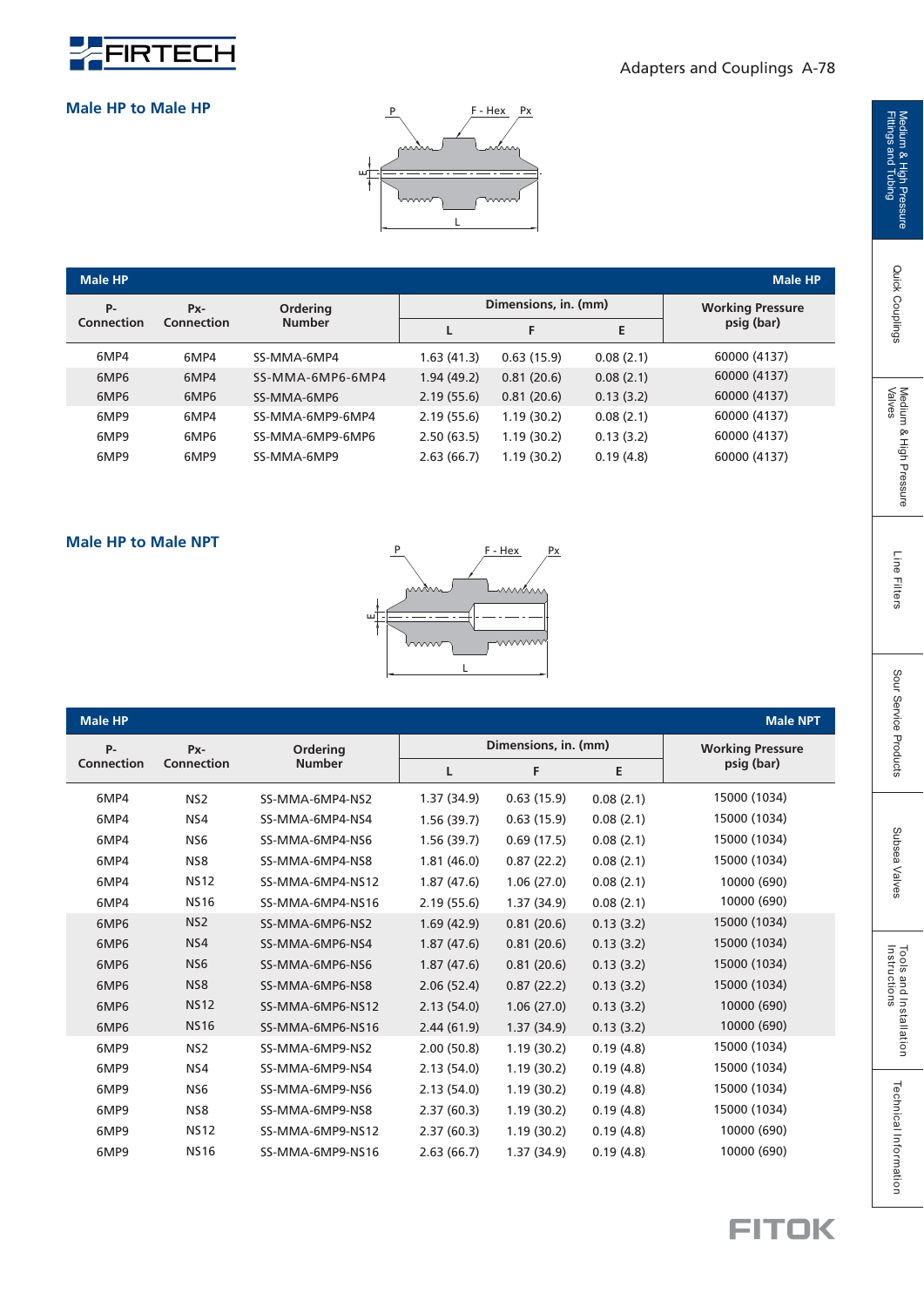

FIRTECH

| <b>Male HP</b>   |                   |                  |            |                      |           | <b>Male JIC</b>         |
|------------------|-------------------|------------------|------------|----------------------|-----------|-------------------------|
| <b>P-</b>        | Px-               | Ordering         |            | Dimensions, in. (mm) |           | <b>Working Pressure</b> |
| Connection       | <b>Connection</b> | <b>Number</b>    | L          | F                    | Е         | psig (bar)              |
| 6MP4             | AN4               | SS-MMA-6MP4-AN4  | 1.56(39.7) | 0.63(15.9)           | 0.08(2.1) | 20000 (1379)            |
| 6MP4             | AN <sub>6</sub>   | SS-MMA-6MP4-AN6  | 1.56(39.7) | 0.63(15.9)           | 0.08(2.1) | 20000 (1379)            |
| 6MP4             | AN <sub>8</sub>   | SS-MMA-6MP4-AN8  | 1.69(42.9) | 0.81(20.6)           | 0.08(2.1) | 20000 (1379)            |
| 6MP4             | AN <sub>10</sub>  | SS-MMA-6MP4-AN10 | 1.81(46.0) | 0.94(23.8)           | 0.08(2.1) | 20000 (1379)            |
| 6MP4             | <b>AN12</b>       | SS-MMA-6MP4-AN12 | 2.00(50.8) | 1.13(28.6)           | 0.08(2.1) | 15000 (1034)            |
| 6MP4             | AN16              | SS-MMA-6MP4-AN16 | 2.13(54.0) | 1.37(34.9)           | 0.08(2.1) | 15000 (1034)            |
| 6MP6             | AN4               | SS-MMA-6MP6-AN4  | 1.81(46.0) | 0.81(20.6)           | 0.13(3.2) | 20000 (1379)            |
| 6MP <sub>6</sub> | AN <sub>6</sub>   | SS-MMA-6MP6-AN6  | 1.81(46.0) | 0.81(20.6)           | 0.13(3.2) | 20000 (1379)            |
| 6MP6             | AN <sub>8</sub>   | SS-MMA-6MP6-AN8  | 1.94(49.2) | 0.81(20.6)           | 0.13(3.2) | 20000 (1379)            |
| 6MP6             | <b>AN10</b>       | SS-MMA-6MP6-AN10 | 2.06(52.4) | 0.94(23.8)           | 0.13(3.2) | 20000 (1379)            |
| 6MP6             | <b>AN12</b>       | SS-MMA-6MP6-AN12 | 2.25(57.2) | 1.13(28.6)           | 0.13(3.2) | 15000 (1034)            |
| 6MP6             | AN16              | SS-MMA-6MP6-AN16 | 2.37(60.3) | 1.37(34.9)           | 0.13(3.2) | 15000 (1034)            |
| 6MP9             | AN4               | SS-MMA-6MP9-AN4  | 2.13(54.0) | 1.19(30.2)           | 0.17(4.4) | 20000 (1379)            |
| 6MP9             | AN <sub>6</sub>   | SS-MMA-6MP9-AN6  | 2.13(54.0) | 1.19(30.2)           | 0.19(4.8) | 20000 (1379)            |
| 6MP9             | AN <sub>8</sub>   | SS-MMA-6MP9-AN8  | 2.25(57.2) | 1.19(30.2)           | 0.19(4.8) | 20000 (1379)            |
| 6MP9             | AN <sub>10</sub>  | SS-MMA-6MP9-AN10 | 2.37(60.3) | 1.19(30.2)           | 0.19(4.8) | 20000 (1379)            |
| 6MP9             | AN12              | SS-MMA-6MP9-AN12 | 2.44(61.9) | 1.19(30.2)           | 0.19(4.8) | 15000 (1034)            |
| 6MP9             | AN16              | SS-MMA-6MP9-AN16 | 2.56(65.0) | 1.37(34.9)           | 0.19(4.8) | 15000 (1034)            |

#### **Male HP to Male Type "M"**



| <b>Male HP</b>   |                           |                  |             |                      |                         | Male Type "M" |
|------------------|---------------------------|------------------|-------------|----------------------|-------------------------|---------------|
| P-               | <b>Ordering</b><br>$Px -$ |                  |             | Dimensions, in. (mm) | <b>Working Pressure</b> |               |
| Connection       | Connection                | <b>Number</b>    | L           | F                    | E                       | psig (bar)    |
| 6MP4             | HM <sub>9</sub>           | SS-MMA-6MP4-HM9  | 1.46(37.1)  | 0.63(15.9)           | 0.08(2.1)               | 60000 (4137)  |
| 6MP4             | <b>HM12</b>               | SS-MMA-6MP4-HM12 | 1.63(41.4)  | 0.75(19.1)           | 0.08(2.1)               | 30000 (2068)  |
| 6MP4             | <b>HM14</b>               | SS-MMA-6MP4-HM14 | 1.83(46.6)  | 1.00(25.4)           | 0.08(2.1)               | 50000 (3447)  |
| 6MP4             | <b>HM16</b>               | SS-MMA-6MP4-HM16 | 1.72(43.7)  | 1.00(25.4)           | 0.08(2.1)               | 30000 (2068)  |
| 6MP4             | <b>HM21</b>               | SS-MMA-6MP4-HM21 | 1.84 (46.7) | 1.37(34.9)           | 0.08(2.1)               | 20000 (1379)  |
| 6MP <sub>6</sub> | HM <sub>9</sub>           | SS-MMA-6MP6-HM9  | 1.77(44.9)  | 0.81(20.6)           | 0.09(2.4)               | 60000 (4137)  |
| 6MP <sub>6</sub> | <b>HM12</b>               | SS-MMA-6MP6-HM12 | 1.90(48.2)  | 0.81(20.6)           | 0.13(3.2)               | 30000 (2068)  |



Quick Couplings

Line Filters

Tools and Installation<br>Instructions

Technical Information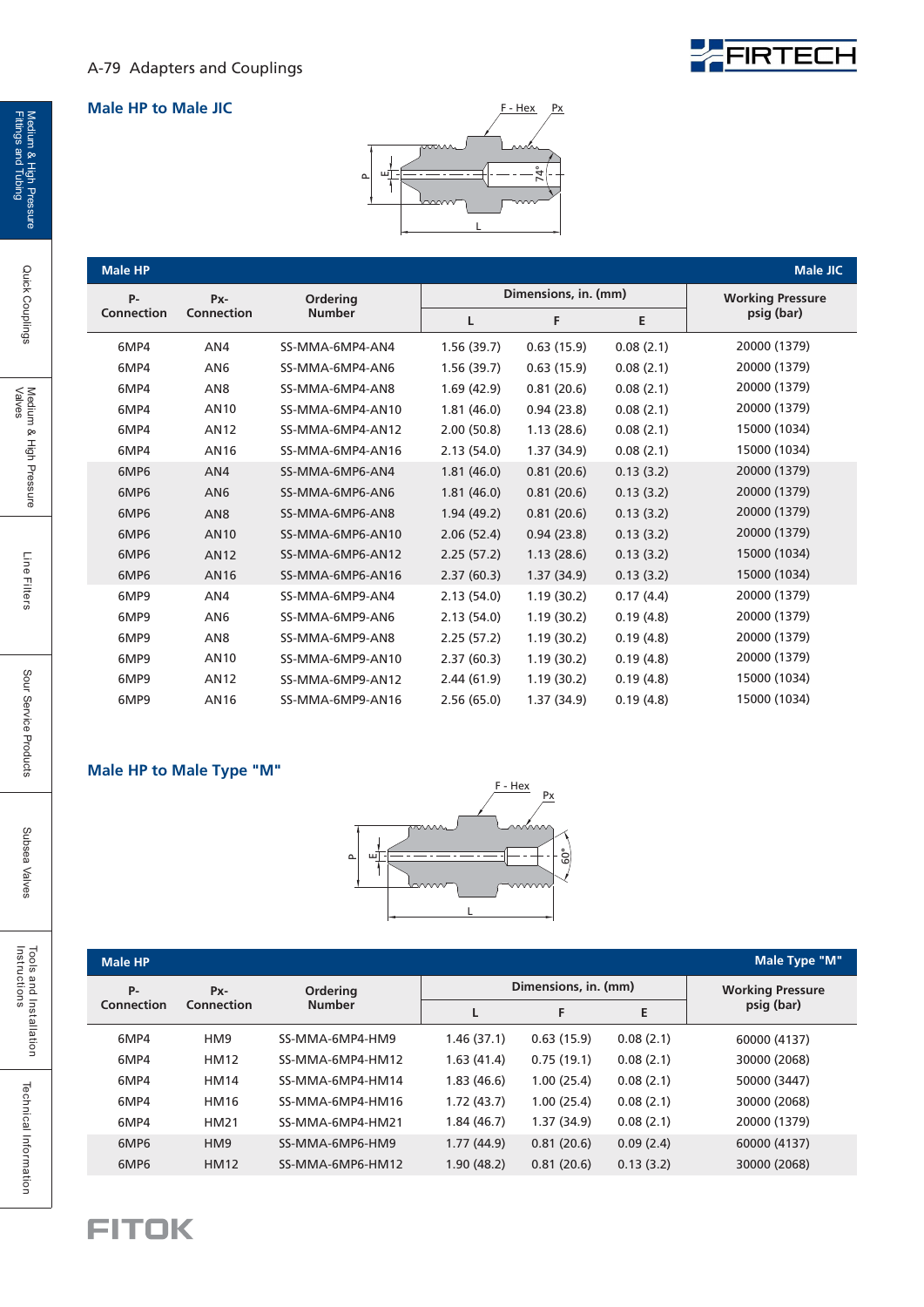

#### Adapters and Couplings A-80

| <b>Male HP</b>           |                 |                  |            |                      |            | <b>Male Type "M"</b>    |
|--------------------------|-----------------|------------------|------------|----------------------|------------|-------------------------|
| <b>P-</b>                | Px-             | <b>Ordering</b>  |            | Dimensions, in. (mm) |            | <b>Working Pressure</b> |
| Connection<br>Connection | <b>Number</b>   |                  | F          | Е                    | psig (bar) |                         |
| 6MP <sub>6</sub>         | <b>HM14</b>     | SS-MMA-6MP6-HM14 | 2.09(53.0) | 1.00(25.4)           | 0.13(3.2)  | 50000 (3447)            |
| 6MP <sub>6</sub>         | <b>HM16</b>     | SS-MMA-6MP6-HM16 | 1.97(50.1) | 1.00(25.4)           | 0.13(3.2)  | 30000 (2068)            |
| 6MP <sub>6</sub>         | <b>HM21</b>     | SS-MMA-6MP6-HM21 | 2.09(53.1) | 1.37(34.9)           | 0.13(3.2)  | 20000 (1379)            |
| 6MP9                     | HM <sub>9</sub> | SS-MMA-6MP9-HM9  | 2.07(52.6) | 1.19(30.2)           | 0.09(2.4)  | 60000 (4137)            |
| 6MP9                     | <b>HM12</b>     | SS-MMA-6MP9-HM12 | 2.20(55.9) | 1.19(30.2)           | 0.19(4.8)  | 30000 (2068)            |
| 6MP9                     | <b>HM14</b>     | SS-MMA-6MP9-HM14 | 2.33(59.1) | 1.19(30.2)           | 0.15(3.8)  | 50000 (3447)            |
| 6MP9                     | <b>HM16</b>     | SS-MMA-6MP9-HM16 | 2.21(56.2) | 1.19(30.2)           | 0.19(4.8)  | 30000 (2068)            |
| 6MP9                     | <b>HM21</b>     | SS-MMA-6MP9-HM21 | 2.26(57.4) | 1.37(34.9)           | 0.19(4.8)  | 20000 (1379)            |

#### **Male Type "M" to MP Nipples**



| Male Type "M"<br><b>MP Nipples</b> |                  |                   |             |                      |            |                         |  |  |
|------------------------------------|------------------|-------------------|-------------|----------------------|------------|-------------------------|--|--|
| <b>P-</b>                          | Px-              | Ordering          |             | Dimensions, in. (mm) |            | <b>Working Pressure</b> |  |  |
| Connection                         | Connection       | <b>Number</b>     | L           | F                    | E          | psig (bar)              |  |  |
| HM9                                | 2CT4             | SS-MMA-HM9-2CT4   | 1.80(45.7)  | 0.63(15.9)           | 0.09(2.4)  | 20000 (1379)            |  |  |
| HM9                                | 2CT6             | SS-MMA-HM9-2CT6   | 2.05(52.1)  | 0.63(15.9)           | 0.09(2.4)  | 20000 (1379)            |  |  |
| HM9                                | 2CT9             | SS-MMA-HM9-2CT9   | 2.28(58.0)  | 0.69(17.5)           | 0.09(2.4)  | 20000 (1379)            |  |  |
| HM <sub>9</sub>                    | 2CT12            | SS-MMA-HM9-2CT12  | 2.58(65.5)  | 0.87(22.2)           | 0.09(2.4)  | 20000 (1379)            |  |  |
| HM9                                | 2CT16            | SS-MMA-HM9-2CT16  | 3.22(81.7)  | 1.13(28.6)           | 0.09(2.4)  | 20000 (1379)            |  |  |
| <b>HM12</b>                        | 2CT4             | SS-MMA-HM12-2CT4  | 1.97(50.0)  | 0.75(19.1)           | 0.11(2.8)  | 20000 (1379)            |  |  |
| <b>HM12</b>                        | 2CT6             | SS-MMA-HM12-2CT6  | 2.22(56.4)  | 0.75(19.1)           | 0.20(5.2)  | 20000 (1379)            |  |  |
| <b>HM12</b>                        | 2CT9             | SS-MMA-HM12-2CT9  | 2.43(61.7)  | 0.75(19.1)           | 0.29(7.4)  | 20000 (1379)            |  |  |
| <b>HM12</b>                        | 2CT12            | SS-MMA-HM12-2CT12 | 2.71(68.8)  | 0.87(22.2)           | 0.29(7.4)  | 20000 (1379)            |  |  |
| <b>HM12</b>                        | 2CT16            | SS-MMA-HM12-2CT16 | 3.35(85.0)  | 1.13(28.6)           | 0.29(7.4)  | 20000 (1379)            |  |  |
| <b>HM14</b>                        | 2CT4             | SS-MMA-HM14-2CT4  | 2.17(55.2)  | 1.00(25.4)           | 0.11(2.8)  | 20000 (1379)            |  |  |
| <b>HM14</b>                        | 2CT6             | SS-MMA-HM14-2CT6  | 2.43(61.6)  | 1.00(25.4)           | 0.15(3.8)  | 20000 (1379)            |  |  |
| <b>HM14</b>                        | 2CT9             | SS-MMA-HM14-2CT9  | 2.63(66.9)  | 1.00(25.4)           | 0.15(3.8)  | 20000 (1379)            |  |  |
| <b>HM14</b>                        | 2CT12            | SS-MMA-HM14-2CT12 | 2.88(73.2)  | 1.00(25.4)           | 0.15(3.8)  | 20000 (1379)            |  |  |
| <b>HM14</b>                        | 2CT16            | SS-MMA-HM14-2CT16 | 3.47(88.2)  | 1.13(28.6)           | 0.15(3.8)  | 20000 (1379)            |  |  |
| <b>HM16</b>                        | 2CT4             | SS-MMA-HM16-2CT4  | 2.06(52.3)  | 1.00(25.4)           | 0.11(2.8)  | 20000 (1379)            |  |  |
| <b>HM16</b>                        | 2CT <sub>6</sub> | SS-MMA-HM16-2CT6  | 2.31(58.7)  | 1.00(25.4)           | 0.20(5.2)  | 20000 (1379)            |  |  |
| <b>HM16</b>                        | 2CT9             | SS-MMA-HM16-2CT9  | 2.52(64.0)  | 1.00(25.4)           | 0.31(7.9)  | 20000 (1379)            |  |  |
| <b>HM16</b>                        | 2CT12            | SS-MMA-HM16-2CT12 | 2.77(70.3)  | 1.00(25.4)           | 0.39(10.0) | 20000 (1379)            |  |  |
| <b>HM16</b>                        | 2CT16            | SS-MMA-HM16-2CT16 | 3.36(85.3)  | 1.13(28.6)           | 0.39(10.0) | 20000 (1379)            |  |  |
| <b>HM21</b>                        | 2CT4             | SS-MMA-HM21-2CT4  | 2.18(55.3)  | 1.37(34.9)           | 0.11(2.8)  | 20000 (1379)            |  |  |
| <b>HM21</b>                        | 2CT6             | SS-MMA-HM21-2CT6  | 2.43(61.7)  | 1.37 (34.9)          | 0.20(5.2)  | 20000 (1379)            |  |  |
| <b>HM21</b>                        | 2CT9             | SS-MMA-HM21-2CT9  | 2.64(67.0)  | 1.37(34.9)           | 0.31(7.9)  | 20000 (1379)            |  |  |
| <b>HM21</b>                        | 2CT12            | SS-MMA-HM21-2CT12 | 2.89(73.3)  | 1.37(34.9)           | 0.44(11.1) | 20000 (1379)            |  |  |
| <b>HM21</b>                        | 2CT16            | SS-MMA-HM21-2CT16 | 3.42 (86.9) | 1.37(34.9)           | 0.56(14.3) | 20000 (1379)            |  |  |

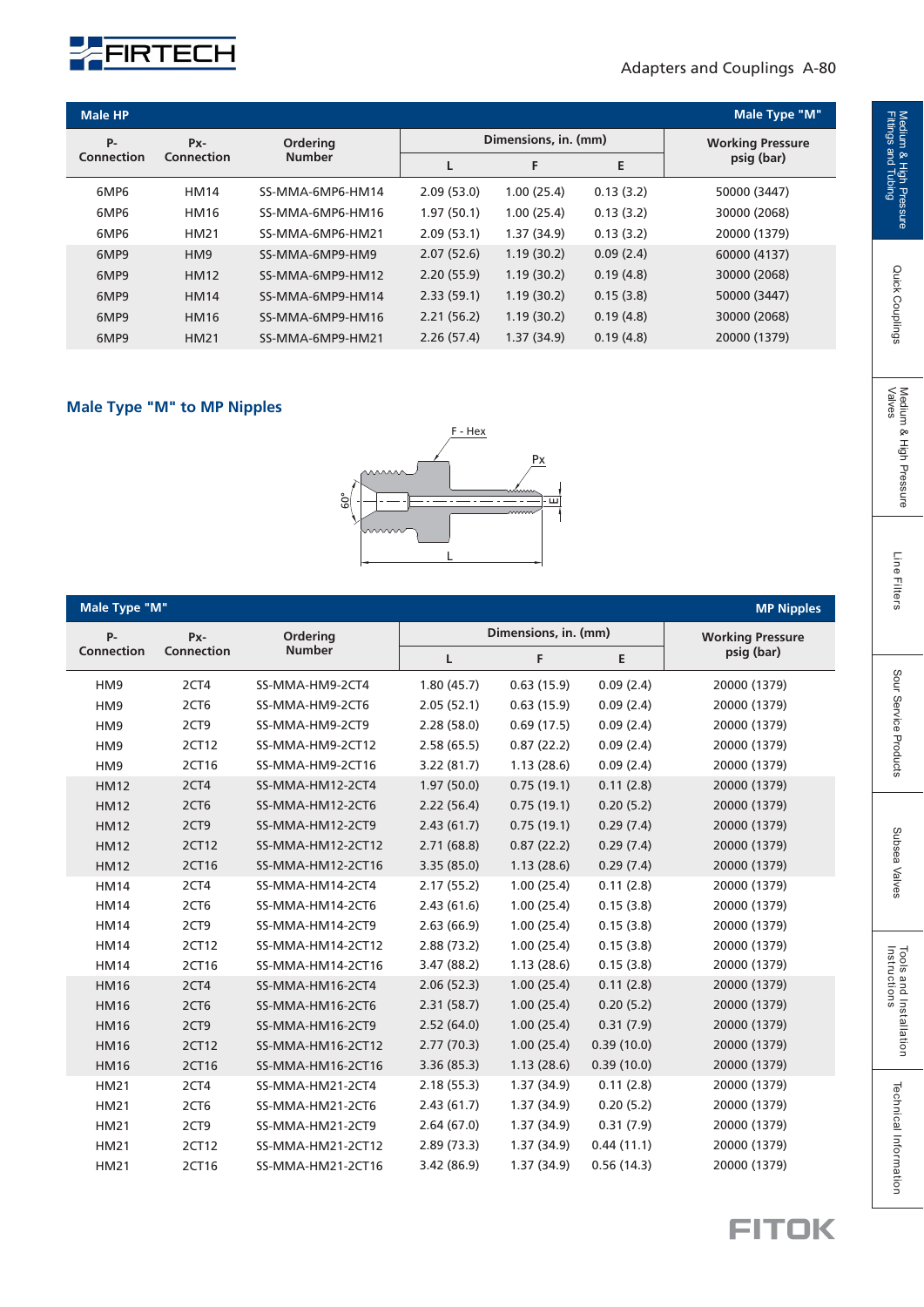## FIRTECH

#### **Male Type "M" to HP Nipples**



| Male Type "M"     |                   |                  |             |                      |                         | <b>HP Nipples</b> |
|-------------------|-------------------|------------------|-------------|----------------------|-------------------------|-------------------|
| <b>P-</b>         | Px-               | Ordering         |             | Dimensions, in. (mm) | <b>Working Pressure</b> |                   |
| <b>Connection</b> | <b>Connection</b> | <b>Number</b>    | L           | F                    | E                       | psig (bar)        |
| HM9               | 6CT4              | SS-MMA-HM9-6CT4  | 2.15(54.6)  | 0.63(15.9)           | 0.08(2.1)               | 60000 (4137)      |
| HM <sub>9</sub>   | 6CT6              | SS-MMA-HM9-6CT6  | 2.53(64.3)  | 0.63(15.9)           | 0.09(2.4)               | 60000 (4137)      |
| HM <sub>9</sub>   | 6CT9              | SS-MMA-HM9-6CT9  | 3.12(79.3)  | 0.63(15.9)           | 0.09(2.4)               | 60000 (4137)      |
| <b>HM12</b>       | 6CT4              | SS-MMA-HM12-6CT4 | 2.31(58.6)  | 0.75(19.1)           | 0.08(2.1)               | 30000 (2068)      |
| <b>HM12</b>       | 6CT6              | SS-MMA-HM12-6CT6 | 2.70(68.6)  | 0.75(19.1)           | 0.13(3.2)               | 30000 (2068)      |
| <b>HM12</b>       | 6CT9              | SS-MMA-HM12-6CT9 | 3.29(83.6)  | 0.75(19.1)           | 0.19(4.8)               | 30000 (2068)      |
| <b>HM14</b>       | 6CT4              | SS-MMA-HM14-6CT4 | 2.51(63.8)  | 1.00(25.4)           | 0.08(2.1)               | 50000 (3447)      |
| <b>HM14</b>       | 6CT6              | SS-MMA-HM14-6CT6 | 2.91(73.8)  | 1.00(25.4)           | 0.13(3.2)               | 50000 (3447)      |
| <b>HM14</b>       | 6CT9              | SS-MMA-HM14-6CT9 | 3.50(88.8)  | 1.00(25.4)           | 0.15(3.8)               | 50000 (3447)      |
| <b>HM16</b>       | 6CT4              | SS-MMA-HM16-6CT4 | 2.40(60.9)  | 1.00(25.4)           | 0.08(2.1)               | 30000 (2068)      |
| <b>HM16</b>       | 6CT6              | SS-MMA-HM16-6CT6 | 2.79(70.9)  | 1.00(25.4)           | 0.13(3.2)               | 30000 (2068)      |
| <b>HM16</b>       | 6CT9              | SS-MMA-HM16-6CT9 | 3.38(85.9)  | 1.00(25.4)           | 0.19(4.8)               | 30000 (2068)      |
| <b>HM21</b>       | 6CT4              | SS-MMA-HM21-6CT4 | 2.52(63.9)  | 1.37(34.9)           | 0.08(2.1)               | 20000 (1379)      |
| <b>HM21</b>       | 6CT6              | SS-MMA-HM21-6CT6 | 2.91 (73.9) | 1.37(34.9)           | 0.13(3.2)               | 20000 (1379)      |
| <b>HM21</b>       | 6CT9              | SS-MMA-HM21-6CT9 | 3.50 (88.9) | 1.37(34.9)           | 0.19(4.8)               | 20000 (1379)      |

#### **Female MP to Female DHL Series**



| <b>Female MP</b> |                   |                  |            |                      |                         | <b>Female DHL Series</b> |
|------------------|-------------------|------------------|------------|----------------------|-------------------------|--------------------------|
| <b>P-</b>        | Px-               | <b>Ordering</b>  |            | Dimensions, in. (mm) | <b>Working Pressure</b> |                          |
| Connection       | <b>Connection</b> | <b>Number</b>    |            | F                    | E                       | psig (bar)               |
| 2FH4             | DHL <sub>2</sub>  | SS-FFC-2FH4-DHL2 | 1.41(35.8) | 0.63(15.9)           | 0.09(2.4)               | 15000 (1034)             |
| 2FH4             | DHL4              | SS-FFC-2FH4-DHL4 | 1.67(42.3) | 0.63(15.9)           | 0.11(2.8)               | 15000 (1034)             |
| 2FH4             | DHL <sub>6</sub>  | SS-FFC-2FH4-DHL6 | 1.76(44.7) | 0.75(19.1)           | 0.11(2.8)               | 15000 (1034)             |
| 2FH4             | DHL <sub>8</sub>  | SS-FFC-2FH4-DHL8 | 1.93(49.1) | 1.00(25.4)           | 0.11(2.8)               | 15000 (1034)             |
| 2FH <sub>6</sub> | DHL <sub>2</sub>  | SS-FFC-2FH6-DHL2 | 1.59(40.5) | 0.75(19.1)           | 0.09(2.4)               | 15000 (1034)             |
| 2FH <sub>6</sub> | DHL4              | SS-FFC-2FH6-DHL4 | 1.85(47.1) | 0.75(19.1)           | 0.19(4.8)               | 15000 (1034)             |
| 2FH <sub>6</sub> | DHL <sub>6</sub>  | SS-FFC-2FH6-DHL6 | 1.89(47.9) | 0.75(19.1)           | 0.20(5.2)               | 15000 (1034)             |
| 2FH <sub>6</sub> | DHL <sub>8</sub>  | SS-FFC-2FH6-DHL8 | 2.06(52.2) | 1.00(25.4)           | 0.20(5.2)               | 15000 (1034)             |

Quick Couplings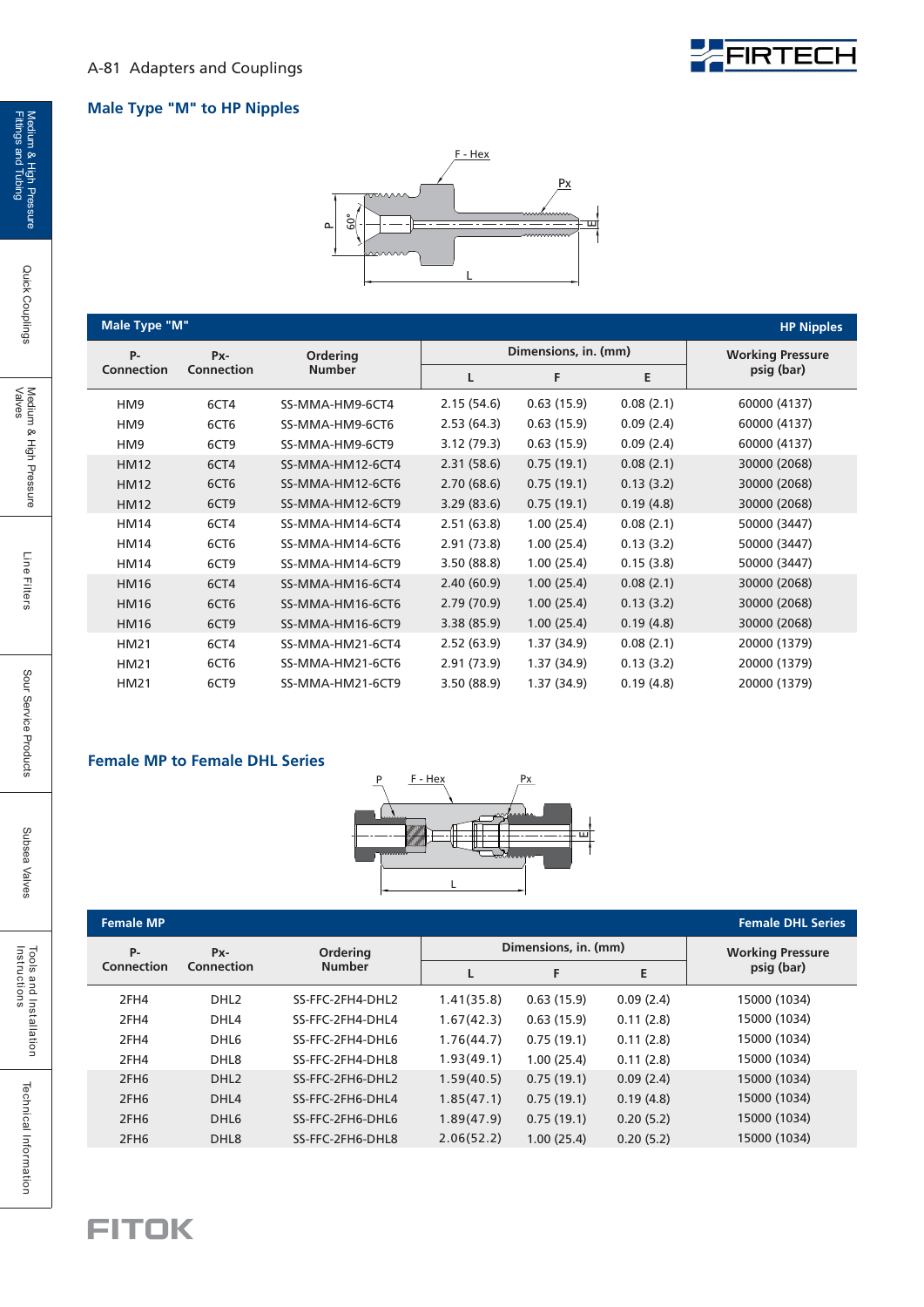

#### Adapters and Couplings A-82

| <b>Female MP</b>                    |                  |                   |                      |                         |           | <b>Female DHL Series</b> |
|-------------------------------------|------------------|-------------------|----------------------|-------------------------|-----------|--------------------------|
| <b>P-</b><br><b>Ordering</b><br>Px- |                  |                   | Dimensions, in. (mm) | <b>Working Pressure</b> |           |                          |
| <b>Connection</b>                   | Connection       | <b>Number</b>     |                      | F                       | Е         | psig (bar)               |
| 2FH <sub>9</sub>                    | DHL <sub>2</sub> | SS-FFC-2FH9-DHL2  | 1.85(46.9)           | 1.00(25.4)              | 0.09(2.4) | 15000 (1034)             |
| 2FH <sub>9</sub>                    | DHL4             | SS-FFC-2FH9-DHL4  | 2.04(51.8)           | 1.00(25.4)              | 0.19(4.8) | 15000 (1034)             |
| 2FH <sub>9</sub>                    | DHL <sub>6</sub> | SS-FFC-2FH9-DHL6  | 2.07(52.6)           | 1.00(25.4)              | 0.25(6.4) | 15000 (1034)             |
| 2FH <sub>9</sub>                    | DHL <sub>8</sub> | SS-FFC-2FH9-DHL8  | 2.24(57.0)           | 1.00(25.4)              | 0.31(7.9) | 15000 (1034)             |
| 2FH12                               | DHL <sub>6</sub> | SS-FFC-2FH12-DHL6 | 2.39(60.6)           | 1.37(34.9)              | 0.25(6.4) | 15000 (1034)             |
| 2FH12                               | DHL <sub>8</sub> | SS-FFC-2FH12-DHL8 | 2.43(61.8)           | 1.37(34.9)              | 0.37(9.5) | 15000 (1034)             |
| 2FH16                               | DHL <sub>8</sub> | SS-FFC-2FH16-DHL8 | 2.99(76.0)           | 1.75(44.5)              | 0.37(9.5) | 15000 (1034)             |

#### **Female MP to Female NPT**



| <b>Female MP</b> |                 |                   |            |                      |                         | <b>Female NPT</b> |
|------------------|-----------------|-------------------|------------|----------------------|-------------------------|-------------------|
| $P -$            | Px-             | Ordering          |            | Dimensions, in. (mm) | <b>Working Pressure</b> |                   |
| Connection       | Connection      | <b>Number</b>     | L          | F                    | E                       | psig (bar)        |
| 2FH4             | NS <sub>2</sub> | SS-FFC-2FH4-NS2   | 1.37(34.9) | 0.63(15.9)           | 0.11(2.8)               | 15000 (1034)      |
| 2FH4             | NS4             | SS-FFC-2FH4-NS4   | 1.63(41.3) | 0.94(23.8)           | 0.11(2.8)               | 15000 (1034)      |
| 2FH4             | NS <sub>6</sub> | SS-FFC-2FH4-NS6   | 1.63(41.3) | 1.13(28.6)           | 0.11(2.8)               | 15000 (1034)      |
| 2FH4             | NS8             | SS-FFC-2FH4-NS8   | 2.00(50.8) | 1.37(34.9)           | 0.11(2.8)               | 15000 (1034)      |
| 2FH <sub>6</sub> | NS <sub>2</sub> | SS-FFC-2FH6-NS2   | 1.50(38.1) | 0.75(19.1)           | 0.20(5.1)               | 15000 (1034)      |
| 2FH <sub>6</sub> | NS4             | SS-FFC-2FH6-NS4   | 1.75(44.5) | 0.94(23.8)           | 0.20(5.1)               | 15000 (1034)      |
| 2FH <sub>6</sub> | NS <sub>6</sub> | SS-FFC-2FH6-NS6   | 1.81(46.0) | 1.13(28.6)           | 0.20(5.1)               | 15000 (1034)      |
| 2FH <sub>6</sub> | NS8             | SS-FFC-2FH6-NS8   | 2.13(54.0) | 1.37(34.9)           | 0.20(5.1)               | 15000 (1034)      |
| 2FH <sub>6</sub> | <b>NS12</b>     | SS-FFC-2FH6-NS12  | 2.25(57.2) | 1.50(38.1)           | 0.20(5.1)               | 10000 (690)       |
| 2FH9             | NS <sub>2</sub> | SS-FFC-2FH9-NS2   | 1.63(41.3) | 1.00(25.4)           | 0.31(7.9)               | 15000 (1034)      |
| 2FH9             | NS4             | SS-FFC-2FH9-NS4   | 2.00(50.8) | 1.00(25.4)           | 0.31(7.9)               | 15000 (1034)      |
| 2FH9             | NS <sub>6</sub> | SS-FFC-2FH9-NS6   | 2.00(50.8) | 1.13(28.6)           | 0.31(7.9)               | 15000 (1034)      |
| 2FH9             | NS8             | SS-FFC-2FH9-NS8   | 2.25(57.2) | 1.37(34.9)           | 0.31(7.9)               | 15000 (1034)      |
| 2FH9             | <b>NS12</b>     | SS-FFC-2FH9-NS12  | 2.25(57.2) | 1.50(38.1)           | 0.31(7.9)               | 10000 (690)       |
| 2FH9             | <b>NS16</b>     | SS-FFC-2FH9-NS16  | 2.63(66.7) | 1.75(44.5)           | 0.31(7.9)               | 10000 (690)       |
| 2FH12            | NS <sub>2</sub> | SS-FFC-2FH12-NS2  | 1.75(44.5) | 1.37(34.9)           | 0.32(8.1)               | 15000 (1034)      |
| 2FH12            | NS4             | SS-FFC-2FH12-NS4  | 2.00(50.8) | 1.37(34.9)           | 0.41(10.4)              | 15000 (1034)      |
| 2FH12            | NS <sub>6</sub> | SS-FFC-2FH12-NS6  | 2.37(60.3) | 1.37(34.9)           | 0.44(11.1)              | 15000 (1034)      |
| 2FH12            | NS8             | SS-FFC-2FH12-NS8  | 2.63(66.7) | 1.37(34.9)           | 0.44(11.1)              | 15000 (1034)      |
| 2FH12            | <b>NS12</b>     | SS-FFC-2FH12-NS12 | 2.63(66.7) | 1.50(38.1)           | 0.44(11.1)              | 10000 (690)       |
| 2FH12            | <b>NS16</b>     | SS-FFC-2FH12-NS16 | 2.63(66.7) | 1.75(44.5)           | 0.44(11.1)              | 10000 (690)       |
| 2FH16            | NS4             | SS-FFC-2FH16-NS4  | 2.37(60.3) | 1.75(44.5)           | 0.41(10.4)              | 15000 (1034)      |
| 2FH16            | NS <sub>6</sub> | SS-FFC-2FH16-NS6  | 2.50(63.5) | 1.75(44.5)           | 0.55(13.9)              | 15000 (1034)      |
| 2FH16            | NS8             | SS-FFC-2FH16-NS8  | 3.00(76.2) | 1.75(44.5)           | 0.56(14.3)              | 15000 (1034)      |
| 2FH16            | <b>NS12</b>     | SS-FFC-2FH16-NS12 | 3.00(76.2) | 1.75(44.5)           | 0.56(14.3)              | 10000 (690)       |
| 2FH16            | <b>NS16</b>     | SS-FFC-2FH16-NS16 | 3.00(76.2) | 1.75(44.5)           | 0.56(14.3)              | 10000 (690)       |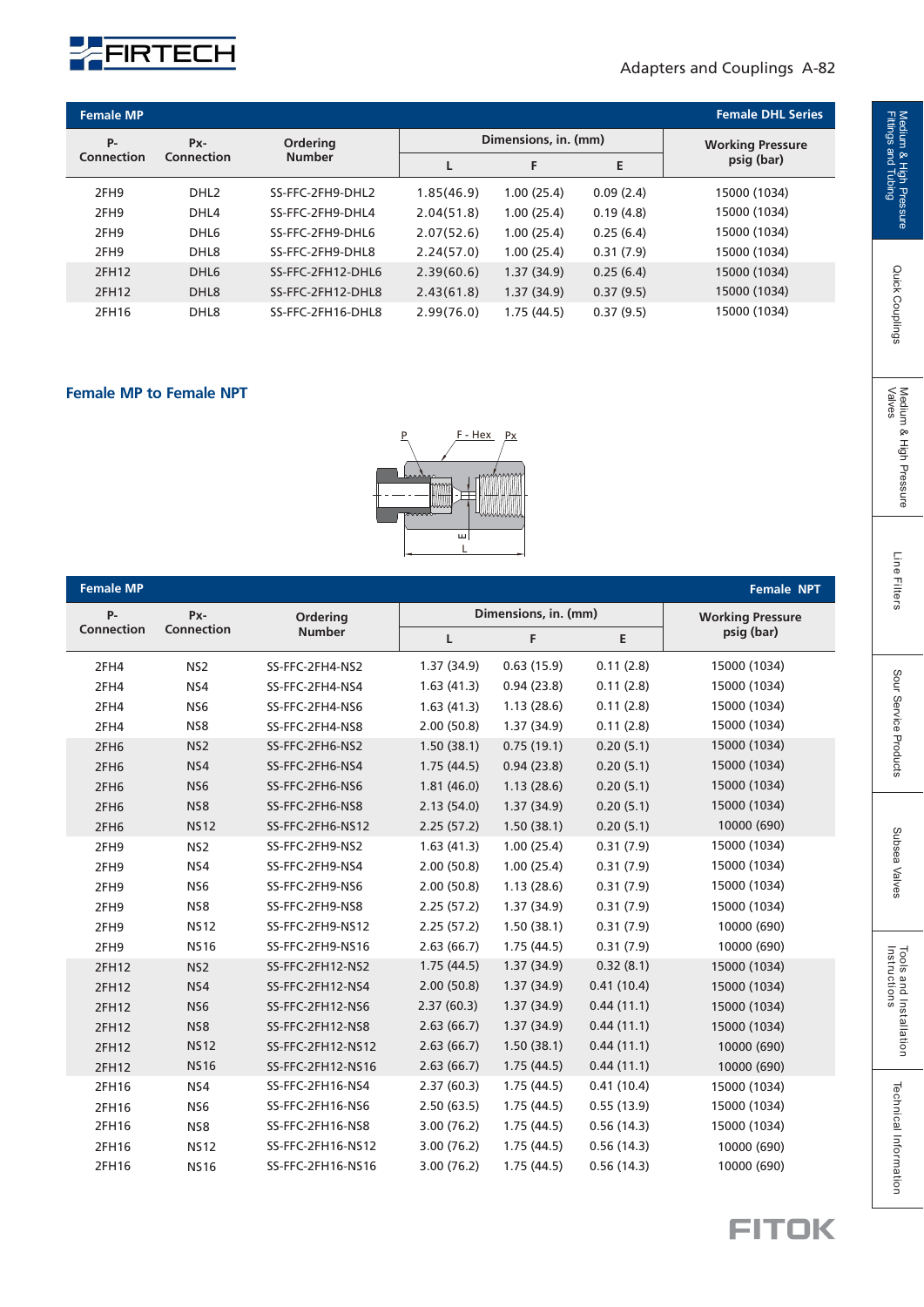#### **Female HP to Female DHL Series**



#### **Female HP Female DHL Series**

| P-                | Px-               | <b>Ordering</b>  | Dimensions, in. (mm) |             |           | <b>Working Pressure</b> |
|-------------------|-------------------|------------------|----------------------|-------------|-----------|-------------------------|
| <b>Connection</b> | <b>Connection</b> | <b>Number</b>    | L                    | F           | E         | psig (bar)              |
| 6FH4              | DHL <sub>2</sub>  | SS-FFC-6FH4-DHL2 | 1.35(34.2)           | 0.75(19.1)  | 0.09(2.4) | 15000 (1034)            |
| 6FH4              | DHL4              | SS-FFC-6FH4-DHL4 | 1.67(42.3)           | 0.75(19.1)  | 0.09(2.4) | 15000 (1034)            |
| 6FH4              | DHL <sub>6</sub>  | SS-FFC-6FH4-DHL6 | 1.76(44.7)           | 0.75(19.1)  | 0.09(2.4) | 15000 (1034)            |
| 6FH4              | DHL <sub>8</sub>  | SS-FFC-6FH4-DHL8 | 1.93(49.1)           | 1.00(25.4)  | 0.09(2.4) | 15000 (1034)            |
| 6FH <sub>6</sub>  | DHL <sub>2</sub>  | SS-FFC-6FH6-DHL2 | 1.66(42.1)           | 1.00(25.4)  | 0.09(2.4) | 15000 (1034)            |
| 6FH <sub>6</sub>  | DHL4              | SS-FFC-6FH6-DHL4 | 1.92(48.7)           | 1.00(25.4)  | 0.13(3.2) | 15000 (1034)            |
| 6FH <sub>6</sub>  | DHL <sub>6</sub>  | SS-FFC-6FH6-DHL6 | 1.94(49.4)           | 1.00(25.4)  | 0.13(3.2) | 15000 (1034)            |
| 6FH <sub>6</sub>  | DHL <sub>8</sub>  | SS-FFC-6FH6-DHL8 | 2.18(55.4)           | 1.00(25.4)  | 0.13(3.2) | 15000 (1034)            |
| 6FH9              | DHL <sub>2</sub>  | SS-FFC-6FH9-DHL2 | 1.85(46.9)           | 1.37(34.9)  | 0.09(2.4) | 15000 (1034)            |
| 6FH9              | DHL4              | SS-FFC-6FH9-DHL4 | 2.04(51.8)           | 1.37(34.9)  | 0.19(4.8) | 15000 (1034)            |
| 6FH9              | DHL <sub>6</sub>  | SS-FFC-6FH9-DHL6 | 2.13(54.2)           | 1.37(34.9)  | 0.19(4.8) | 15000 (1034)            |
| 6FH9              | DHL <sub>8</sub>  | SS-FFC-6FH9-DHL8 | 2.31(58.6)           | 1.37 (34.9) | 0.19(4.8) | 15000 (1034)            |

#### **Female HP to Female MP** P F-Hex



| <b>Female HP</b>  |                   |                   |            |                      |           | <b>Female MP</b>        |
|-------------------|-------------------|-------------------|------------|----------------------|-----------|-------------------------|
| <b>P-</b>         | Px-               | Ordering          |            | Dimensions, in. (mm) |           | <b>Working Pressure</b> |
| <b>Connection</b> | <b>Connection</b> | <b>Number</b>     | L          | F                    | Ε         | psig (bar)              |
| 6FH4              | 2FH4              | SS-FFC-6FH4-2FH4  | 1.37(34.9) | 0.75(19.1)           | 0.09(2.4) | 20000 (1379)            |
| 6FH4              | 2FH <sub>6</sub>  | SS-FFC-6FH4-2FH6  | 1.56(39.7) | 0.75(19.1)           | 0.09(2.4) | 20000 (1379)            |
| 6FH4              | 2FH9              | SS-FFC-6FH4-2FH9  | 1.81(46.0) | 1.00(25.4)           | 0.09(2.4) | 20000 (1379)            |
| 6FH4              | 2FH12             | SS-FFC-6FH4-2FH12 | 2.06(52.4) | 1.37(34.9)           | 0.09(2.4) | 20000 (1379)            |
| 6FH4              | 2FH16             | SS-FFC-6FH4-2FH16 | 2.56(65.1) | 1.75(44.5)           | 0.09(2.4) | 20000 (1379)            |
| 6FH6              | 2FH4              | SS-FFC-6FH6-2FH4  | 1.63(41.3) | 1.00(25.4)           | 0.11(2.8) | 20000 (1379)            |
| 6FH <sub>6</sub>  | 2FH <sub>6</sub>  | SS-FFC-6FH6-2FH6  | 1.81(46.0) | 1.00(25.4)           | 0.13(3.2) | 20000 (1379)            |
| 6FH <sub>6</sub>  | 2FH9              | SS-FFC-6FH6-2FH9  | 2.06(52.4) | 1.00(25.4)           | 0.13(3.2) | 20000 (1379)            |
| 6FH6              | 2FH12             | SS-FFC-6FH6-2FH12 | 2.31(58.7) | 1.37(34.9)           | 0.13(3.2) | 20000 (1379)            |
| 6FH6              | 2FH16             | SS-FFC-6FH6-2FH16 | 2.81(71.4) | 1.75(44.5)           | 0.13(3.2) | 20000 (1379)            |
| 6FH9              | 2FH4              | SS-FFC-6FH9-2FH4  | 1.81(46.0) | 1.37(34.9)           | 0.11(2.8) | 20000 (1379)            |
| 6FH9              | 2FH6              | SS-FFC-6FH9-2FH6  | 1.94(49.2) | 1.37(34.9)           | 0.19(4.8) | 20000 (1379)            |
| 6FH9              | 2FH9              | SS-FFC-6FH9-2FH9  | 2.25(57.2) | 1.37(34.9)           | 0.19(4.8) | 20000 (1379)            |
| 6FH9              | 2FH12             | SS-FFC-6FH9-2FH12 | 2.44(61.9) | 1.37(34.9)           | 0.19(4.8) | 20000 (1379)            |
| 6FH9              | 2FH16             | SS-FFC-6FH9-2FH16 | 3.00(76.2) | 1.75(44.5)           | 0.19(4.8) | 20000 (1379)            |



Quick Couplings

Line Filters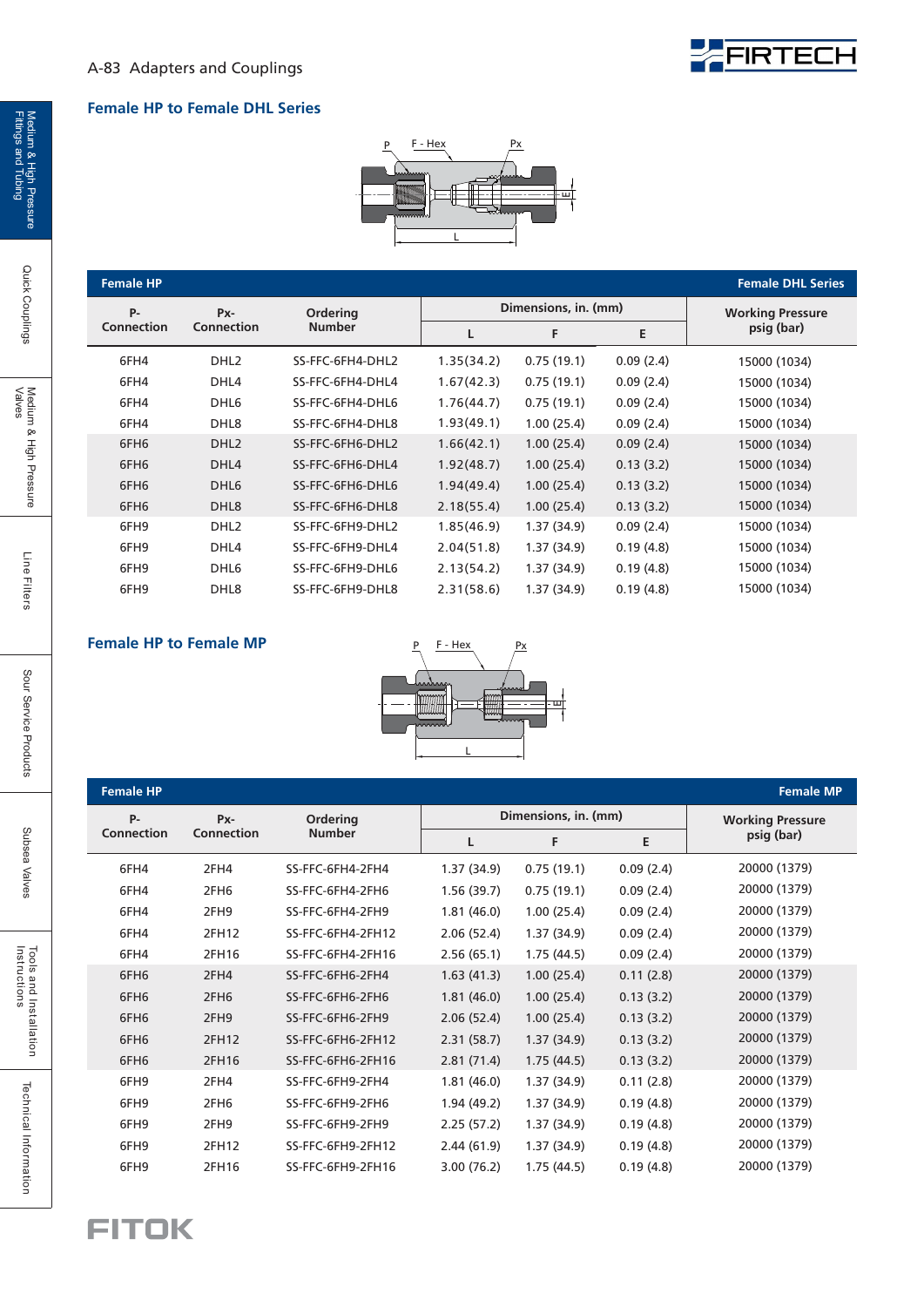

#### **Female HP to Female NPT**



| <b>Female HP</b>  |                   |                  |            |                      |           | Female NPT              |
|-------------------|-------------------|------------------|------------|----------------------|-----------|-------------------------|
| $P -$             | Px-               | Ordering         |            | Dimensions, in. (mm) |           | <b>Working Pressure</b> |
| <b>Connection</b> | <b>Connection</b> | <b>Number</b>    | L          | F                    | E         | psig (bar)              |
| 6FH4              | NS <sub>2</sub>   | SS-FFC-6FH4-NS2  | 1.37(34.9) | 0.75(19.1)           | 0.09(2.4) | 15000 (1034)            |
| 6FH4              | NS4               | SS-FFC-6FH4-NS4  | 1.63(41.3) | 0.94(23.8)           | 0.09(2.4) | 15000 (1034)            |
| 6FH4              | NS <sub>6</sub>   | SS-FFC-6FH4-NS6  | 1.63(41.3) | 1.13(28.6)           | 0.09(2.4) | 15000 (1034)            |
| 6FH4              | NS8               | SS-FFC-6FH4-NS8  | 2.00(50.8) | 1.37(34.9)           | 0.09(2.4) | 15000 (1034)            |
| 6FH4              | <b>NS12</b>       | SS-FFC-6FH4-NS12 | 2.00(50.8) | 1.50(38.1)           | 0.09(2.4) | 10000 (690)             |
| 6FH4              | <b>NS16</b>       | SS-FFC-6FH4-NS16 | 2.37(60.3) | 1.75(44.5)           | 0.09(2.4) | 10000 (690)             |
| 6FH6              | NS <sub>2</sub>   | SS-FFC-6FH6-NS2  | 1.63(41.3) | 1.00(25.4)           | 0.13(3.2) | 15000 (1034)            |
| 6FH6              | NS4               | SS-FFC-6FH6-NS4  | 1.87(47.6) | 1.00(25.4)           | 0.13(3.2) | 15000 (1034)            |
| 6FH6              | NS <sub>6</sub>   | SS-FFC-6FH6-NS6  | 1.87(47.6) | 1.13(28.6)           | 0.13(3.2) | 15000 (1034)            |
| 6FH6              | NS8               | SS-FFC-6FH6-NS8  | 2.13(54.0) | 1.37(34.9)           | 0.13(3.2) | 15000 (1034)            |
| 6FH6              | <b>NS12</b>       | SS-FFC-6FH6-NS12 | 2.13(54.0) | 1.50(38.1)           | 0.13(3.2) | 10000 (690)             |
| 6FH6              | <b>NS16</b>       | SS-FFC-6FH6-NS16 | 2.25(57.2) | 1.75(44.5)           | 0.13(3.2) | 10000 (690)             |
| 6FH9              | NS <sub>2</sub>   | SS-FFC-6FH9-NS2  | 1.81(46.0) | 1.37(34.9)           | 0.19(4.8) | 15000 (1034)            |
| 6FH9              | NS4               | SS-FFC-6FH9-NS4  | 2.00(50.8) | 1.37(34.9)           | 0.19(4.8) | 15000 (1034)            |
| 6FH9              | NS <sub>6</sub>   | SS-FFC-6FH9-NS6  | 2.00(50.8) | 1.37 (34.9)          | 0.19(4.8) | 15000 (1034)            |
| 6FH9              | NS8               | SS-FFC-6FH9-NS8  | 2.37(60.3) | 1.37 (34.9)          | 0.19(4.8) | 15000 (1034)            |
| 6FH9              | <b>NS12</b>       | SS-FFC-6FH9-NS12 | 2.37(60.3) | 1.50(38.1)           | 0.19(4.8) | 10000 (690)             |
| 6FH9              | <b>NS16</b>       | SS-FFC-6FH9-NS16 | 2.50(63.5) | 1.75(44.5)           | 0.19(4.8) | 10000 (690)             |

#### **Female DHL Series to Male DHL Series**



| <b>Female DHL Series</b> | <b>Male DHL Series</b>   |                   |            |                      |                         |              |
|--------------------------|--------------------------|-------------------|------------|----------------------|-------------------------|--------------|
| P-                       | Px-<br><b>Connection</b> | Ordering          |            | Dimensions, in. (mm) | <b>Working Pressure</b> |              |
| <b>Connection</b>        |                          | <b>Number</b>     |            | F                    | E.                      | psig (bar)   |
| DHL <sub>2</sub>         | DMP <sub>2</sub>         | SS-FMA-DHL2-DMP2  | 1.34(34.0) | 0.50(12.7)           | 0.09(2.4)               | 15000 (1034) |
| DHL <sub>2</sub>         | DMP4                     | SS-FMA-DHI 2-DMP4 | 1.40(35.6) | 0.63(15.9)           | 0.09(2.4)               | 15000 (1034) |
| DHL <sub>2</sub>         | DMP <sub>6</sub>         | SS-FMA-DHL2-DMP6  | 1.37(34.7) | 0.75(19.1)           | 0.09(2.4)               | 15000 (1034) |
| DHL <sub>2</sub>         | DMP8                     | SS-FMA-DHL2-DMP8  | 1.63(41.4) | 0.94(23.8)           | 0.09(2.4)               | 15000 (1034) |

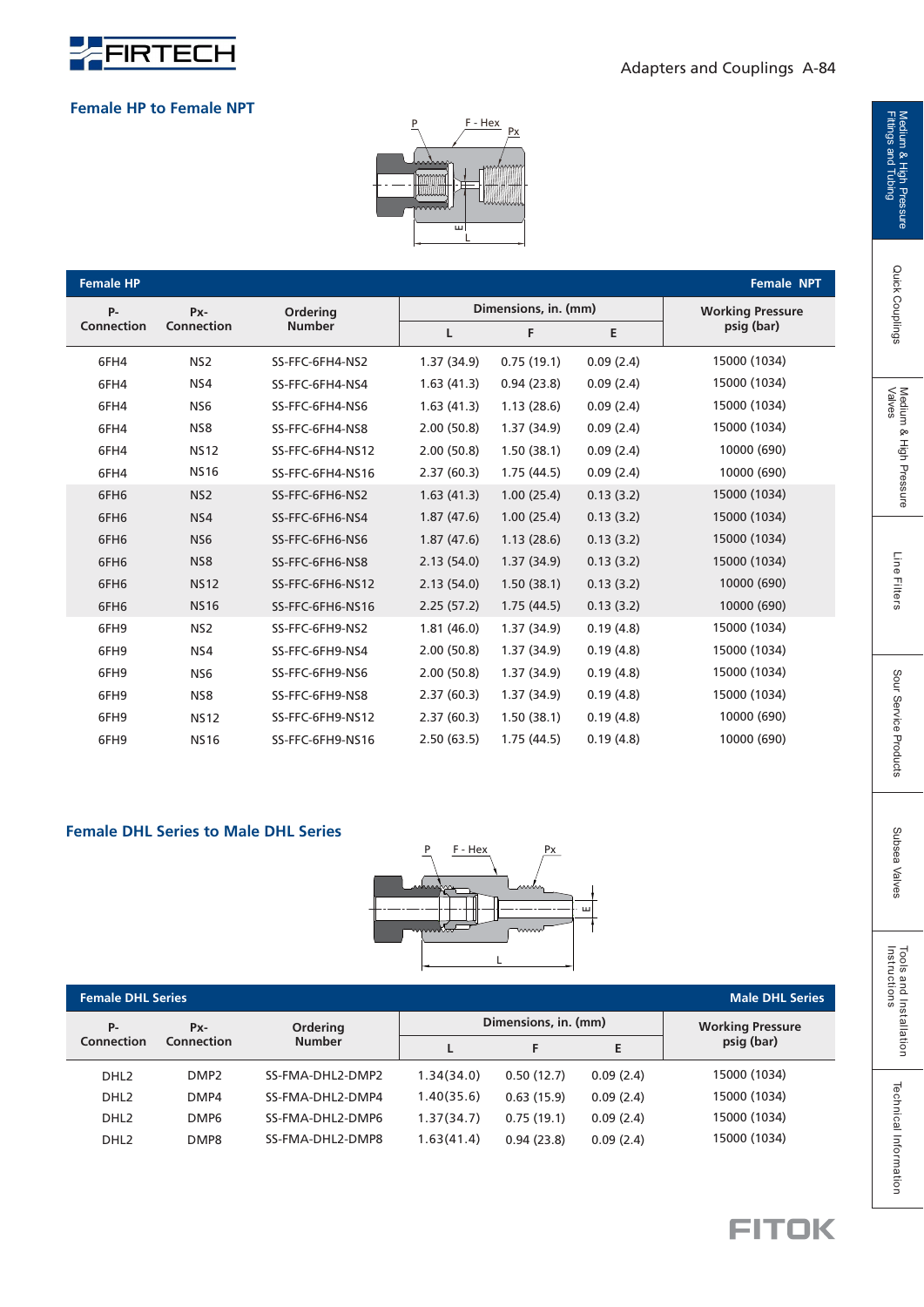#### A-85 Adapters and Couplings



| <b>Female DHL Series</b> |                   |                  |            |                      |           | <b>Male DHL Series</b>  |  |
|--------------------------|-------------------|------------------|------------|----------------------|-----------|-------------------------|--|
| $P -$                    | Px-               | Ordering         |            | Dimensions, in. (mm) |           | <b>Working Pressure</b> |  |
| <b>Connection</b>        | <b>Connection</b> | <b>Number</b>    |            | F                    | Е         | psig (bar)              |  |
| DHL4                     | DMP <sub>2</sub>  | SS-FMA-DHL4-DMP2 | 1.72(43.7) | 0.63(15.9)           | 0.09(2.4) | 15000 (1034)            |  |
| DHL4                     | DMP4              | SS-FMA-DHL4-DMP4 | 1.78(45.3) | 0.63(15.9)           | 0.19(4.8) | 15000 (1034)            |  |
| DHL4                     | DMP <sub>6</sub>  | SS-FMA-DHL4-DMP6 | 1.75(44.4) | 0.75(19.1)           | 0.19(4.8) | 15000 (1034)            |  |
| DHL4                     | DMP8              | SS-FMA-DHL4-DMP8 | 1.83(46.4) | 0.94(23.8)           | 0.19(4.8) | 15000 (1034)            |  |
| DHL <sub>6</sub>         | DMP <sub>2</sub>  | SS-FMA-DHL6-DMP2 | 1.81(46.1) | 0.75(19.1)           | 0.09(2.4) | 15000 (1034)            |  |
| DHL <sub>6</sub>         | DMP4              | SS-FMA-DHL6-DMP4 | 1.94(49.3) | 0.75(19.1)           | 0.19(4.8) | 15000 (1034)            |  |
| DHL <sub>6</sub>         | DMP <sub>6</sub>  | SS-FMA-DHL6-DMP6 | 1.91(48.4) | 0.75(19.1)           | 0.25(6.4) | 15000 (1034)            |  |
| DHL <sub>6</sub>         | DMP8              | SS-FMA-DHL6-DMP8 | 1.92(48.8) | 0.94(23.8)           | 0.25(6.4) | 15000 (1034)            |  |
| DHL8                     | DMP <sub>2</sub>  | SS-FMA-DHL8-DMP2 | 1.93(48.9) | 1.00(25.4)           | 0.09(2.4) | 15000 (1034)            |  |
| DHL <sub>8</sub>         | DMP4              | SS-FMA-DHL8-DMP4 | 2.05(52.1) | 1.00(25.4)           | 0.19(4.8) | 15000 (1034)            |  |
| DHL <sub>8</sub>         | DMP <sub>6</sub>  | SS-FMA-DHL8-DMP6 | 2.07(52.7) | 1.00(25.4)           | 0.25(6.4) | 15000 (1034)            |  |
| DHL <sub>8</sub>         | DMP8              | SS-FMA-DHL8-DMP8 | 2.15(54.7) | 1.00(25.4)           | 0.37(9.5) | 15000 (1034)            |  |

#### **Female DHL Series to Male MP**



| <b>Female DHL Series</b> |                   |                   |            |                      |           | <b>Male MP</b>          |
|--------------------------|-------------------|-------------------|------------|----------------------|-----------|-------------------------|
| <b>P-</b>                | Px-               | Ordering          |            | Dimensions, in. (mm) |           | <b>Working Pressure</b> |
| Connection               | <b>Connection</b> | <b>Number</b>     | L          | F                    | E         | psig (bar)              |
| DHL <sub>2</sub>         | 2MP4              | SS-FMA-DHL2-2MP4  | 1.35(34.2) | 0.50(12.7)           | 0.09(2.4) | 15000 (1034)            |
| DHL <sub>2</sub>         | 2MP6              | SS-FMA-DHL2-2MP6  | 1.41(35.8) | 0.63(15.9)           | 0.09(2.4) | 15000 (1034)            |
| DHL <sub>2</sub>         | 2MP9              | SS-FMA-DHL2-2MP9  | 1.66(42.1) | 0.94(23.8)           | 0.09(2.4) | 15000 (1034)            |
| DHL <sub>2</sub>         | 2MP12             | SS-FMA-DHL2-2MP12 | 1.91(48.5) | 1.19(30.2)           | 0.09(2.4) | 15000 (1034)            |
| DHL <sub>2</sub>         | 2MP16             | SS-FMA-DHL2-2MP16 | 2.53(64.3) | 1.50(38.1)           | 0.09(2.4) | 15000 (1034)            |
| DHL4                     | 2MP4              | SS-FMA-DHL4-2MP4  | 1.67(42.3) | 0.63(15.9)           | 0.11(2.8) | 15000 (1034)            |
| DHL4                     | 2MP6              | SS-FMA-DHL4-2MP6  | 1.79(45.5) | 0.63(15.9)           | 0.19(4.8) | 15000 (1034)            |
| DHL4                     | 2MP9              | SS-FMA-DHL4-2MP9  | 1.73(43.9) | 0.94(23.8)           | 0.19(4.8) | 15000 (1034)            |
| DHL4                     | 2MP12             | SS-FMA-DHL4-2MP12 | 1.92(48.7) | 1.19(30.2)           | 0.19(4.8) | 15000 (1034)            |
| DHL4                     | 2MP16             | SS-FMA-DHL4-2MP16 | 2.54(64.5) | 1.50(38.1)           | 0.19(4.8) | 15000 (1034)            |
| DHL6                     | 2MP4              | SS-FMA-DHL6-2MP4  | 1.82(46.3) | 0.75(19.1)           | 0.11(2.8) | 15000 (1034)            |
| DHL6                     | 2MP6              | SS-FMA-DHL6-2MP6  | 1.89(47.9) | 0.75(19.1)           | 0.20(5.2) | 15000 (1034)            |
| DHL6                     | 2MP9              | SS-FMA-DHL6-2MP9  | 1.94(49.4) | 0.94(23.8)           | 0.25(6.4) | 15000 (1034)            |
| DHL6                     | 2MP12             | SS-FMA-DHL6-2MP12 | 2.01(51.0) | 1.19(30.2)           | 0.25(6.4) | 15000 (1034)            |
| DHL6                     | 2MP16             | SS-FMA-DHL6-2MP16 | 2.51(63.7) | 1.50(38.1)           | 0.25(6.4) | 15000 (1034)            |
| DHL8                     | 2MP4              | SS-FMA-DHL8-2MP4  | 1.93(49.1) | 1.00(25.4)           | 0.11(2.8) | 15000 (1034)            |
| DHL <sub>8</sub>         | 2MP6              | SS-FMA-DHL8-2MP6  | 2.12(53.8) | 1.00(25.4)           | 0.20(5.2) | 15000 (1034)            |
| DHL8                     | 2MP9              | SS-FMA-DHL8-2MP9  | 2.24(57.0) | 1.00(25.4)           | 0.31(7.9) | 15000 (1034)            |
| DHL8                     | 2MP12             | SS-FMA-DHL8-2MP12 | 2.24(57.0) | 1.19(30.2)           | 0.37(9.5) | 15000 (1034)            |
| DHL8                     | 2MP16             | SS-FMA-DHL8-2MP16 | 2.68(68.1) | 1.50(38.1)           | 0.37(9.5) | 15000 (1034)            |

**FITOK** 

Quick Couplings

Technical Information

Subsea Valves

Subsea Valves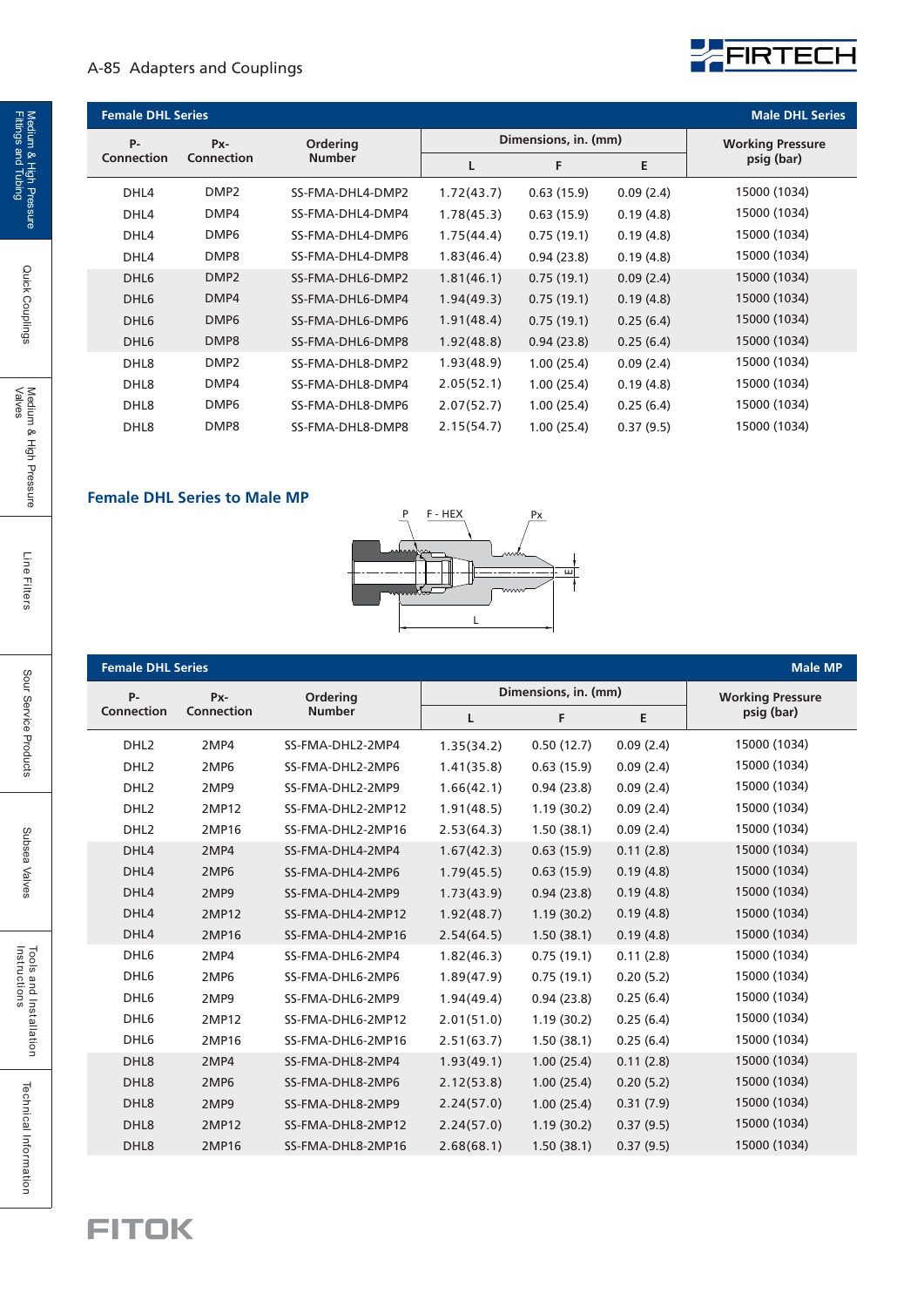

#### **Female DHL Series to MP Nipples**



| <b>Female DHL Series</b> | <b>MP Nipples</b> |                   |            |                      |           |                         |
|--------------------------|-------------------|-------------------|------------|----------------------|-----------|-------------------------|
| <b>P-</b>                | Px-               | Ordering          |            | Dimensions, in. (mm) |           | <b>Working Pressure</b> |
| <b>Connection</b>        | Connection        | <b>Number</b>     | L          | F                    | E         | psig (bar)              |
| DHL <sub>2</sub>         | 2CT4              | SS-FMA-DHL2-2CT4  | 1.66(42.1) | 0.50(12.7)           | 0.09(2.4) | 15000 (1034)            |
| DHL <sub>2</sub>         | 2CT6              | SS-FMA-DHL2-2CT6  | 1.91(48.5) | 0.50(12.7)           | 0.09(2.4) | 15000 (1034)            |
| DHL <sub>2</sub>         | 2CT9              | SS-FMA-DHL2-2CT9  | 2.09(53.2) | 0.69(17.5)           | 0.09(2.4) | 15000 (1034)            |
| DHL <sub>2</sub>         | 2CT12             | SS-FMA-DHL2-2CT12 | 2.28(58.0) | 0.87(22.2)           | 0.09(2.4) | 15000 (1034)            |
| DHL4                     | 2CT4              | SS-FMA-DHL4-2CT4  | 1.98(50.2) | 0.63(15.9)           | 0.11(2.8) | 15000 (1034)            |
| DHL4                     | 2CT6              | SS-FMA-DHL4-2CT6  | 2.17(55.0) | 0.63(15.9)           | 0.19(4.8) | 15000 (1034)            |
| DHL4                     | 2CT9              | SS-FMA-DHL4-2CT9  | 2.35(59.8) | 0.69(17.5)           | 0.19(4.8) | 15000 (1034)            |
| DHL4                     | 2CT12             | SS-FMA-DHL4-2CT12 | 2.54(64.5) | 0.87(22.2)           | 0.19(4.8) | 15000 (1034)            |
| DHL6                     | 2CT4              | SS-FMA-DHL6-2CT4  | 2.13(54.2) | 0.75(19.1)           | 0.11(2.8) | 15000 (1034)            |
| DHL <sub>6</sub>         | 2CT6              | SS-FMA-DHL6-2CT6  | 2.44(62.1) | 0.75(19.1)           | 0.20(5.2) | 15000 (1034)            |
| DHL <sub>6</sub>         | 2CT9              | SS-FMA-DHL6-2CT9  | 2.51(63.7) | 0.75(19.1)           | 0.25(6.4) | 15000 (1034)            |
| DHL <sub>6</sub>         | 2CT12             | SS-FMA-DHL6-2CT12 | 2.63(66.9) | 0.87(22.2)           | 0.25(6.4) | 15000 (1034)            |
| DHL <sub>6</sub>         | 2CT16             | SS-FMA-DHL6-2CT16 | 3.13(79.6) | 1.13(28.6)           | 0.25(6.4) | 15000 (1034)            |
| DHL8                     | 2CT4              | SS-FMA-DHL8-2CT4  | 2.24(57.0) | 1.00(25.4)           | 0.11(2.8) | 15000 (1034)            |
| DHL8                     | 2CT6              | SS-FMA-DHL8-2CT6  | 2.49(63.3) | 1.00(25.4)           | 0.20(5.2) | 15000 (1034)            |
| DHL8                     | 2CT9              | SS-FMA-DHL8-2CT9  | 2.74(69.7) | 1.00(25.4)           | 0.31(7.9) | 15000 (1034)            |
| DHL8                     | 2CT12             | SS-FMA-DHL8-2CT12 | 2.81(71.3) | 1.00(25.4)           | 0.37(9.5) | 15000 (1034)            |
| DHL8                     | 2CT16             | SS-FMA-DHL8-2CT16 | 3.37(85.6) | 1.13(28.6)           | 0.37(9.5) | 15000 (1034)            |

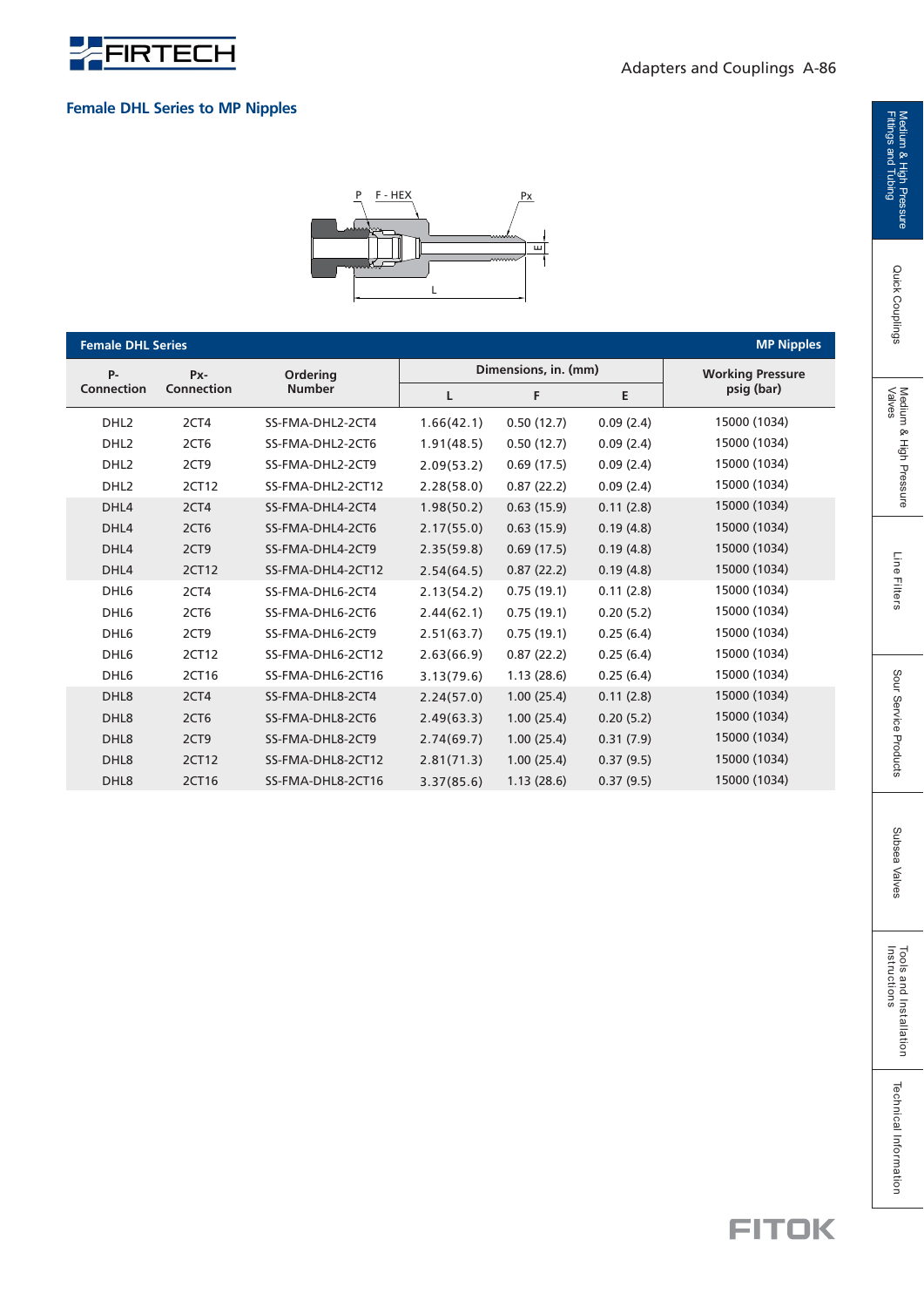

#### **Female DHL Series to Male HP**



| <b>Female DHL Series</b> |                   |                  |            |                      |                         | <b>Male HP</b> |
|--------------------------|-------------------|------------------|------------|----------------------|-------------------------|----------------|
| <b>P-</b>                | Px-               | <b>Ordering</b>  |            | Dimensions, in. (mm) | <b>Working Pressure</b> |                |
| <b>Connection</b>        | <b>Connection</b> | <b>Number</b>    | L          | F                    | Е                       | psig (bar)     |
| DHL <sub>2</sub>         | 6MP4              | SS-FMA-DHL2-6MP4 | 1.22(31.0) | 0.63(15.9)           | 0.08(2.1)               | 15000 (1034)   |
| DHL <sub>2</sub>         | 6MP6              | SS-FMA-DHL2-6MP6 | 1.47(37.3) | 0.81(20.6)           | 0.09(2.4)               | 15000 (1034)   |
| DHL <sub>2</sub>         | 6MP9              | SS-FMA-DHL2-6MP9 | 1.78(45.3) | 1.19(30.2)           | 0.09(2.4)               | 15000 (1034)   |
| DHL4                     | 6MP4              | SS-FMA-DHL4-6MP4 | 1.54(39.1) | 0.63(15.9)           | 0.08(2.1)               | 15000 (1034)   |
| DHL4                     | 6MP <sub>6</sub>  | SS-FMA-DHL4-6MP6 | 1.73(43.9) | 0.81(20.6)           | 0.13(3.2)               | 15000 (1034)   |
| DHL4                     | 6MP9              | SS-FMA-DHL4-6MP9 | 1.79(45.5) | 1.19(30.2)           | 0.19(4.8)               | 15000 (1034)   |
| DHL <sub>6</sub>         | 6MP4              | SS-FMA-DHL6-6MP4 | 1.70(43.1) | 0.75(19.1)           | 0.08(2.1)               | 15000 (1034)   |
| DHL <sub>6</sub>         | 6MP6              | SS-FMA-DHL6-6MP6 | 1.89(47.9) | 0.81(20.6)           | 0.13(3.2)               | 15000 (1034)   |
| DHL <sub>6</sub>         | 6MP9              | SS-FMA-DHL6-6MP9 | 1.76(44.7) | 1.19(30.2)           | 0.19(4.8)               | 15000 (1034)   |
| DHL <sub>8</sub>         | 6MP4              | SS-FMA-DHL8-6MP4 | 1.87(47.5) | 1.00(25.4)           | 0.08(2.1)               | 15000 (1034)   |
| DHL <sub>8</sub>         | 6MP <sub>6</sub>  | SS-FMA-DHL8-6MP6 | 2.06(52.2) | 1.00(25.4)           | 0.13(3.2)               | 15000 (1034)   |
| DHL <sub>8</sub>         | 6MP9              | SS-FMA-DHL8-6MP9 | 2.06(52.2) | 1.19(30.2)           | 0.19(4.8)               | 15000 (1034)   |

#### **Female DHL Series to HP Nipples**



| <b>Female DHL Series</b> |                  |                   |            |                      |           | <b>HP Nipples</b>       |
|--------------------------|------------------|-------------------|------------|----------------------|-----------|-------------------------|
| <b>P-</b>                | $Px -$           | <b>Ordering</b>   |            | Dimensions, in. (mm) |           | <b>Working Pressure</b> |
| Connection               | Connection       | <b>Number</b>     | L          | F                    | E         | psig (bar)              |
| DHL <sub>2</sub>         | 6CT4             | SS-FMA-DHL2-6CT4  | 3.16(80.2) | 0.50(12.7)           | 0.08(2.1) | 15000 (1034)            |
| DHL <sub>2</sub>         | 6CT6             | SS-FMA-DHL2-6CT6  | 2.85(72.3) | 0.50(12.7)           | 0.09(2.4) | 15000 (1034)            |
| DHL4                     | 6CT4             | SS-FMA-DHI 4-6CT4 | 2.60(66.1) | 0.63(15.9)           | 0.08(2.1) | 15000 (1034)            |
| DHL4                     | 6CT <sub>6</sub> | SS-FMA-DHL4-6CT6  | 2.92(74.1) | 0.63(15.9)           | 0.13(3.2) | 15000 (1034)            |
| DHL4                     | 6CT <sub>9</sub> | SS-FMA-DHL4-6CT9  | 3.54(90.0) | 0.63(15.9)           | 0.19(4.8) | 15000 (1034)            |
| DHL <sub>6</sub>         | 6CT4             | SS-FMA-DHL6-6CT4  | 2.06(52.2) | 0.75(19.1)           | 0.08(2.1) | 15000 (1034)            |
| DHL <sub>6</sub>         | 6CT6             | SS-FMA-DHL6-6CT6  | 2.39(60.6) | 0.75(19.1)           | 0.13(3.2) | 15000 (1034)            |
| DHL <sub>6</sub>         | 6CT <sub>9</sub> | SS-FMA-DHL6-6CT9  | 2.26(57.4) | 0.75(19.1)           | 0.19(4.8) | 15000 (1034)            |
| DHL <sub>8</sub>         | 6CT4             | SS-FMA-DHL8-6CT4  | 2.68(68.1) | 1.00(25.4)           | 0.08(2.1) | 15000 (1034)            |
| DHL <sub>8</sub>         | 6CT <sub>6</sub> | SS-FMA-DHL8-6CT6  | 2.56(64.9) | 1.00(25.4)           | 0.13(3.2) | 15000 (1034)            |
| DHL <sub>8</sub>         | 6CT <sub>9</sub> | SS-FMA-DHL8-6CT9  | 3.37(85.6) | 1.00(25.4)           | 0.19(4.8) | 15000 (1034)            |

Quick Couplings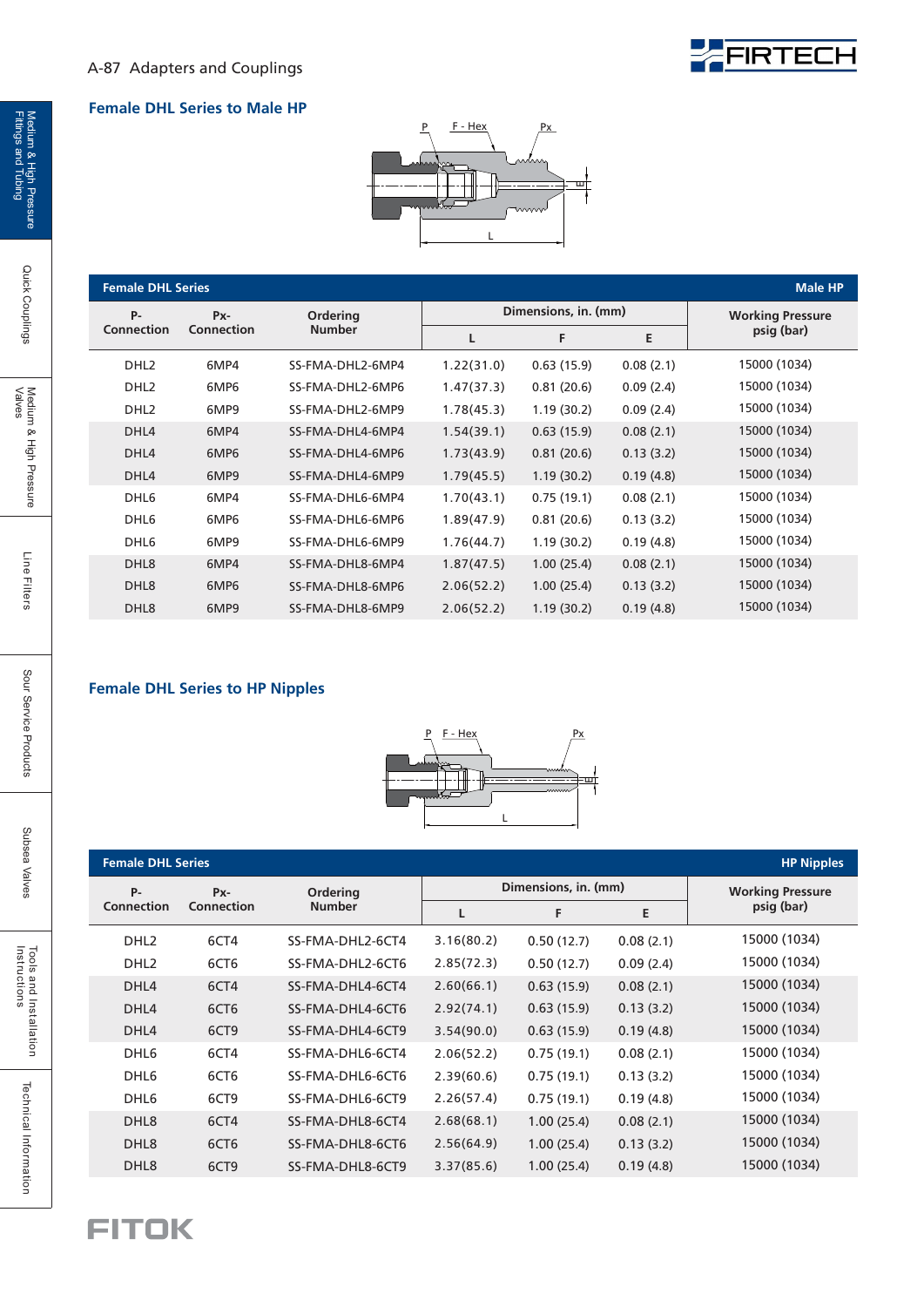

#### **Female DHL Series to Male Type "M"**



| <b>Female DHL Series</b>     |                   |                  |            |                      |                         | Male Type "M" |
|------------------------------|-------------------|------------------|------------|----------------------|-------------------------|---------------|
| <b>P-</b><br>Ordering<br>Px- |                   |                  |            | Dimensions, in. (mm) | <b>Working Pressure</b> |               |
| <b>Connection</b>            | <b>Connection</b> | <b>Number</b>    | L          | F                    | Е                       | psig (bar)    |
| DHL <sub>2</sub>             | HM9               | SS-FMA-DHL2-HM9  | 1.22(31.0) | 0.63(15.9)           | 0.09(2.4)               | 15000 (1034)  |
| DHL <sub>2</sub>             | HM12              | SS-FMA-DHL2-HM12 | 1.28(32.6) | 0.75(19.1)           | 0.09(2.4)               | 15000 (1034)  |
| DHL4                         | HM <sub>9</sub>   | SS-FMA-DHL4-HM9  | 1.54(39.1) | 0.63(15.9)           | 0.09(2.4)               | 15000 (1034)  |
| DHL <sub>4</sub>             | <b>HM12</b>       | SS-FMA-DHL4-HM12 | 1.60(40.7) | 0.75(19.1)           | 0.19(4.8)               | 15000 (1034)  |
| DHL4                         | <b>HM14</b>       | SS-FMA-DHL4-HM14 | 1.79(45.5) | 1.00(25.4)           | 0.15(3.8)               | 15000 (1034)  |
| DHL6                         | HM9               | SS-FMA-DHL6-HM9  | 1.63(41.5) | 0.75(19.1)           | 0.09(2.4)               | 15000 (1034)  |
| DHL <sub>6</sub>             | HM12              | SS-FMA-DHL6-HM12 | 1.76(44.7) | 0.75(19.1)           | 0.25(6.4)               | 15000 (1034)  |
| DHL <sub>6</sub>             | HM14              | SS-FMA-DHL6-HM14 | 1.89(47.9) | 1.00(25.4)           | 0.15(3.8)               | 15000 (1034)  |
| DHL <sub>6</sub>             | <b>HM16</b>       | SS-FMA-DHL6-HM16 | 1.76(44.7) | 1.00(25.4)           | 0.25(6.4)               | 15000 (1034)  |
| DHL8                         | HM <sub>9</sub>   | SS-FMA-DHL8-HM9  | 1.81(45.9) | 1.00(25.4)           | 0.09(2.4)               | 15000 (1034)  |
| DHL <sub>8</sub>             | <b>HM12</b>       | SS-FMA-DHL8-HM12 | 1.81(45.9) | 1.00(25.4)           | 0.29(7.4)               | 15000 (1034)  |
| DHL <sub>8</sub>             | HM14              | SS-FMA-DHL8-HM14 | 2.00(50.7) | 1.00(25.4)           | 0.15(3.8)               | 15000 (1034)  |
| DHL <sub>8</sub>             | <b>HM16</b>       | SS-FMA-DHL8-HM16 | 1.93(49.1) | 1.00(25.4)           | 0.37(9.5)               | 15000 (1034)  |
| DHL <sub>8</sub>             | <b>HM21</b>       | SS-FMA-DHL8-HM21 | 1.93(49.1) | 1.37(34.9)           | 0.37(9.5)               | 15000 (1034)  |

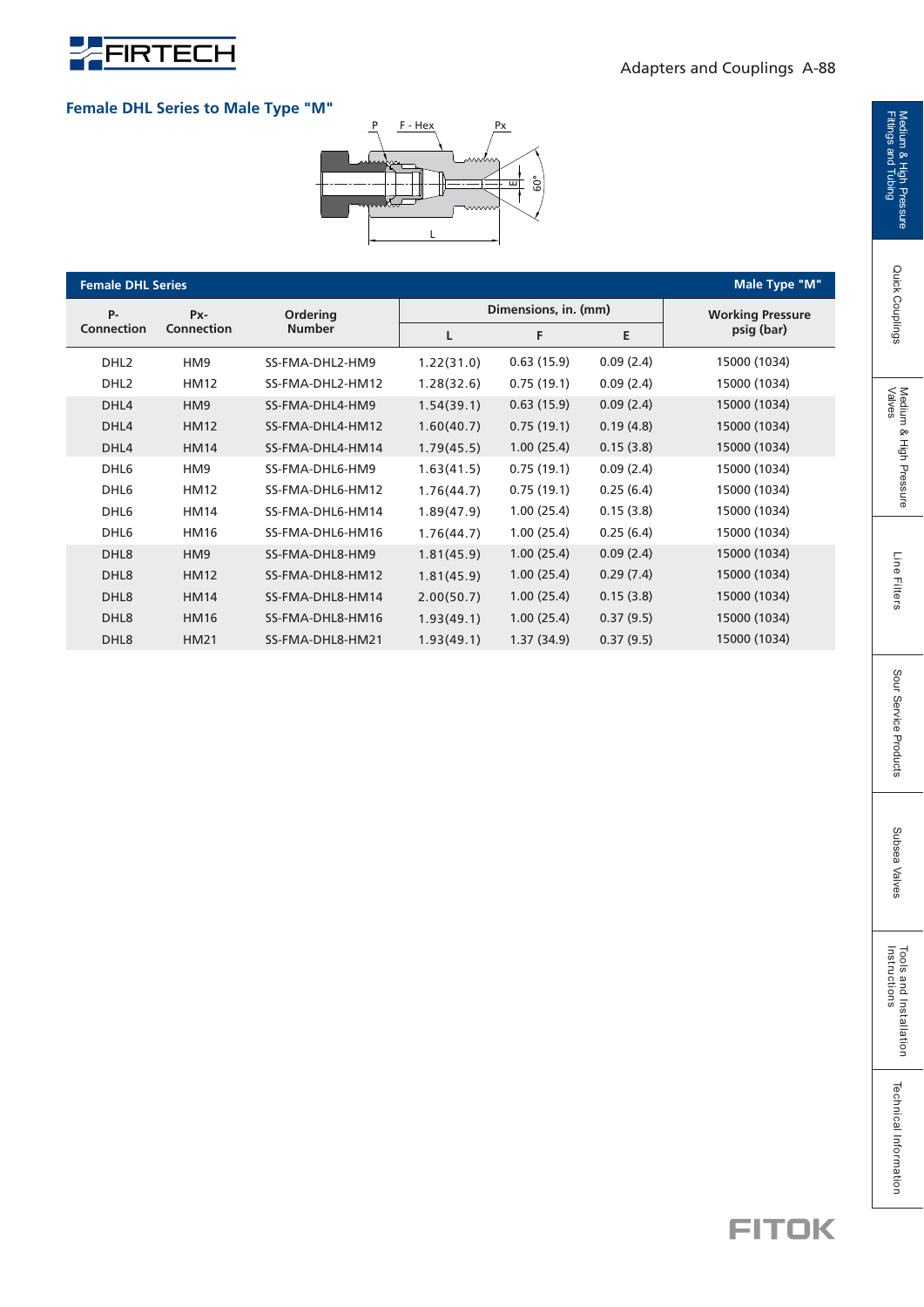

#### **Female MP to Male DHL Series**



| <b>Female MP</b>  |                   |                           |            |                      |           | <b>Male DHL Series</b>  |
|-------------------|-------------------|---------------------------|------------|----------------------|-----------|-------------------------|
| <b>P-</b>         | Px-               | Ordering<br><b>Number</b> |            | Dimensions, in. (mm) |           | <b>Working Pressure</b> |
| <b>Connection</b> | <b>Connection</b> |                           | L          | F                    | E         | psig (bar)              |
| 2FH4              | DMP <sub>2</sub>  | SS-FMA-2FH4-DMP2          | 1.73(44.0) | 0.63(15.9)           | 0.09(2.4) | 15000 (1034)            |
| 2FH4              | DMP4              | SS-FMA-2FH4-DMP4          | 2.01(51.0) | 0.63(15.9)           | 0.11(2.8) | 15000 (1034)            |
| 2FH4              | DMP <sub>6</sub>  | SS-FMA-2FH4-DMP6          | 2.12(53.9) | 0.75(19.1)           | 0.11(2.8) | 15000 (1034)            |
| 2FH4              | DMP8              | SS-FMA-2FH4-DMP8          | 2.11(53.6) | 0.94(23.8)           | 0.11(2.8) | 15000 (1034)            |
| 2FH <sub>6</sub>  | DMP <sub>2</sub>  | SS-FMA-2FH6-DMP2          | 2.04(51.9) | 0.75(19.1)           | 0.09(2.4) | 15000 (1034)            |
| 2FH <sub>6</sub>  | DMP4              | SS-FMA-2FH6-DMP4          | 2.20(55.8) | 0.75(19.1)           | 0.19(4.8) | 15000 (1034)            |
| 2FH <sub>6</sub>  | DMP <sub>6</sub>  | SS-FMA-2FH6-DMP6          | 2.31(58.7) | 0.75(19.1)           | 0.20(5.2) | 15000 (1034)            |
| 2FH <sub>6</sub>  | DMP8              | SS-FMA-2FH6-DMP8          | 2.36(60.0) | 0.94(23.8)           | 0.20(5.2) | 15000 (1034)            |
| 2FH9              | DMP <sub>2</sub>  | SS-FMA-2FH9-DMP2          | 2.30(58.3) | 1.00(25.4)           | 0.09(2.4) | 15000 (1034)            |
| 2FH9              | DMP4              | SS-FMA-2FH9-DMP4          | 2.57(65.3) | 1.00(25.4)           | 0.19(4.8) | 15000 (1034)            |
| 2FH9              | DMP <sub>6</sub>  | SS-FMA-2FH9-DMP6          | 2.69(68.2) | 1.00(25.4)           | 0.25(6.4) | 15000 (1034)            |
| 2FH9              | DMP8              | SS-FMA-2FH9-DMP8          | 2.67(67.9) | 1.00(25.4)           | 0.31(7.9) | 15000 (1034)            |
| 2FH12             | DMP <sub>2</sub>  | SS-FMA-2FH12-DMP2         | 2.61(66.2) | 1.37(34.9)           | 0.09(2.4) | 15000 (1034)            |
| 2FH12             | DMP4              | SS-FMA-2FH12-DMP4         | 2.89(73.3) | 1.37(34.9)           | 0.19(4.8) | 15000 (1034)            |
| 2FH12             | DMP <sub>6</sub>  | SS-FMA-2FH12-DMP6         | 2.94(74.6) | 1.37(34.9)           | 0.25(6.4) | 15000 (1034)            |
| 2FH12             | DMP8              | SS-FMA-2FH12-DMP8         | 3.05(77.5) | 1.37(34.9)           | 0.37(7.9) | 15000 (1034)            |
| 2FH16             | DMP <sub>2</sub>  | SS-FMA-2FH16-DMP2         | 3.17(80.5) | 1.75(44.5)           | 0.09(2.4) | 15000 (1034)            |
| 2FH16             | DMP4              | SS-FMA-2FH16-DMP4         | 3.45(87.6) | 1.75(44.5)           | 0.19(4.8) | 15000 (1034)            |
| 2FH16             | DMP <sub>6</sub>  | SS-FMA-2FH16-DMP6         | 3.56(90.4) | 1.75(44.5)           | 0.25(6.4) | 15000 (1034)            |
| 2FH16             | DMP8              | SS-FMA-2FH16-DMP8         | 3.61(91.7) | 1.75(44.5)           | 0.37(9.5) | 15000 (1034)            |

Technical Information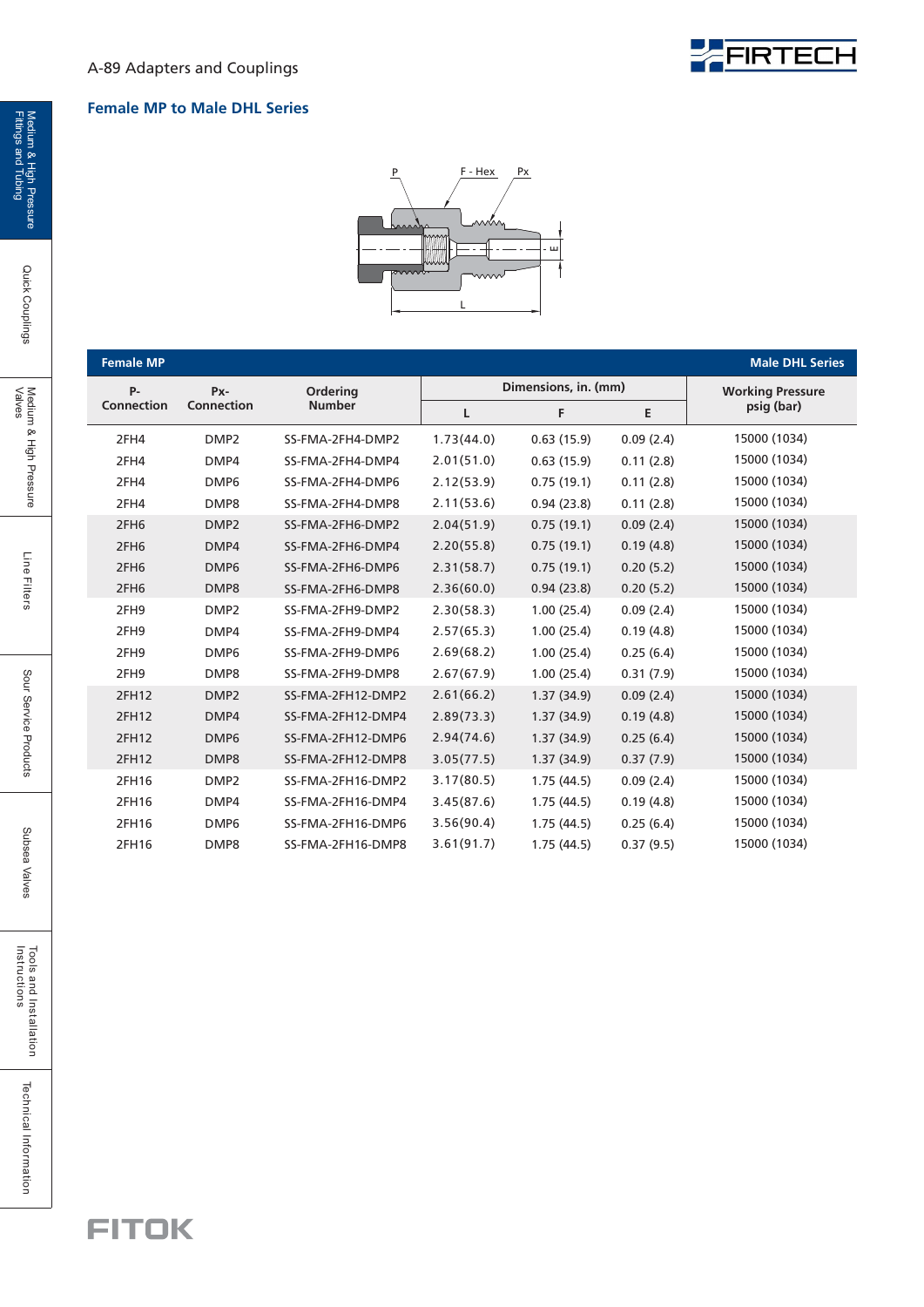

| <b>Female MP to Male MP</b> |  |  |
|-----------------------------|--|--|
|                             |  |  |



| <b>Female MP</b>  |            |                    |            |                      |            | <b>Male MP</b>          |
|-------------------|------------|--------------------|------------|----------------------|------------|-------------------------|
| <b>P-</b>         | Px-        | Ordering           |            | Dimensions, in. (mm) |            | <b>Working Pressure</b> |
| <b>Connection</b> | Connection | <b>Number</b>      | Г          | F                    | Е          | psig (bar)              |
| 2FH4              | 2MP4       | SS-FMA-2FH4-2MP4   | 1.37(34.9) | 0.63(15.9)           | 0.11(2.8)  | 20000 (1379)            |
| 2FH4              | 2MP6       | SS-FMA-2FH4-2MP6   | 1.50(38.1) | 0.63(15.9)           | 0.11(2.8)  | 20000 (1379)            |
| 2FH4              | 2MP9       | SS-FMA-2FH4-2MP9   | 1.63(41.3) | 0.94(23.8)           | 0.11(2.8)  | 20000 (1379)            |
| 2FH4              | 2MP12      | SS-FMA-2FH4-2MP12  | 1.75(44.5) | 1.19(30.2)           | 0.11(2.8)  | 20000 (1379)            |
| 2FH4              | 2MP16      | SS-FMA-2FH4-2MP16  | 2.37(60.3) | 1.50(38.1)           | 0.11(2.8)  | 20000 (1379)            |
| 2FH6              | 2MP4       | SS-FMA-2FH6-2MP4   | 1.69(42.9) | 0.75(19.1)           | 0.11(2.8)  | 20000 (1379)            |
| 2FH <sub>6</sub>  | 2MP6       | SS-FMA-2FH6-2MP6   | 1.69(42.9) | 0.75(19.1)           | 0.20(5.2)  | 20000 (1379)            |
| 2FH <sub>6</sub>  | 2MP9       | SS-FMA-2FH6-2MP9   | 1.87(47.6) | 0.94(23.8)           | 0.20(5.2)  | 20000 (1379)            |
| 2FH <sub>6</sub>  | 2MP12      | SS-FMA-2FH6-2MP12  | 1.94(49.2) | 1.19(30.2)           | 0.20(5.2)  | 20000 (1379)            |
| 2FH <sub>6</sub>  | 2MP16      | SS-FMA-2FH6-2MP16  | 2.37(60.3) | 1.50(38.1)           | 0.20(5.2)  | 20000 (1379)            |
| 2FH9              | 2MP4       | SS-FMA-2FH9-2MP4   | 1.94(49.2) | 1.00(25.4)           | 0.11(2.8)  | 20000 (1379)            |
| 2FH9              | 2MP6       | SS-FMA-2FH9-2MP6   | 2.06(52.4) | 1.00(25.4)           | 0.20(5.2)  | 20000 (1379)            |
| 2FH9              | 2MP9       | SS-FMA-2FH9-2MP9   | 2.13(54.0) | 1.00(25.4)           | 0.31(7.9)  | 20000 (1379)            |
| 2FH9              | 2MP12      | SS-FMA-2FH9-2MP12  | 2.25(57.2) | 1.19(30.2)           | 0.31(7.9)  | 20000 (1379)            |
| 2FH9              | 2MP16      | SS-FMA-2FH9-2MP16  | 2.50(63.5) | 1.50(38.1)           | 0.31(7.9)  | 20000 (1379)            |
| 2FH12             | 2MP4       | SS-FMA-2FH12-2MP4  | 2.19(55.6) | 1.37(34.9)           | 0.11(2.8)  | 20000 (1379)            |
| 2FH12             | 2MP6       | SS-FMA-2FH12-2MP6  | 2.31(58.7) | 1.37(34.9)           | 0.20(5.2)  | 20000 (1379)            |
| 2FH12             | 2MP9       | SS-FMA-2FH12-2MP9  | 2.44(61.9) | 1.37(34.9)           | 0.31(7.9)  | 20000 (1379)            |
| 2FH12             | 2MP12      | SS-FMA-2FH12-2MP12 | 2.56(65.1) | 1.37(34.9)           | 0.44(11.1) | 20000 (1379)            |
| 2FH12             | 2MP16      | SS-FMA-2FH12-2MP16 | 2.94(74.6) | 1.50(38.1)           | 0.44(11.1) | 20000 (1379)            |
| 2FH16             | 2MP9       | SS-FMA-2FH16-2MP9  | 3.06(77.8) | 1.75(44.5)           | 0.31(7.9)  | 20000 (1379)            |
| 2FH16             | 2MP12      | SS-FMA-2FH16-2MP12 | 3.19(81.0) | 1.75(44.5)           | 0.44(11.1) | 20000 (1379)            |
| 2FH16             | 2MP16      | SS-FMA-2FH16-2MP16 | 3.50(88.9) | 1.75(44.5)           | 0.56(14.3) | 20000 (1379)            |

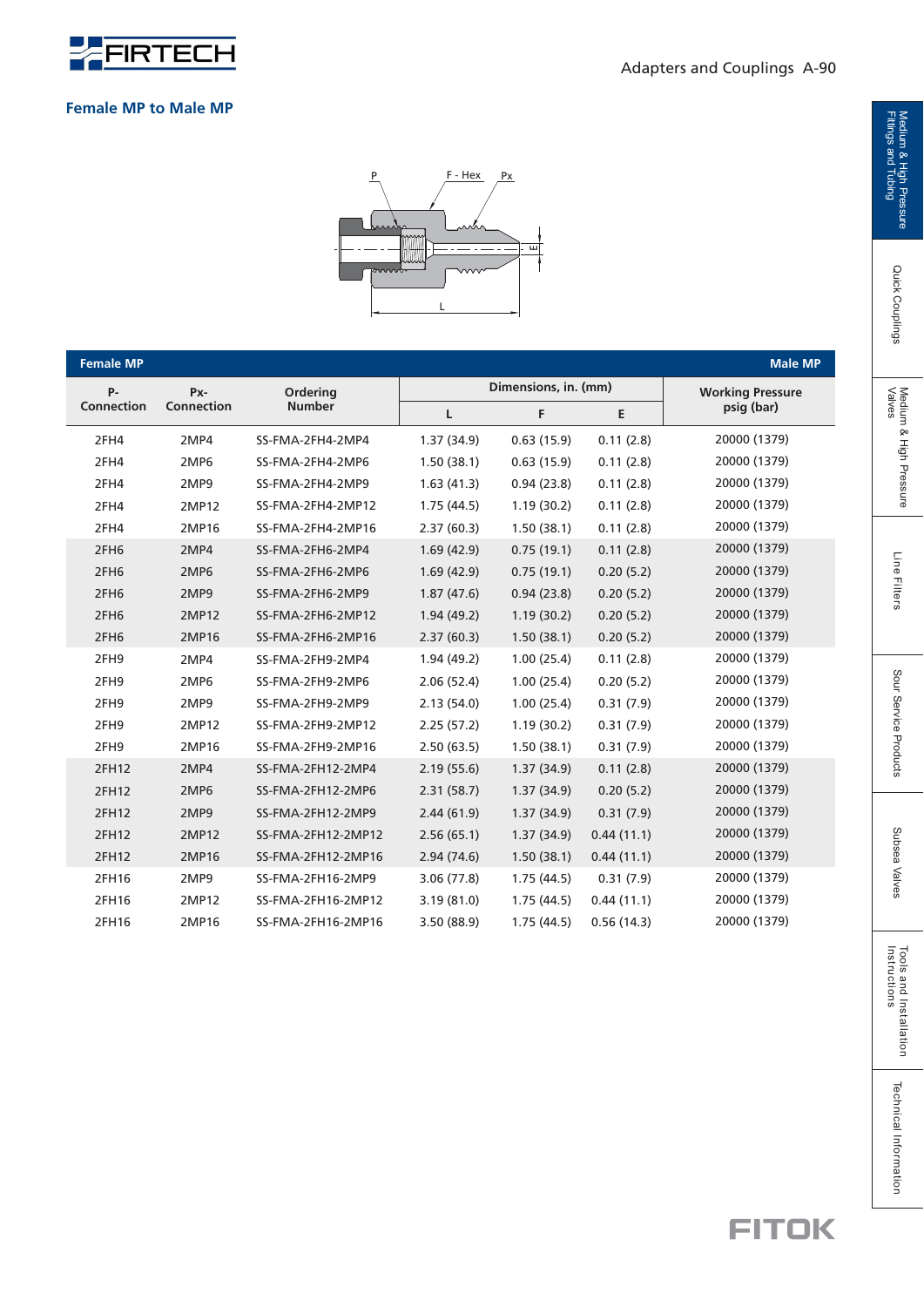#### **Female MP to Male HP**



**EFIRTECH** 

| <b>Female MP</b>                |               |                   |             |                      |            | <b>Male HP</b>          |
|---------------------------------|---------------|-------------------|-------------|----------------------|------------|-------------------------|
| $P -$                           | Px-           | <b>Ordering</b>   |             | Dimensions, in. (mm) |            | <b>Working Pressure</b> |
| <b>Connection</b><br>Connection | <b>Number</b> | L                 | F           | E                    | psig (bar) |                         |
| 2FH4                            | 6MP4          | SS-FMA-2FH4-6MP4  | 1.31(33.3)  | 0.63(15.9)           | 0.08(2.1)  | 20000 (1379)            |
| 2FH4                            | 6MP6          | SS-FMA-2FH4-6MP6  | 1.50(38.1)  | 0.81(20.6)           | 0.11(2.8)  | 20000 (1379)            |
| 2FH4                            | 6MP9          | SS-FMA-2FH4-6MP9  | 1.63(41.3)  | 1.19(30.2)           | 0.11(2.8)  | 20000 (1379)            |
| 2FH <sub>6</sub>                | 6MP4          | SS-FMA-2FH6-6MP4  | 1.50(38.1)  | 0.75(19.1)           | 0.08(2.1)  | 20000 (1379)            |
| 2FH <sub>6</sub>                | 6MP6          | SS-FMA-2FH6-6MP6  | 1.69(42.9)  | 0.81(20.6)           | 0.13(3.2)  | 20000 (1379)            |
| 2FH <sub>6</sub>                | 6MP9          | SS-FMA-2FH6-6MP9  | 1.75(44.5)  | 1.19(30.2)           | 0.19(4.8)  | 20000 (1379)            |
| 2FH9                            | 6MP4          | SS-FMA-2FH9-6MP4  | 1.81(46.0)  | 1.00(25.4)           | 0.08(2.1)  | 20000 (1379)            |
| 2FH9                            | 6MP6          | SS-FMA-2FH9-6MP6  | 2.13(54.0)  | 1.00(25.4)           | 0.13(3.2)  | 20000 (1379)            |
| 2FH <sub>9</sub>                | 6MP9          | SS-FMA-2FH9-6MP9  | 2.13(54.0)  | 1.19(30.2)           | 0.19(4.8)  | 20000 (1379)            |
| 2FH12                           | 6MP4          | SS-FMA-2FH12-6MP4 | 2.25(57.2)  | 1.37(34.9)           | 0.08(2.1)  | 20000 (1379)            |
| 2FH12                           | 6MP6          | SS-FMA-2FH12-6MP6 | 2.50(63.5)  | 1.37(34.9)           | 0.13(3.2)  | 20000 (1379)            |
| 2FH12                           | 6MP9          | SS-FMA-2FH12-6MP9 | 2.50(63.5)  | 1.37(34.9)           | 0.19(4.8)  | 20000 (1379)            |
| 2FH16                           | 6MP4          | SS-FMA-2FH16-6MP4 | 2.94 (74.6) | 1.75(44.5)           | 0.08(2.1)  | 20000 (1379)            |
| 2FH16                           | 6MP6          | SS-FMA-2FH16-6MP6 | 3.13(79.4)  | 1.75(44.5)           | 0.13(3.2)  | 20000 (1379)            |
| 2FH16                           | 6MP9          | SS-FMA-2FH16-6MP9 | 3.19(81.0)  | 1.75(44.5)           | 0.19(4.8)  | 20000 (1379)            |

Quick Couplings

Line Filters

Tools and Installation<br>Instructions

Technical Information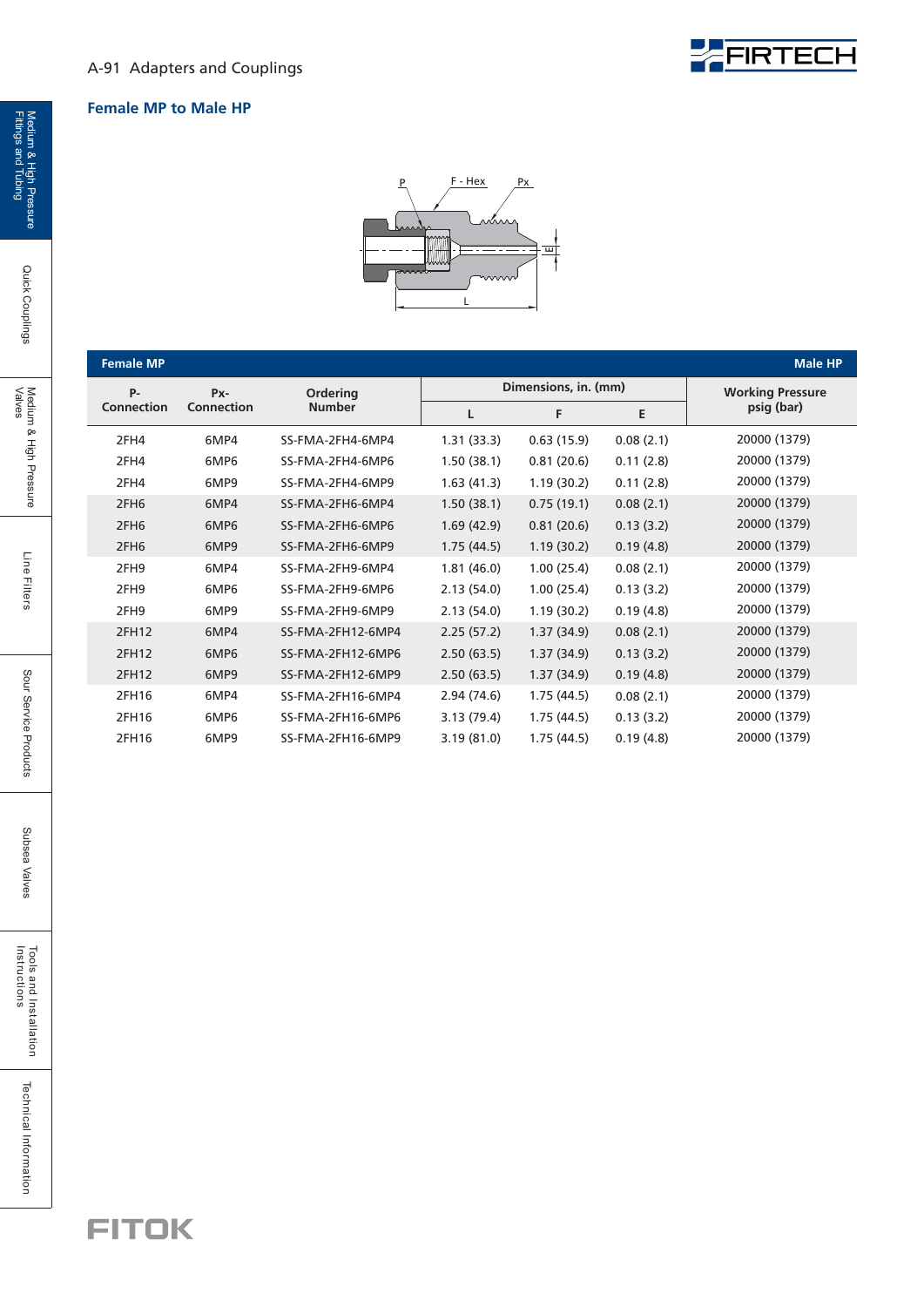

#### **Female MP to Male NPT**



| <b>Female MP</b><br><b>Male NPT</b> |                 |                   |            |                      |            |                         |  |
|-------------------------------------|-----------------|-------------------|------------|----------------------|------------|-------------------------|--|
| <b>P-</b>                           | Px-             | Ordering          |            | Dimensions, in. (mm) |            | <b>Working Pressure</b> |  |
| <b>Connection</b>                   | Connection      | <b>Number</b>     | L          | F                    | E          | psig (bar)              |  |
| 2FH4                                | NS <sub>2</sub> | SS-FMA-2FH4-NS2   | 1.19(30.2) | 0.63(15.9)           | 0.11(2.8)  | 15000 (1034)            |  |
| 2FH4                                | NS4             | SS-FMA-2FH4-NS4   | 1.37(34.9) | 0.63(15.9)           | 0.11(2.8)  | 15000 (1034)            |  |
| 2FH4                                | NS <sub>6</sub> | SS-FMA-2FH4-NS6   | 1.37(34.9) | 0.69(17.5)           | 0.11(2.8)  | 15000 (1034)            |  |
| 2FH4                                | NS8             | SS-FMA-2FH4-NS8   | 1.37(34.9) | 0.87(22.2)           | 0.11(2.8)  | 15000 (1034)            |  |
| 2FH4                                | <b>NS12</b>     | SS-FMA-2FH4-NS12  | 1.75(44.5) | 1.06(27.0)           | 0.11(2.8)  | 10000 (690)             |  |
| 2FH6                                | NS <sub>2</sub> | SS-FMA-2FH6-NS2   | 1.37(34.9) | 0.75(19.1)           | 0.19(4.8)  | 15000 (1034)            |  |
| 2FH6                                | NS4             | SS-FMA-2FH6-NS4   | 1.50(38.1) | 0.75(19.1)           | 0.20(5.2)  | 15000 (1034)            |  |
| 2FH6                                | NS <sub>6</sub> | SS-FMA-2FH6-NS6   | 1.50(38.1) | 0.75(19.1)           | 0.20(5.2)  | 15000 (1034)            |  |
| 2FH6                                | NS8             | SS-FMA-2FH6-NS8   | 1.63(41.3) | 0.87(22.2)           | 0.20(5.2)  | 15000 (1034)            |  |
| 2FH <sub>6</sub>                    | <b>NS12</b>     | SS-FMA-2FH6-NS12  | 1.75(44.5) | 1.06(27.0)           | 0.20(5.2)  | 10000 (690)             |  |
| 2FH <sub>6</sub>                    | <b>NS16</b>     | SS-FMA-2FH6-NS16  | 2.00(50.8) | 1.37(34.9)           | 0.20(5.2)  | 10000 (690)             |  |
| 2FH9                                | NS <sub>2</sub> | SS-FMA-2FH9-NS2   | 1.75(44.5) | 1.00(25.4)           | 0.19(4.8)  | 15000 (1034)            |  |
| 2FH9                                | NS4             | SS-FMA-2FH9-NS4   | 1.75(44.5) | 1.00(25.4)           | 0.25(6.4)  | 15000 (1034)            |  |
| 2FH9                                | NS <sub>6</sub> | SS-FMA-2FH9-NS6   | 1.75(44.5) | 1.00(25.4)           | 0.31(7.9)  | 15000 (1034)            |  |
| 2FH9                                | NS8             | SS-FMA-2FH9-NS8   | 1.94(49.2) | 1.00(25.4)           | 0.31(7.9)  | 15000 (1034)            |  |
| 2FH9                                | <b>NS12</b>     | SS-FMA-2FH9-NS12  | 2.00(50.8) | 1.06(27.0)           | 0.31(7.9)  | 10000 (690)             |  |
| 2FH9                                | <b>NS16</b>     | SS-FMA-2FH9-NS16  | 2.25(57.2) | 1.37(34.9)           | 0.31(7.9)  | 10000 (690)             |  |
| 2FH12                               | NS4             | SS-FMA-2FH12-NS4  | 2.00(50.8) | 1.37(34.9)           | 0.25(6.4)  | 15000 (1034)            |  |
| 2FH12                               | NS <sub>6</sub> | SS-FMA-2FH12-NS6  | 2.00(50.8) | 1.37(34.9)           | 0.31(7.9)  | 15000 (1034)            |  |
| 2FH12                               | NS8             | SS-FMA-2FH12-NS8  | 2.19(55.6) | 1.37(34.9)           | 0.38(9.6)  | 15000 (1034)            |  |
| 2FH12                               | <b>NS12</b>     | SS-FMA-2FH12-NS12 | 2.25(57.2) | 1.37(34.9)           | 0.44(11.1) | 10000 (690)             |  |
| 2FH12                               | <b>NS16</b>     | SS-FMA-2FH12-NS16 | 2.63(66.7) | 1.37(34.9)           | 0.44(11.1) | 10000 (690)             |  |
| 2FH16                               | NS4             | SS-FMA-2FH16-NS4  | 2.87(73.0) | 1.75(44.5)           | 0.25(6.4)  | 15000 (1034)            |  |
| 2FH16                               | NS <sub>6</sub> | SS-FMA-2FH16-NS6  | 2.87(73.0) | 1.75(44.5)           | 0.31(7.9)  | 15000 (1034)            |  |
| 2FH16                               | NS8             | SS-FMA-2FH16-NS8  | 2.87(73.0) | 1.75(44.5)           | 0.38(9.6)  | 15000 (1034)            |  |
| 2FH16                               | <b>NS12</b>     | SS-FMA-2FH16-NS12 | 2.87(73.0) | 1.75(44.5)           | 0.56(14.3) | 10000 (690)             |  |
| 2FH16                               | <b>NS16</b>     | SS-FMA-2FH16-NS16 | 3.06(77.8) | 1.75(44.5)           | 0.56(14.3) | 10000 (690)             |  |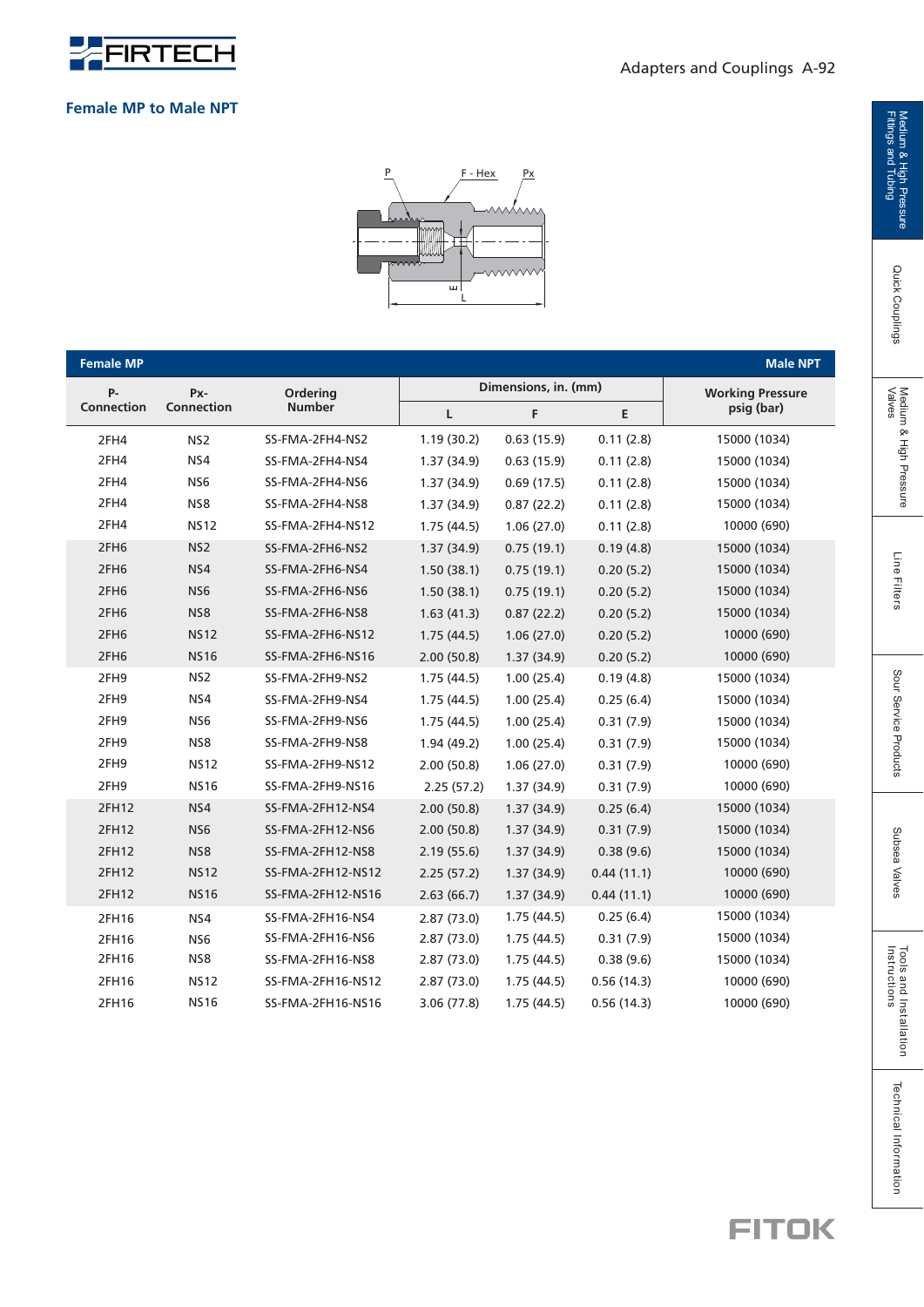

#### **Female MP to Male Type "M"**



| <b>Female MP</b>  |                 |                   |            |                      |            | Male Type "M"           |
|-------------------|-----------------|-------------------|------------|----------------------|------------|-------------------------|
| <b>P-</b>         | Px-             | Ordering          |            | Dimensions, in. (mm) |            | <b>Working Pressure</b> |
| <b>Connection</b> | Connection      | <b>Number</b>     | L          | F                    | E          | psig (bar)              |
| 2FH4              | HM <sub>9</sub> | SS-FMA-2FH4-HM9   | 1.19(30.2) | 0.63(15.9)           | 0.09(2.4)  | 20000 (1379)            |
| 2FH4              | <b>HM12</b>     | SS-FMA-2FH4-HM12  | 1.31(33.3) | 0.75(19.1)           | 0.11(2.8)  | 20000 (1379)            |
| 2FH4              | <b>HM14</b>     | SS-FMA-2FH4-HM14  | 1.50(38.1) | 1.00(25.4)           | 0.11(2.8)  | 20000 (1379)            |
| 2FH <sub>6</sub>  | HM <sub>9</sub> | SS-FMA-2FH6-HM9   | 1.37(34.9) | 0.75(19.1)           | 0.09(2.4)  | 20000 (1379)            |
| 2FH <sub>6</sub>  | <b>HM12</b>     | SS-FMA-2FH6-HM12  | 1.50(38.1) | 0.75(19.1)           | 0.09(2.4)  | 20000 (1379)            |
| 2FH <sub>6</sub>  | <b>HM14</b>     | SS-FMA-2FH6-HM14  | 1.63(41.3) | 1.00(25.4)           | 0.15(3.8)  | 20000 (1379)            |
| 2FH <sub>6</sub>  | <b>HM16</b>     | SS-FMA-2FH6-HM16  | 1.63(41.3) | 1.00(25.4)           | 0.20(5.2)  | 20000 (1379)            |
| 2FH9              | HM <sub>9</sub> | SS-FMA-2FH9-HM9   | 1.69(42.9) | 1.00(25.4)           | 0.09(2.4)  | 20000 (1379)            |
| 2FH9              | <b>HM12</b>     | SS-FMA-2FH9-HM12  | 1.81(46.0) | 1.00(25.4)           | 0.29(7.4)  | 20000 (1379)            |
| 2FH9              | <b>HM14</b>     | SS-FMA-2FH9-HM14  | 1.94(49.2) | 1.00(25.4)           | 0.15(3.8)  | 20000 (1379)            |
| 2FH9              | <b>HM16</b>     | SS-FMA-2FH9-HM16  | 1.81(46.0) | 1.00(25.4)           | 0.31(7.9)  | 20000 (1379)            |
| 2FH9              | <b>HM21</b>     | SS-FMA-2FH9-HM21  | 1.81(46.0) | 1.37(34.9)           | 0.31(7.9)  | 20000 (1379)            |
| 2FH12             | <b>HM14</b>     | SS-FMA-2FH12-HM14 | 2.19(55.6) | 1.37(34.9)           | 0.15(3.8)  | 20000 (1379)            |
| 2FH12             | <b>HM16</b>     | SS-FMA-2FH12-HM16 | 2.13(54.0) | 1.37(34.9)           | 0.39(10.0) | 20000 (1379)            |
| 2FH12             | <b>HM21</b>     | SS-FMA-2FH12-HM21 | 2.00(50.8) | 1.37(34.9)           | 0.44(11.1) | 20000 (1379)            |
| 2FH16             | HM21            | SS-FMA-2FH16-HM21 | 2.56(65.1) | 1.75(44.5)           | 0.56(14.3) | 20000 (1379)            |

Quick Couplings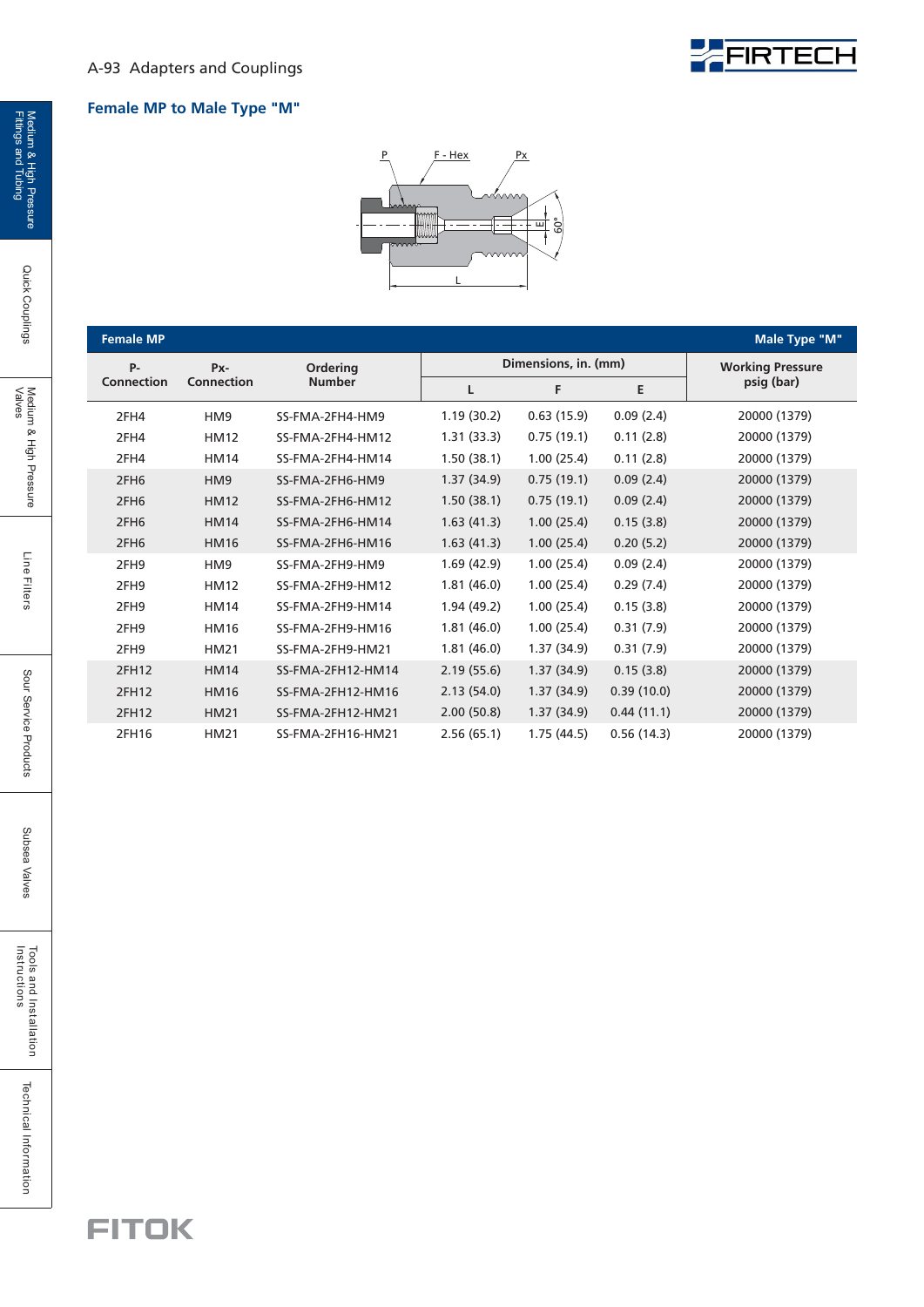

#### Adapters and Couplings A-94

#### **Female HP to Male DHL Series**



| <b>Female HP</b>  |                  |                                  |            |                      |                         | <b>Male DHL Series</b> |
|-------------------|------------------|----------------------------------|------------|----------------------|-------------------------|------------------------|
| <b>P-</b>         | Px-              | <b>Ordering</b><br><b>Number</b> |            | Dimensions, in. (mm) | <b>Working Pressure</b> |                        |
| <b>Connection</b> | Connection       |                                  | L          | F                    | E                       | psig (bar)             |
| 6FH4              | DMP <sub>2</sub> | SS-FMA-6FH4-DMP2                 | 1.73(44.0) | 0.75(19.1)           | 0.09(2.4)               | 15000 (1034)           |
| 6FH4              | DMP4             | SS-FMA-6FH4-DMP4                 | 2.01(51.0) | 0.75(19.1)           | 0.09(2.4)               | 15000 (1034)           |
| 6FH4              | DMP <sub>6</sub> | SS-FMA-6FH4-DMP6                 | 2.12(53.9) | 0.75(19.1)           | 0.09(2.4)               | 15000 (1034)           |
| 6FH4              | DMP8             | SS-FMA-6FH4-DMP8                 | 2.17(55.2) | 0.94(23.8)           | 0.09(2.4)               | 15000 (1034)           |
| 6FH <sub>6</sub>  | DMP <sub>2</sub> | SS-FMA-6FH6-DMP2                 | 1.98(50.3) | 1.00(25.4)           | 0.09(2.4)               | 15000 (1034)           |
| 6FH <sub>6</sub>  | DMP4             | SS-FMA-6FH6-DMP4                 | 2.26(57.4) | 1.00(25.4)           | 0.13(3.2)               | 15000 (1034)           |
| 6FH <sub>6</sub>  | DMP <sub>6</sub> | SS-FMA-6FH6-DMP6                 | 2.37(60.3) | 1.00(25.4)           | 0.13(3.2)               | 15000 (1034)           |
| 6FH <sub>6</sub>  | DMP8             | SS-FMA-6FH6-DMP8                 | 2.49(63.2) | 1.00(25.4)           | 0.13(3.2)               | 15000 (1034)           |
| 6FH9              | DMP <sub>2</sub> | SS-FMA-6FH9-DMP2                 | 2.30(58.3) | 1.37 (34.9)          | 0.09(2.4)               | 15000 (1034)           |
| 6FH9              | DMP4             | SS-FMA-6FH9-DMP4                 | 2.45(62.2) | 1.37 (34.9)          | 0.19(4.8)               | 15000 (1034)           |
| 6FH9              | DMP <sub>6</sub> | SS-FMA-6FH9-DMP6                 | 2.56(65.0) | 1.37 (34.9)          | 0.19(4.8)               | 15000 (1034)           |
| 6FH9              | DMP8             | SS-FMA-6FH9-DMP8                 | 2.67(67.9) | 1.37 (34.9)          | 0.19(4.8)               | 15000 (1034)           |

#### **Female HP Male MP**



| <b>Female HP</b>  |                  |                                  |            |                      |                         | <b>Male MP</b> |
|-------------------|------------------|----------------------------------|------------|----------------------|-------------------------|----------------|
| P-                | Px-              | <b>Ordering</b><br><b>Number</b> |            | Dimensions, in. (mm) | <b>Working Pressure</b> |                |
| <b>Connection</b> | Connection       |                                  |            | F                    | E                       | psig (bar)     |
| 6FH4              | 2MP4             | SS-FMA-6FH4-2MP4                 | 1.37(34.9) | 0.75(19.1)           | 0.09(2.4)               | 20000 (1379)   |
| 6FH4              | 2MP <sub>6</sub> | SS-FMA-6FH4-2MP6                 | 1.50(38.1) | 0.75(19.1)           | 0.09(2.4)               | 20000 (1379)   |
| 6FH4              | 2MP9             | SS-FMA-6FH4-2MP9                 | 1.69(42.9) | 0.94(23.8)           | 0.09(2.4)               | 20000 (1379)   |
| 6FH4              | 2MP12            | SS-FMA-6FH4-2MP12                | 1.75(44.5) | 1.19(30.2)           | 0.09(2.4)               | 20000 (1379)   |
| 6FH4              | 2MP16            | SS-FMA-6FH4-2MP16                | 2.37(60.3) | 1.50(38.1)           | 0.09(2.4)               | 20000 (1379)   |
| 6FH <sub>6</sub>  | 2MP4             | SS-FMA-6FH6-2MP4                 | 1.67(42.3) | 1.00(25.4)           | 0.11(2.8)               | 20000 (1379)   |
| 6FH6              | 2MP6             | SS-FMA-6FH6-2MP6                 | 1.81(46.0) | 1.00(25.4)           | 0.13(3.2)               | 20000 (1379)   |
| 6FH6              | 2MP9             | SS-FMA-6FH6-2MP9                 | 1.94(49.2) | 1.00(25.4)           | 0.13(3.2)               | 20000 (1379)   |
| 6FH6              | 2MP12            | SS-FMA-6FH6-2MP12                | 2.13(54.0) | 1.19(30.2)           | 0.13(3.2)               | 20000 (1379)   |
| 6FH6              | 2MP16            | SS-FMA-6FH6-2MP16                | 2.50(63.5) | 1.50(38.1)           | 0.13(3.2)               | 20000 (1379)   |
| 6FH9              | 2MP4             | SS-FMA-6FH9-2MP4                 | 1.87(47.6) | 1.37(34.9)           | 0.11(2.8)               | 20000 (1379)   |
| 6FH9              | 2MP6             | SS-FMA-6FH9-2MP6                 | 2.00(50.8) | 1.37(34.9)           | 0.19(4.8)               | 20000 (1379)   |
| 6FH9              | 2MP9             | SS-FMA-6FH9-2MP9                 | 2.19(55.6) | 1.37(34.9)           | 0.19(4.8)               | 20000 (1379)   |
| 6FH9              | 2MP12            | SS-FMA-6FH9-2MP12                | 2.37(60.3) | 1.37(34.9)           | 0.19(4.8)               | 20000 (1379)   |
| 6FH9              | 2MP16            | SS-FMA-6FH9-2MP16                | 2.81(71.4) | 1.50(38.1)           | 0.19(4.8)               | 20000 (1379)   |



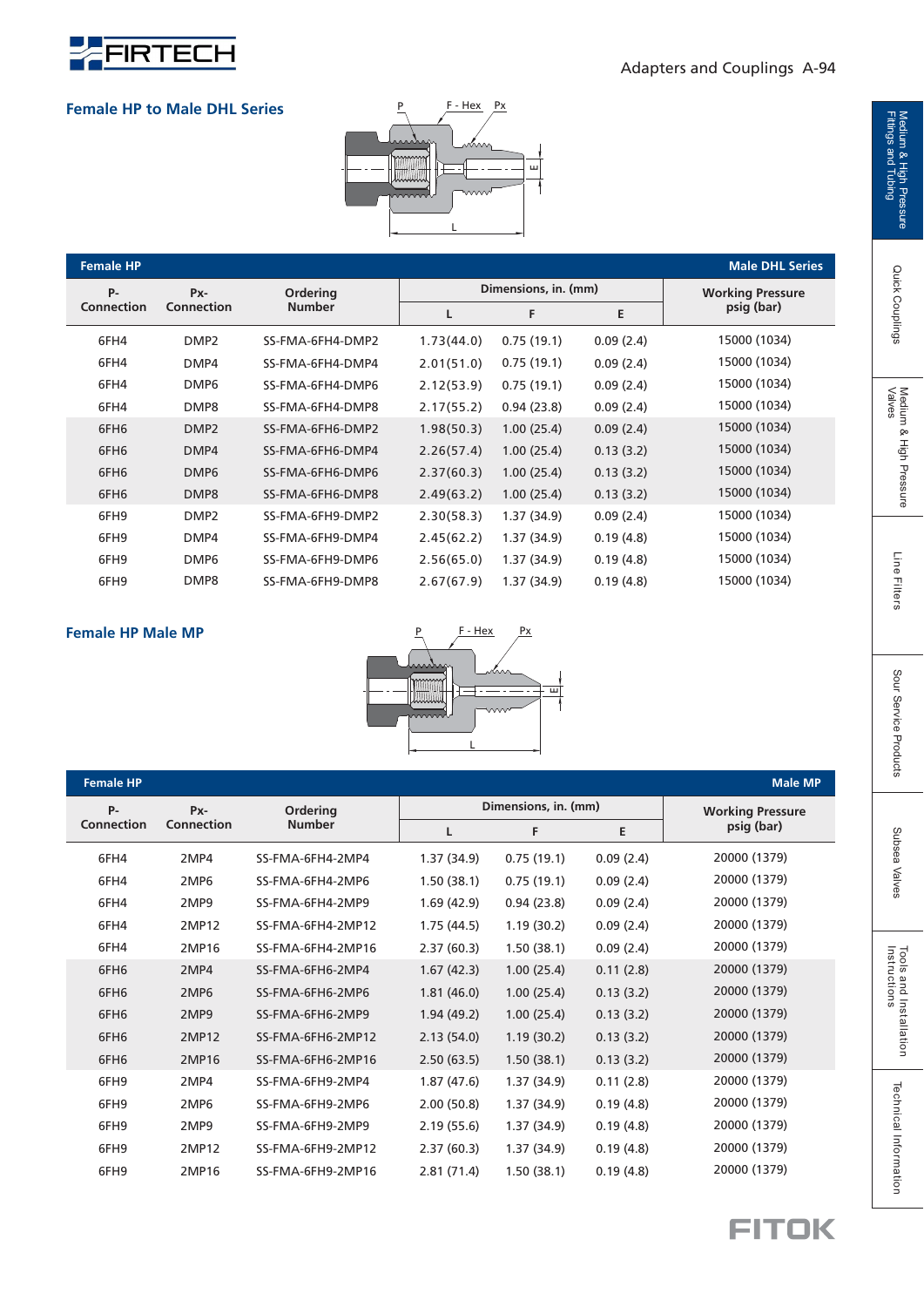## **EFIRTECH**

#### **Female HP to Male HP**



#### **Female HP**

| <b>Female HP</b> | <b>Male HP</b> |                                  |            |                      |           |                         |
|------------------|----------------|----------------------------------|------------|----------------------|-----------|-------------------------|
| <b>P-</b>        | Px-            | <b>Ordering</b><br><b>Number</b> |            | Dimensions, in. (mm) |           | <b>Working Pressure</b> |
| Connection       | Connection     |                                  |            | F                    | E         | psig (bar)              |
| 6FH4             | 6MP4           | SS-FMA-6FH4-6MP4                 | 1.44(36.5) | 0.75(19.1)           | 0.08(2.1) | 60000 (4137)            |
| 6FH4             | 6MP6           | SS-FMA-6FH4-6MP6                 | 1.69(42.9) | 0.81(20.6)           | 0.09(2.4) | 60000 (4137)            |
| 6FH4             | 6MP9           | SS-FMA-6FH4-6MP9                 | 1.75(44.5) | 1.19(30.2)           | 0.09(2.4) | 60000 (4137)            |
| 6FH <sub>6</sub> | 6MP4           | SS-FMA-6FH6-6MP4                 | 1.75(44.5) | 1.00(25.4)           | 0.08(2.1) | 60000 (4137)            |
| 6FH <sub>6</sub> | 6MP6           | SS-FMA-6FH6-6MP6                 | 2.00(50.8) | 1.00(25.4)           | 0.13(3.2) | 60000 (4137)            |
| 6FH <sub>6</sub> | 6MP9           | SS-FMA-6FH6-6MP9                 | 2.13(54.0) | 1.19(30.2)           | 0.13(3.2) | 60000 (4137)            |
| 6FH9             | 6MP4           | SS-FMA-6FH9-6MP4                 | 2.06(52.4) | 1.37(34.9)           | 0.08(2.1) | 60000 (4137)            |
| 6FH9             | 6MP6           | SS-FMA-6FH9-6MP6                 | 2.37(60.3) | 1.37(34.9)           | 0.13(3.2) | 60000 (4137)            |
| 6FH9             | 6MP9           | SS-FMA-6FH9-6MP9                 | 2.50(63.5) | 1.37(34.9)           | 0.19(4.8) | 60000 (4137)            |

#### **Female HP to Male NPT**



| <b>Female HP</b> |                   |                           |            |                      |           | Male NPT                |  |
|------------------|-------------------|---------------------------|------------|----------------------|-----------|-------------------------|--|
| P-               | Px-               | Ordering<br><b>Number</b> |            | Dimensions, in. (mm) |           | <b>Working Pressure</b> |  |
| Connection       | <b>Connection</b> |                           | L          | F                    | E         | psig (bar)              |  |
| 6FH4             | NS <sub>2</sub>   | SS-FMA-6FH4-NS2           | 1.25(31.8) | 0.75(19.1)           | 0.09(2.4) | 15000 (1034)            |  |
| 6FH4             | NS4               | SS-FMA-6FH4-NS4           | 1.37(34.9) | 0.75(19.1)           | 0.09(2.4) | 15000 (1034)            |  |
| 6FH4             | NS <sub>6</sub>   | SS-FMA-6FH4-NS6           | 1.37(34.9) | 0.75(19.1)           | 0.09(2.4) | 15000 (1034)            |  |
| 6FH4             | NS8               | SS-FMA-6FH4-NS8           | 1.50(38.1) | 0.87(22.2)           | 0.09(2.4) | 15000 (1034)            |  |
| 6FH4             | <b>NS12</b>       | SS-FMA-6FH4-NS12          | 1.75(44.5) | 1.06(27.0)           | 0.09(2.4) | 10000 (690)             |  |
| 6FH <sub>6</sub> | NS <sub>2</sub>   | SS-FMA-6FH6-NS2           | 1.50(38.1) | 1.00(25.4)           | 0.13(3.2) | 15000 (1034)            |  |
| 6FH <sub>6</sub> | NS4               | SS-FMA-6FH6-NS4           | 1.63(41.3) | 1.00(25.4)           | 0.13(3.2) | 15000 (1034)            |  |
| 6FH <sub>6</sub> | NS <sub>6</sub>   | SS-FMA-6FH6-NS6           | 1.63(41.3) | 1.00(25.4)           | 0.13(3.2) | 15000 (1034)            |  |
| 6FH <sub>6</sub> | NS8               | SS-FMA-6FH6-NS8           | 1.75(44.5) | 1.00(25.4)           | 0.13(3.2) | 15000 (1034)            |  |
| 6FH <sub>6</sub> | <b>NS12</b>       | SS-FMA-6FH6-NS12          | 2.00(50.8) | 1.06(27.0)           | 0.13(3.2) | 10000 (690)             |  |
| 6FH6             | <b>NS16</b>       | SS-FMA-6FH6-NS16          | 2.00(50.8) | 1.37(34.9)           | 0.13(3.2) | 10000 (690)             |  |
| 6FH9             | NS <sub>2</sub>   | SS-FMA-6FH9-NS2           | 1.63(41.3) | 1.37(34.9)           | 0.19(4.8) | 15000 (1034)            |  |
| 6FH9             | NS4               | SS-FMA-6FH9-NS4           | 1.75(44.5) | 1.37(34.9)           | 0.19(4.8) | 15000 (1034)            |  |
| 6FH9             | NS <sub>6</sub>   | SS-FMA-6FH9-NS6           | 1.75(44.5) | 1.37(34.9)           | 0.19(4.8) | 15000 (1034)            |  |
| 6FH9             | NS8               | SS-FMA-6FH9-NS8           | 1.87(47.6) | 1.37(34.9)           | 0.19(4.8) | 15000 (1034)            |  |
| 6FH9             | <b>NS12</b>       | SS-FMA-6FH9-NS12          | 2.13(54.0) | 1.37 (34.9)          | 0.19(4.8) | 10000 (690)             |  |
| 6FH9             | <b>NS16</b>       | SS-FMA-6FH9-NS16          | 2.25(57.2) | 1.37(34.9)           | 0.19(4.8) | 10000 (690)             |  |

### **FITOK**

Quick Couplings

Technical Information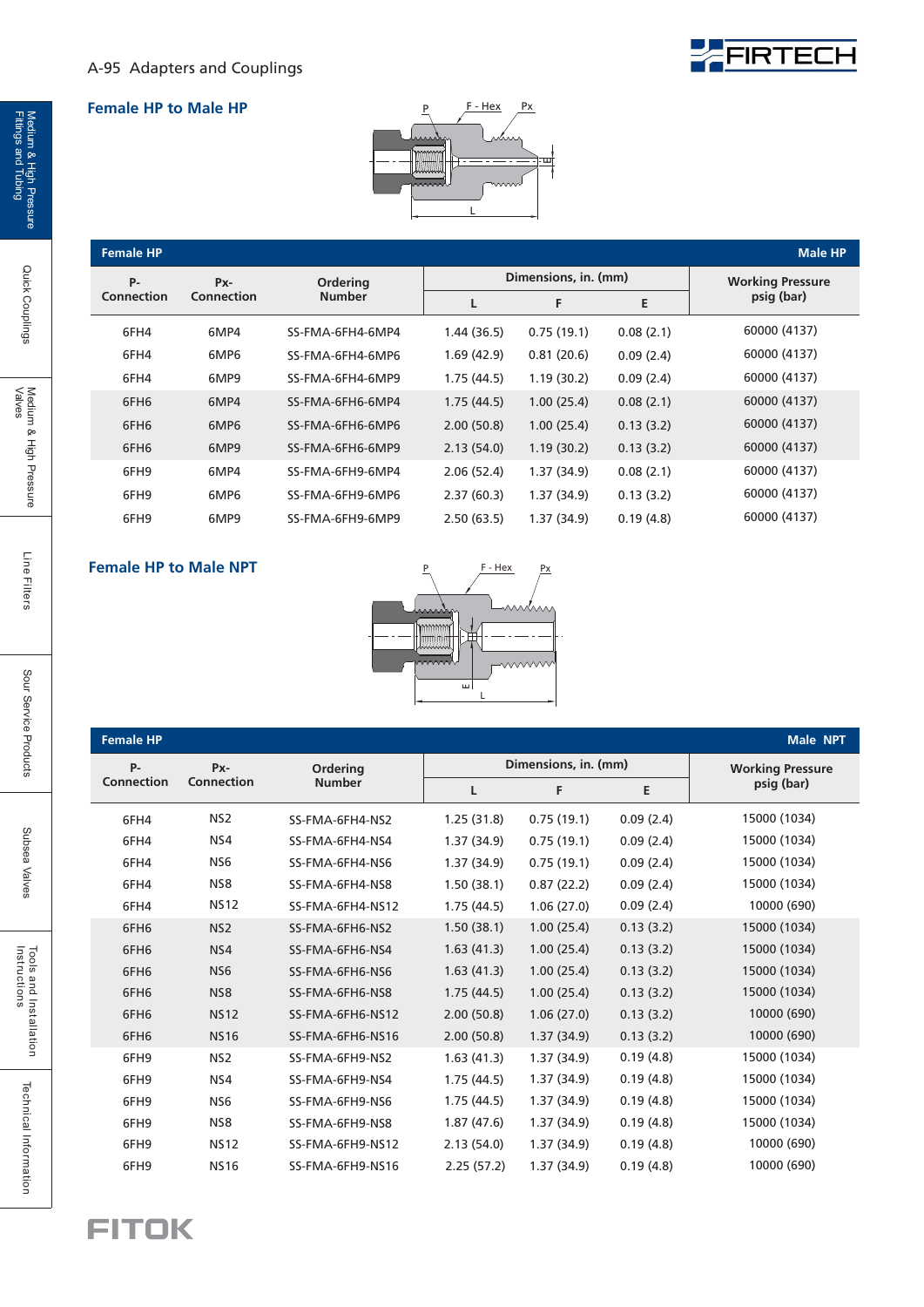

#### **Female HP to Male Type "M"**



| <b>Female HP</b> |                   |                           |            |                      |                         | <b>Male Type "M"</b> |
|------------------|-------------------|---------------------------|------------|----------------------|-------------------------|----------------------|
| $P -$            | Px-               | Ordering<br><b>Number</b> |            | Dimensions, in. (mm) | <b>Working Pressure</b> |                      |
| Connection       | <b>Connection</b> |                           | L          | F                    | E                       | psig (bar)           |
| 6FH4             | HM <sub>9</sub>   | SS-FMA-6FH4-HM9           | 1.25(31.8) | 0.75(19.1)           | 0.09(2.4)               | 60000 (4137)         |
| 6FH4             | <b>HM12</b>       | SS-FMA-6FH4-HM12          | 1.38(35.0) | 0.75(19.1)           | 0.09(2.4)               | 30000 (2068)         |
| 6FH4             | <b>HM14</b>       | SS-FMA-6FH4-HM14          | 1.56(39.7) | 1.00(25.4)           | 0.09(2.4)               | 50000 (3447)         |
| 6FH4             | <b>HM16</b>       | SS-FMA-6FH4-HM16          | 1.37(34.9) | 1.00(25.4)           | 0.09(2.4)               | 30000 (2068)         |
| 6FH <sub>6</sub> | HM <sub>9</sub>   | SS-FMA-6FH6-HM9           | 1.50(38.1) | 1.00(25.4)           | 0.09(2.4)               | 60000 (4137)         |
| 6FH <sub>6</sub> | <b>HM12</b>       | SS-FMA-6FH6-HM12          | 1.63(41.3) | 1.00(25.4)           | 0.13(3.2)               | 30000 (2068)         |
| 6FH <sub>6</sub> | <b>HM14</b>       | SS-FMA-6FH6-HM14          | 1.81(46.0) | 1.00(25.4)           | 0.13(3.2)               | 50000 (3447)         |
| 6FH <sub>6</sub> | <b>HM16</b>       | SS-FMA-6FH6-HM16          | 1.64(41.6) | 1.00(25.4)           | 0.13(3.2)               | 30000 (2068)         |
| 6FH <sub>6</sub> | <b>HM21</b>       | SS-FMA-6FH6-HM21          | 1.56(39.7) | 1.37(34.9)           | 0.13(3.2)               | 20000 (1379)         |
| 6FH9             | <b>HM14</b>       | SS-FMA-6FH9-HM14          | 2.00(50.8) | 1.37(34.9)           | 0.15(3.8)               | 50000 (3447)         |
| 6FH9             | <b>HM16</b>       | SS-FMA-6FH9-HM16          | 1.81(46.0) | 1.37(34.9)           | 0.19(4.8)               | 30000 (2068)         |
| 6FH9             | <b>HM21</b>       | SS-FMA-6FH9-HM21          | 1.81(46.0) | 1.37(34.9)           | 0.19(4.8)               | 20000 (1379)         |

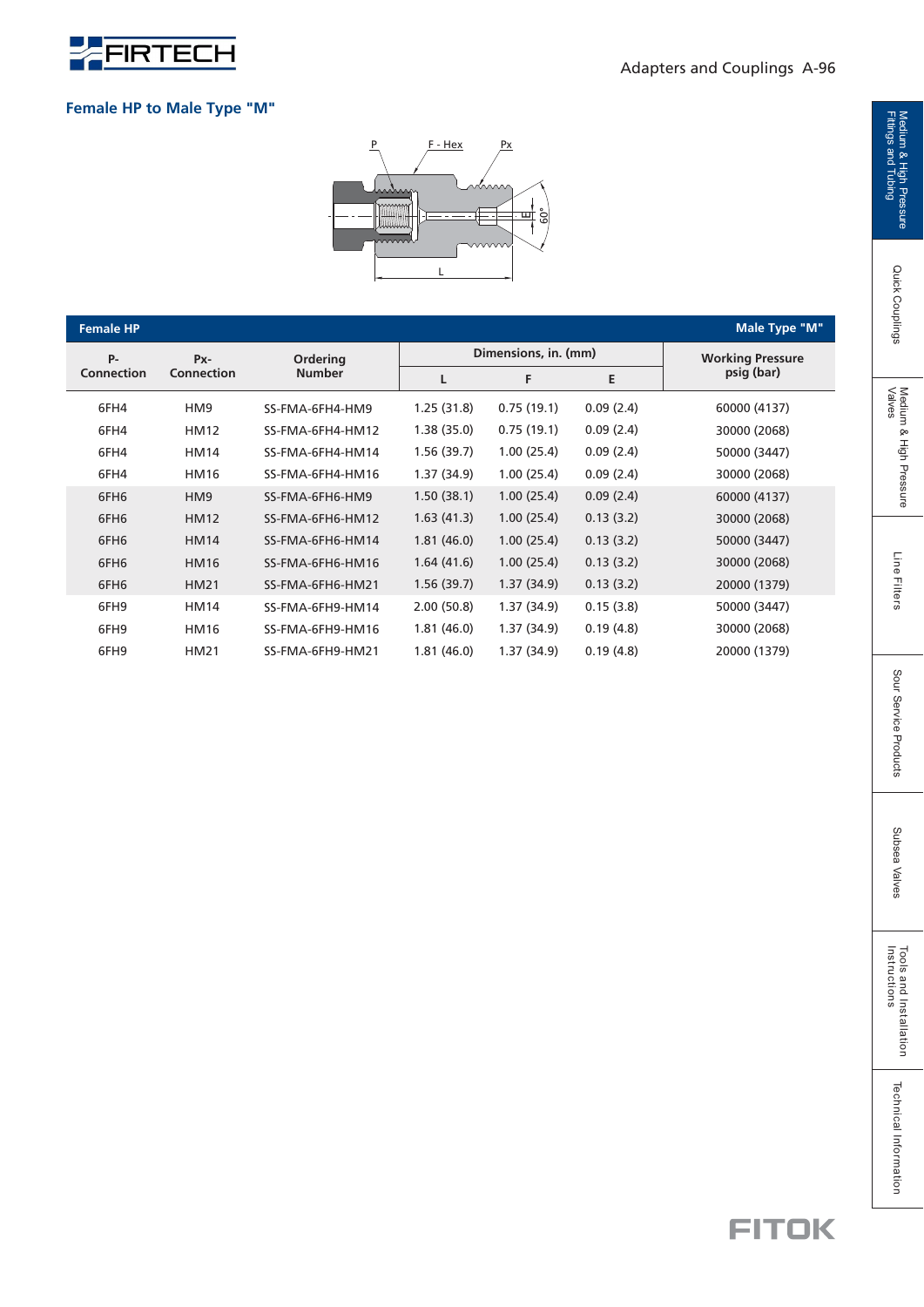#### A-97 Adapters and Couplings

#### **Female NPT to Male DHL Series**



| <b>Female NPT</b> |                  |                  |            |                      |           | <b>Male DHL Series</b>  |
|-------------------|------------------|------------------|------------|----------------------|-----------|-------------------------|
| <b>P-</b>         | Px-              | Ordering         |            | Dimensions, in. (mm) |           | <b>Working Pressure</b> |
| <b>Connection</b> | Connection       | <b>Number</b>    | L          | F                    | E         | psig (bar)              |
| NS <sub>2</sub>   | DMP <sub>2</sub> | SS-FMA-NS2-DMP2  | 1.67(42.4) | 0.63(15.9)           | 0.09(2.4) | 15000 (1034)            |
| NS <sub>2</sub>   | DMP4             | SS-FMA-NS2-DMP4  | 1.94(49.4) | 0.63(15.9)           | 0.19(4.8) | 15000 (1034)            |
| NS <sub>2</sub>   | DMP6             | SS-FMA-NS2-DMP6  | 2.06(52.3) | 0.75(19.1)           | 0.25(6.4) | 15000 (1034)            |
| NS <sub>2</sub>   | DMP8             | SS-FMA-NS2-DMP8  | 2.11(53.6) | 0.94(23.8)           | 0.37(9.5) | 15000 (1034)            |
| NS4               | DMP <sub>2</sub> | SS-FMA-NS4-DMP2  | 1.85(47.1) | 0.94(23.8)           | 0.09(2.4) | 15000 (1034)            |
| NS4               | DMP4             | SS-FMA-NS4-DMP4  | 2.20(55.8) | 0.94(23.8)           | 0.19(4.8) | 15000 (1034)            |
| NS4               | DMP <sub>6</sub> | SS-FMA-NS4-DMP6  | 2.31(58.7) | 0.94(23.8)           | 0.25(6.4) | 15000 (1034)            |
| NS4               | DMP8             | SS-FMA-NS4-DMP8  | 2.36(60.0) | 0.94(23.8)           | 0.37(9.5) | 15000 (1034)            |
| NS <sub>6</sub>   | DMP <sub>2</sub> | SS-FMA-NS6-DMP2  | 1.98(50.3) | 1.13(28.6)           | 0.09(2.4) | 15000 (1034)            |
| NS <sub>6</sub>   | DMP4             | SS-FMA-NS6-DMP4  | 2.26(57.4) | 1.13(28.6)           | 0.19(4.8) | 15000 (1034)            |
| NS <sub>6</sub>   | DMP <sub>6</sub> | SS-FMA-NS6-DMP6  | 2.37(60.3) | 1.13(28.6)           | 0.25(6.4) | 15000 (1034)            |
| NS <sub>6</sub>   | DMP8             | SS-FMA-NS6-DMP8  | 2.49(63.2) | 1.13(28.6)           | 0.37(9.5) | 15000 (1034)            |
| NS8               | DMP <sub>2</sub> | SS-FMA-NS8-DMP2  | 2.17(55.1) | 1.37(34.9)           | 0.09(2.4) | 15000 (1034)            |
| NS8               | DMP4             | SS-FMA-NS8-DMP4  | 2.45(62.2) | 1.37(34.9)           | 0.19(4.8) | 15000 (1034)            |
| NS8               | DMP <sub>6</sub> | SS-FMA-NS8-DMP6  | 2.62(66.6) | 1.37(34.9)           | 0.25(6.4) | 15000 (1034)            |
| NS8               | DMP8             | SS-FMA-NS8-DMP8  | 2.67(67.9) | 1.37(34.9)           | 0.37(9.5) | 15000 (1034)            |
| <b>NS12</b>       | DMP <sub>2</sub> | SS-FMA-NS12-DMP2 | 2.23(56.7) | 1.50(38.1)           | 0.09(2.4) | 10000 (690)             |
| <b>NS12</b>       | DMP4             | SS-FMA-NS12-DMP4 | 2.57(65.3) | 1.50(38.1)           | 0.19(4.8) | 10000 (690)             |
| <b>NS12</b>       | DMP <sub>6</sub> | SS-FMA-NS12-DMP6 | 2.69(68.2) | 1.50(38.1)           | 0.25(6.4) | 10000 (690)             |
| <b>NS12</b>       | DMP8             | SS-FMA-NS12-DMP8 | 2.74(69.5) | 1.50(38.1)           | 0.37(9.5) | 10000 (690)             |
| <b>NS16</b>       | DMP <sub>2</sub> | SS-FMA-NS16-DMP2 | 2.54(64.6) | 1.75(44.5)           | 0.09(2.4) | 10000 (690)             |
| <b>NS16</b>       | DMP4             | SS-FMA-NS16-DMP4 | 2.82(71.7) | 1.75(44.5)           | 0.19(4.8) | 10000 (690)             |
| <b>NS16</b>       | DMP <sub>6</sub> | SS-FMA-NS16-DMP6 | 2.94(74.6) | 1.75(44.5)           | 0.25(6.4) | 10000 (690)             |
| <b>NS16</b>       | DMP8             | SS-FMA-NS16-DMP8 | 2.99(75.9) | 1.75(44.5)           | 0.37(9.5) | 10000 (690)             |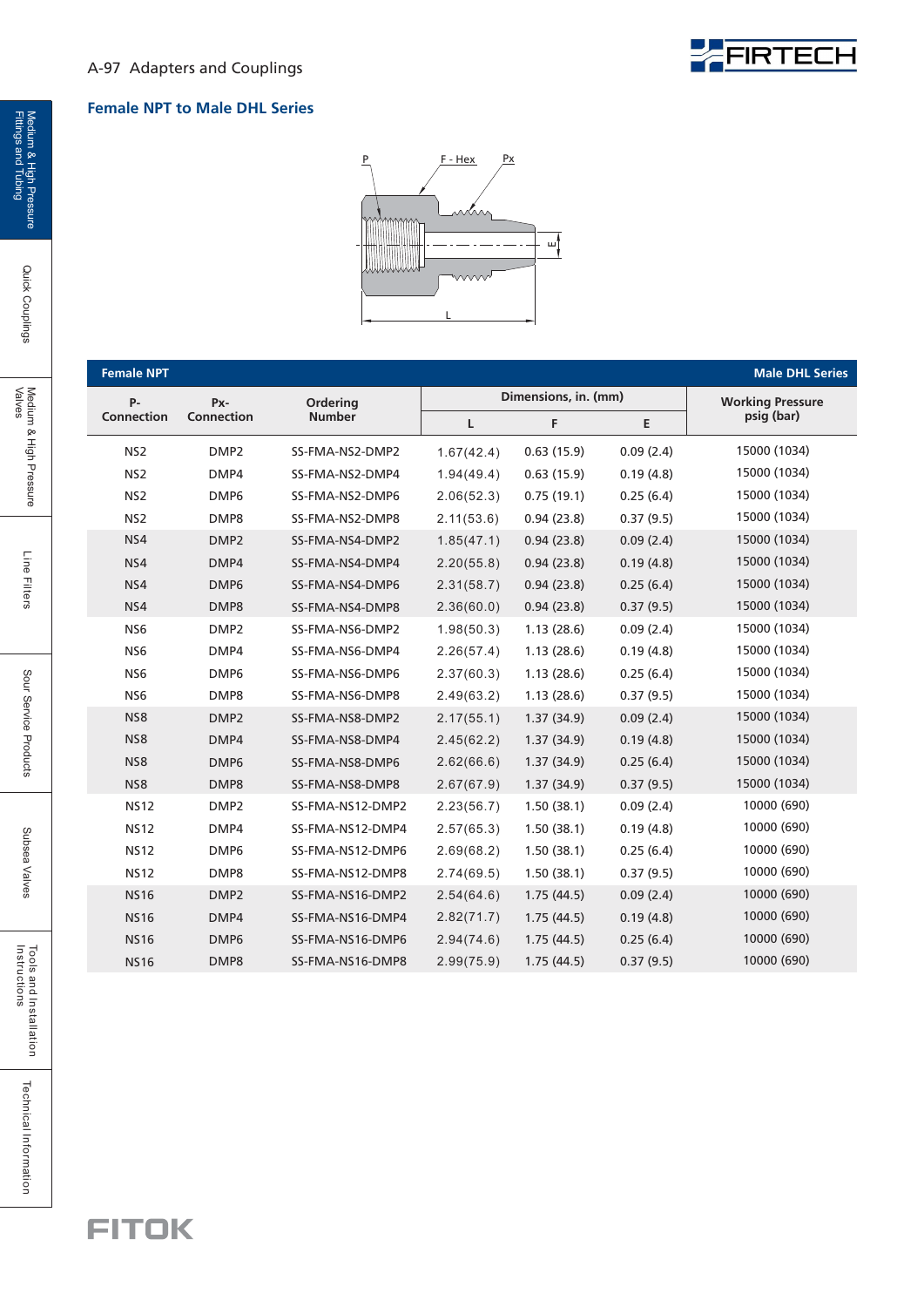

| <b>Female NPT</b> |                   |                   |             |                      |            | <b>Male MP</b>          |
|-------------------|-------------------|-------------------|-------------|----------------------|------------|-------------------------|
| <b>P-</b>         | Px-               | Ordering          |             | Dimensions, in. (mm) |            | <b>Working Pressure</b> |
| <b>Connection</b> | <b>Connection</b> | <b>Number</b>     | L           | F                    | E          | psig (bar)              |
| NS <sub>2</sub>   | 2MP4              | SS-FMA-NS2-2MP4   | 1.25(31.8)  | 0.63(15.9)           | 0.11(2.8)  | 15000 (1034)            |
| NS <sub>2</sub>   | 2MP6              | SS-FMA-NS2-2MP6   | 1.37(34.9)  | 0.63(15.9)           | 0.20(5.2)  | 15000 (1034)            |
| NS <sub>2</sub>   | 2MP9              | SS-FMA-NS2-2MP9   | 1.50(38.1)  | 0.94(23.8)           | 0.31(7.9)  | 15000 (1034)            |
| NS <sub>2</sub>   | 2MP12             | SS-FMA-NS2-2MP12  | 1.75(44.5)  | 1.19(30.2)           | 0.31(7.9)  | 15000 (1034)            |
| NS <sub>2</sub>   | 2MP16             | SS-FMA-NS2-2MP16  | 2.37(60.3)  | 1.50(38.1)           | 0.31(7.9)  | 15000 (1034)            |
| NS4               | 2MP4              | SS-FMA-NS4-2MP4   | 1.44(36.5)  | 0.94(23.8)           | 0.11(2.8)  | 15000 (1034)            |
| NS4               | 2MP6              | SS-FMA-NS4-2MP6   | 1.63(41.3)  | 0.94(23.8)           | 0.20(5.2)  | 15000 (1034)            |
| NS4               | 2MP9              | SS-FMA-NS4-2MP9   | 1.75(44.5)  | 0.94(23.8)           | 0.31(7.9)  | 15000 (1034)            |
| NS4               | 2MP12             | SS-FMA-NS4-2MP12  | 1.87(47.6)  | 1.19(30.2)           | 0.41(10.4) | 15000 (1034)            |
| NS4               | 2MP16             | SS-FMA-NS4-2MP16  | 2.37(60.3)  | 1.50(38.1)           | 0.41(10.4) | 15000 (1034)            |
| NS6               | 2MP4              | SS-FMA-NS6-2MP4   | 1.50(38.1)  | 1.13(28.6)           | 0.11(2.8)  | 15000 (1034)            |
| NS6               | 2MP6              | SS-FMA-NS6-2MP6   | 1.69(42.9)  | 1.13(28.6)           | 0.20(5.2)  | 15000 (1034)            |
| NS6               | 2MP9              | SS-FMA-NS6-2MP9   | 1.81(46.0)  | 1.13(28.6)           | 0.31(7.9)  | 15000 (1034)            |
| NS <sub>6</sub>   | 2MP12             | SS-FMA-NS6-2MP12  | 2.00(50.8)  | 1.19(30.2)           | 0.44(11.1) | 15000 (1034)            |
| NS <sub>6</sub>   | 2MP16             | SS-FMA-NS6-2MP16  | 2.37(60.3)  | 1.50(38.1)           | 0.56(14.3) | 15000 (1034)            |
| NS8               | 2MP4              | SS-FMA-NS8-2MP4   | 1.75(44.5)  | 1.37(34.9)           | 0.11(2.8)  | 15000 (1034)            |
| NS8               | 2MP6              | SS-FMA-NS8-2MP6   | 1.87(47.6)  | 1.37(34.9)           | 0.20(5.2)  | 15000 (1034)            |
| NS8               | 2MP9              | SS-FMA-NS8-2MP9   | 2.06(52.4)  | 1.37(34.9)           | 0.31(7.9)  | 15000 (1034)            |
| NS8               | 2MP12             | SS-FMA-NS8-2MP12  | 2.19(55.6)  | 1.37(34.9)           | 0.44(11.1) | 15000 (1034)            |
| NS8               | 2MP16             | SS-FMA-NS8-2MP16  | 2.56(65.1)  | 1.50(38.1)           | 0.56(14.3) | 15000 (1034)            |
| <b>NS12</b>       | 2MP4              | SS-FMA-NS12-2MP4  | 1.81(46.0)  | 1.50(38.1)           | 0.11(2.8)  | 10000 (690)             |
| <b>NS12</b>       | 2MP6              | SS-FMA-NS12-2MP6  | 1.94 (49.2) | 1.50(38.1)           | 0.20(5.2)  | 10000 (690)             |
| <b>NS12</b>       | 2MP9              | SS-FMA-NS12-2MP9  | 2.13(54.0)  | 1.50(38.1)           | 0.31(7.9)  | 10000 (690)             |
| <b>NS12</b>       | 2MP12             | SS-FMA-NS12-2MP12 | 2.31(58.7)  | 1.50(38.1)           | 0.44(11.1) | 10000 (690)             |
| <b>NS12</b>       | 2MP16             | SS-FMA-NS12-2MP16 | 2.75(69.9)  | 1.50(38.1)           | 0.56(14.3) | 10000 (690)             |
| <b>NS16</b>       | 2MP4              | SS-FMA-NS16-2MP4  | 2.06(52.4)  | 1.75(44.5)           | 0.11(2.8)  | 10000 (690)             |
| <b>NS16</b>       | 2MP6              | SS-FMA-NS16-2MP6  | 2.19(55.6)  | 1.75(44.5)           | 0.20(5.2)  | 10000 (690)             |
| <b>NS16</b>       | 2MP9              | SS-FMA-NS16-2MP9  | 2.44(61.9)  | 1.75(44.5)           | 0.31(7.9)  | 10000 (690)             |
| <b>NS16</b>       | 2MP12             | SS-FMA-NS16-2MP12 | 2.56(63.5)  | 1.75(44.5)           | 0.44(11.1) | 10000 (690)             |
| <b>NS16</b>       | 2MP16             | SS-FMA-NS16-2MP16 | 3.06(77.8)  | 1.75(44.5)           | 0.56(14.3) | 10000 (690)             |

3.06 (77.8)

 $1.75(44.5)$ 

 $0.56(14.3)$ 

2MP16

NS16

SS-FMA-NS16-2MP16



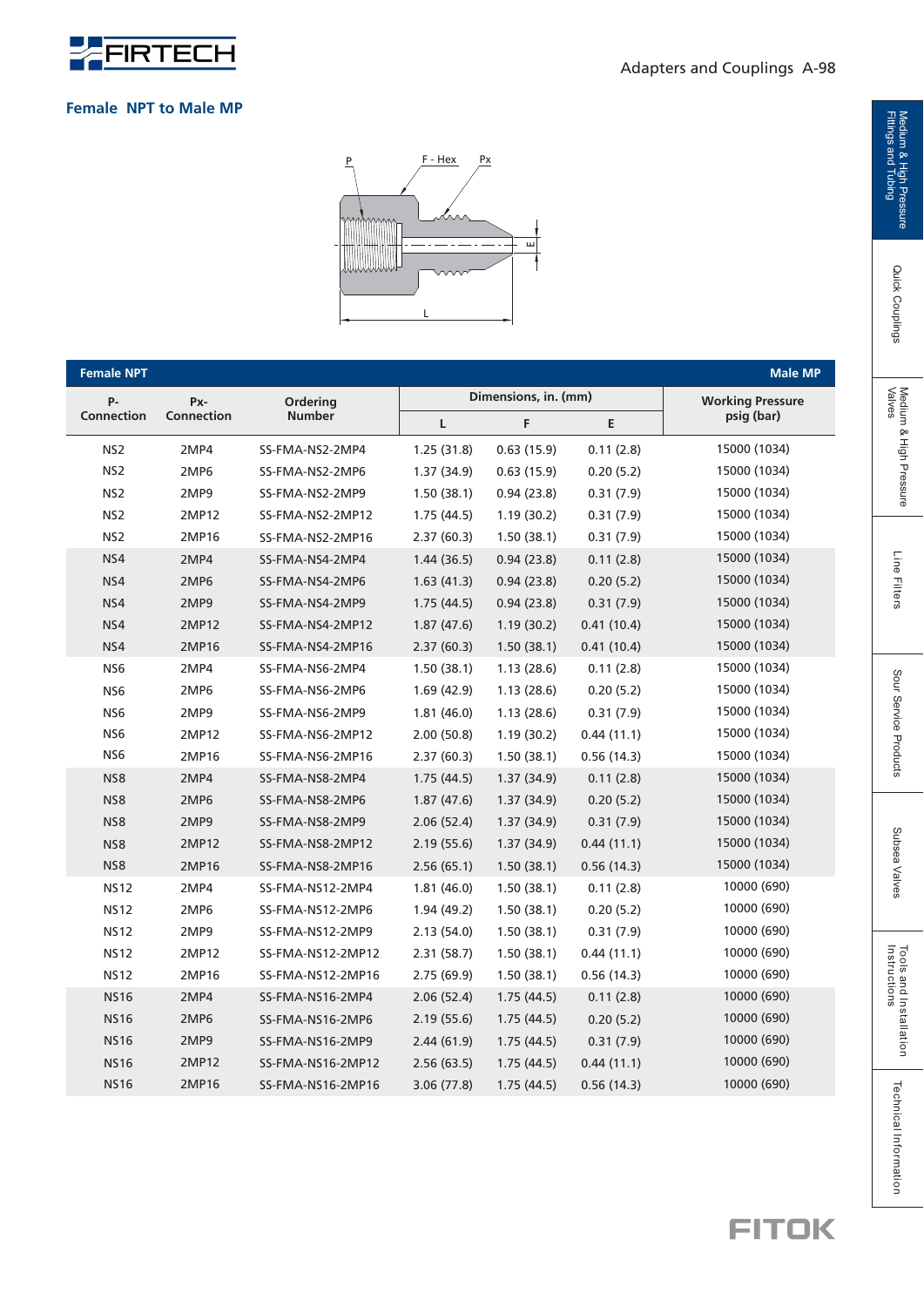

#### A-99 Adapters and Couplings

#### **Female NPT to MP Nipples**



| <b>Female NPT</b> |            |                   |              |                      |            | <b>MP Nipples</b>       |
|-------------------|------------|-------------------|--------------|----------------------|------------|-------------------------|
| $P -$             | Px-        | Ordering          |              | Dimensions, in. (mm) |            | <b>Working Pressure</b> |
| Connection        | Connection | <b>Number</b>     | $\mathsf{L}$ | F                    | E          | psig (bar)              |
| NS <sub>2</sub>   | 2CT4       | SS-FMA-NS2-2CT4   | 1.50(38.1)   | 0.63(15.9)           | 0.11(2.8)  | 15000 (1034)            |
| NS <sub>2</sub>   | 2CT6       | SS-FMA-NS2-2CT6   | 1.75(44.5)   | 0.63(15.9)           | 0.20(5.2)  | 15000 (1034)            |
| NS <sub>2</sub>   | 2CT9       | SS-FMA-NS2-2CT9   | 1.94(49.2)   | 0.63(15.9)           | 0.31(7.9)  | 15000 (1034)            |
| NS <sub>2</sub>   | 2CT12      | SS-FMA-NS2-2CT12  | 2.13(54.0)   | 0.87(22.2)           | 0.31(7.9)  | 15000 (1034)            |
| NS <sub>2</sub>   | 2CT16      | SS-FMA-NS2-2CT16  | 2.81(71.4)   | 1.13(28.6)           | 0.31(7.9)  | 15000 (1034)            |
| NS4               | 2CT4       | SS-FMA-NS4-2CT4   | 1.75(44.5)   | 0.94(23.8)           | 0.11(2.8)  | 15000 (1034)            |
| NS4               | 2CT6       | SS-FMA-NS4-2CT6   | 2.00(50.8)   | 0.94(23.8)           | 0.20(5.2)  | 15000 (1034)            |
| NS4               | 2CT9       | SS-FMA-NS4-2CT9   | 2.19(55.6)   | 0.94(23.8)           | 0.31(7.9)  | 15000 (1034)            |
| NS4               | 2CT12      | SS-FMA-NS4-2CT12  | 2.44(61.9)   | 0.94(23.8)           | 0.41(10.4) | 15000 (1034)            |
| NS4               | 2CT16      | SS-FMA-NS4-2CT16  | 2.94(74.6)   | 1.13(28.6)           | 0.41(10.4) | 15000 (1034)            |
| NS <sub>6</sub>   | 2CT6       | SS-FMA-NS6-2CT6   | 2.06(52.4)   | 1.13(28.6)           | 0.20(5.2)  | 15000 (1034)            |
| NS <sub>6</sub>   | 2CT9       | SS-FMA-NS6-2CT9   | 2.25(57.2)   | 1.13(28.6)           | 0.31(7.9)  | 15000 (1034)            |
| NS <sub>6</sub>   | 2CT12      | SS-FMA-NS6-2CT12  | 2.50(63.5)   | 1.13(28.6)           | 0.44(11.1) | 15000 (1034)            |
| NS <sub>6</sub>   | 2CT16      | SS-FMA-NS6-2CT16  | 3.00(76.2)   | 1.13(28.6)           | 0.56(14.3) | 15000 (1034)            |
| NS8               | 2CT9       | SS-FMA-NS8-2CT9   | 2.50(63.5)   | 1.37(34.9)           | 0.31(7.9)  | 15000 (1034)            |
| NS8               | 2CT12      | SS-FMA-NS8-2CT12  | 2.75(69.9)   | 1.37(34.9)           | 0.44(11.1) | 15000 (1034)            |
| NS8               | 2CT16      | SS-FMA-NS8-2CT16  | 3.25(82.6)   | 1.37(34.9)           | 0.56(14.3) | 15000 (1034)            |
| <b>NS12</b>       | 2CT9       | SS-FMA-NS12-2CT9  | 2.56(65.1)   | 1.50(38.1)           | 0.31(7.9)  | 10000 (690)             |
| <b>NS12</b>       | 2CT12      | SS-FMA-NS12-2CT12 | 2.81(71.4)   | 1.50(38.1)           | 0.44(11.1) | 10000 (690)             |
| <b>NS12</b>       | 2CT16      | SS-FMA-NS12-2CT16 | 3.39(86.0)   | 1.50(38.1)           | 0.56(14.3) | 10000 (690)             |
| <b>NS16</b>       | 2CT12      | SS-FMA-NS16-2CT12 | 3.13(79.4)   | 1.75(44.5)           | 0.44(11.1) | 10000 (690)             |
| <b>NS16</b>       | 2CT16      | SS-FMA-NS16-2CT16 | 3.63(92.2)   | 1.75(44.5)           | 0.56(14.3) | 10000 (690)             |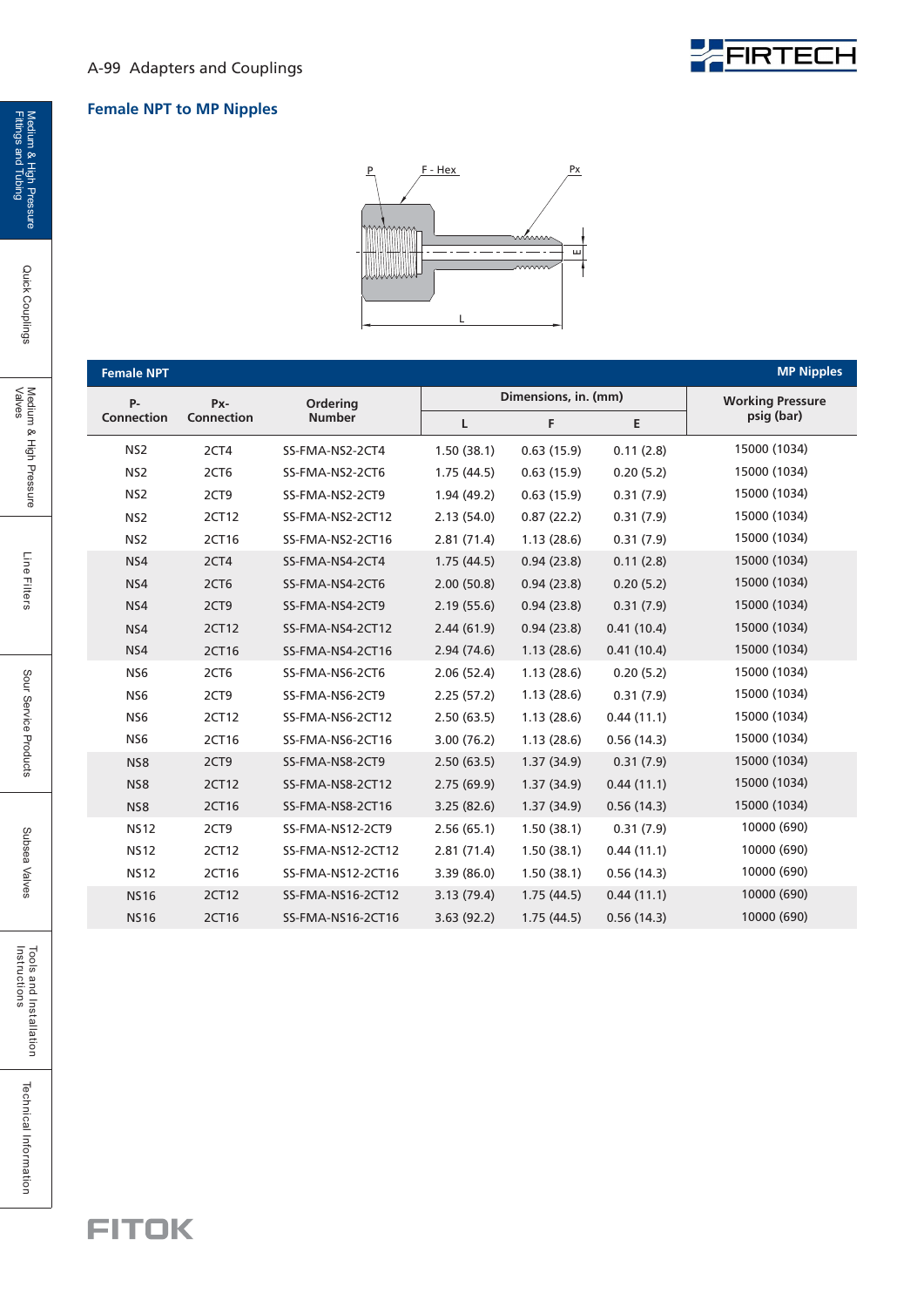

|  | <b>Female NPT to Male HP</b> |  |  |  |  |
|--|------------------------------|--|--|--|--|
|--|------------------------------|--|--|--|--|



| <b>Female NPT</b> |                   |                  |             |                      |           | <b>Male HP</b>          |
|-------------------|-------------------|------------------|-------------|----------------------|-----------|-------------------------|
| <b>P-</b>         | Px-               | Ordering         |             | Dimensions, in. (mm) |           | <b>Working Pressure</b> |
| <b>Connection</b> | <b>Connection</b> | <b>Number</b>    | Г           | F                    | E         | psig (bar)              |
| NS <sub>2</sub>   | 6MP4              | SS-FMA-NS2-6MP4  | 1.19(30.2)  | 0.63(15.9)           | 0.08(2.1) | 15000 (1034)            |
| NS <sub>2</sub>   | 6MP6              | SS-FMA-NS2-6MP6  | 1.37(34.9)  | 0.81(20.6)           | 0.13(3.2) | 15000 (1034)            |
| NS <sub>2</sub>   | 6MP9              | SS-FMA-NS2-6MP9  | 1.63(41.3)  | 1.19(30.2)           | 0.19(4.8) | 15000 (1034)            |
| NS4               | 6MP4              | SS-FMA-NS4-6MP4  | 1.37(34.9)  | 0.94(23.8)           | 0.08(2.1) | 15000 (1034)            |
| NS4               | 6MP6              | SS-FMA-NS4-6MP6  | 1.63(41.3)  | 0.94(23.8)           | 0.13(3.2) | 15000 (1034)            |
| NS4               | 6MP9              | SS-FMA-NS4-6MP9  | 1.75(44.5)  | 1.19(30.2)           | 0.19(4.8) | 15000 (1034)            |
| NS <sub>6</sub>   | 6MP4              | SS-FMA-NS6-6MP4  | 1.44(36.5)  | 1.13(28.6)           | 0.08(2.1) | 15000 (1034)            |
| NS <sub>6</sub>   | 6MP6              | SS-FMA-NS6-6MP6  | 1.69 (42.9) | 1.13(28.6)           | 0.13(3.2) | 15000 (1034)            |
| NS <sub>6</sub>   | 6MP9              | SS-FMA-NS6-6MP9  | 1.81(46.0)  | 1.19(30.2)           | 0.19(4.8) | 15000 (1034)            |
| NS <sub>8</sub>   | 6MP4              | SS-FMA-NS8-6MP4  | 1.69(42.9)  | 1.37(34.9)           | 0.08(2.1) | 15000 (1034)            |
| NS8               | 6MP6              | SS-FMA-NS8-6MP6  | 1.94(49.2)  | 1.37(34.9)           | 0.13(3.2) | 15000 (1034)            |
| NS8               | 6MP9              | SS-FMA-NS8-6MP9  | 2.13(54.0)  | 1.37(34.9)           | 0.19(4.8) | 15000 (1034)            |
| <b>NS12</b>       | 6MP4              | SS-FMA-NS12-6MP4 | 1.75(44.5)  | 1.50(38.1)           | 0.08(2.1) | 10000 (690)             |
| <b>NS12</b>       | 6MP6              | SS-FMA-NS12-6MP6 | 2.00(50.8)  | 1.50(38.1)           | 0.13(3.2) | 10000 (690)             |
| <b>NS12</b>       | 6MP9              | SS-FMA-NS12-6MP9 | 2.19(55.6)  | 1.50(38.1)           | 0.19(4.8) | 10000 (690)             |
| <b>NS16</b>       | 6MP4              | SS-FMA-NS16-6MP4 | 2.00(50.8)  | 1.75(44.5)           | 0.08(2.1) | 10000 (690)             |
| <b>NS16</b>       | 6MP6              | SS-FMA-NS16-6MP6 | 2.25(57.2)  | 1.75(44.5)           | 0.13(3.2) | 10000 (690)             |
| <b>NS16</b>       | 6MP9              | SS-FMA-NS16-6MP9 | 2.44(61.9)  | 1.75(44.5)           | 0.19(4.8) | 10000 (690)             |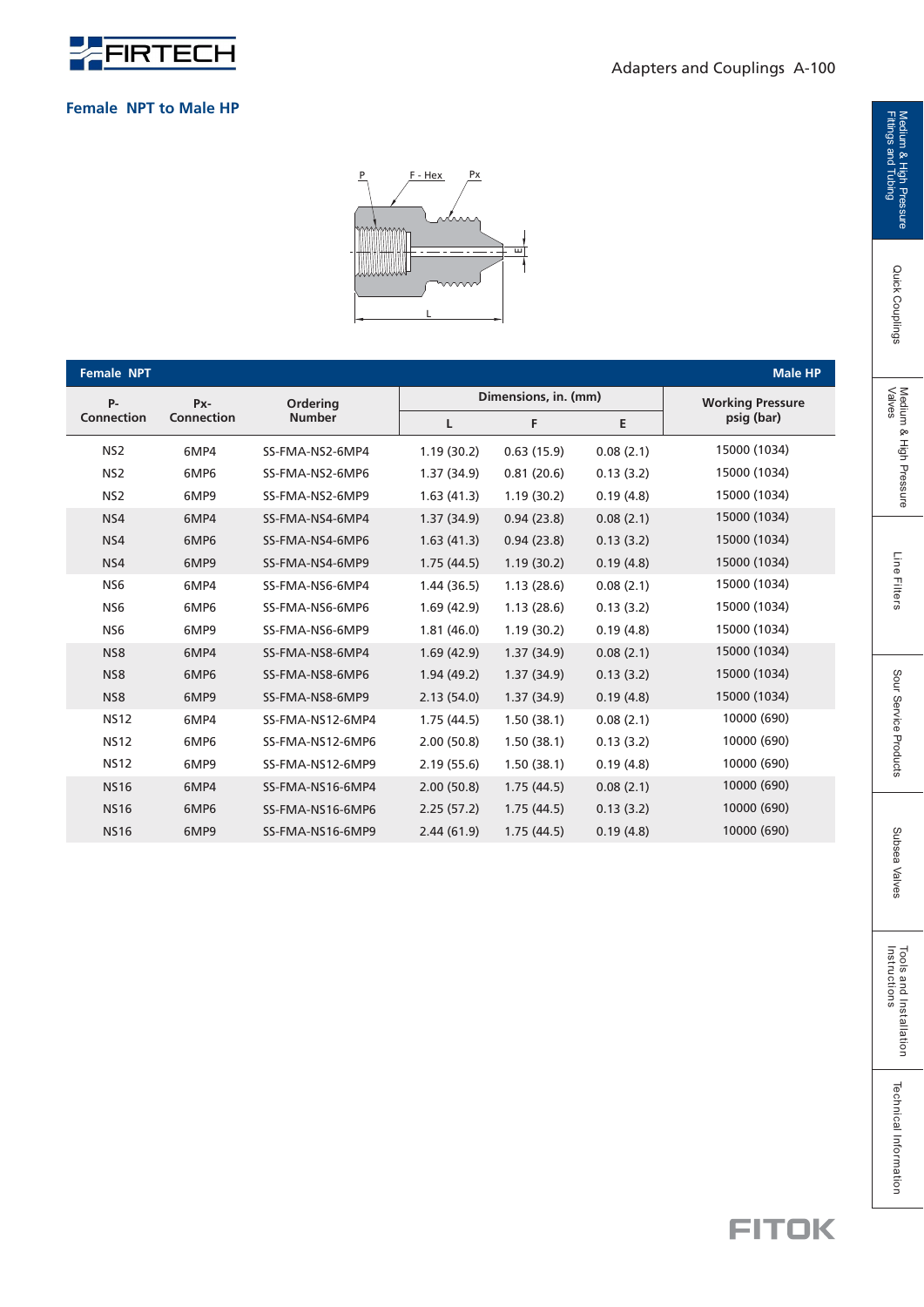

#### **Female NPT to HP Nipples**



| <b>Female NPT</b> |                   |                  |            |                      |           | <b>HP Nipples</b>       |
|-------------------|-------------------|------------------|------------|----------------------|-----------|-------------------------|
| <b>P-</b>         | Px-               | Ordering         |            | Dimensions, in. (mm) |           | <b>Working Pressure</b> |
| <b>Connection</b> | <b>Connection</b> | <b>Number</b>    | L          | F                    | E         | psig (bar)              |
| NS <sub>2</sub>   | 6CT4              | SS-FMA-NS2-6CT4  | 1.87(47.6) | 0.63(15.9)           | 0.08(2.1) | 15000 (1034)            |
| NS <sub>2</sub>   | 6CT6              | SS-FMA-NS2-6CT6  | 2.19(55.6) | 0.63(15.9)           | 0.13(3.2) | 15000 (1034)            |
| NS4               | 6CT4              | SS-FMA-NS4-6CT4  | 2.13(54.0) | 0.94(23.8)           | 0.08(2.1) | 15000 (1034)            |
| N <sub>S</sub> 4  | 6CT6              | SS-FMA-NS4-6CT6  | 2.50(63.5) | 0.94(23.8)           | 0.13(3.2) | 15000 (1034)            |
| NS4               | 6CT9              | SS-FMA-NS4-6CT9  | 3.06(77.8) | 0.94(23.8)           | 0.19(4.8) | 15000 (1034)            |
| NS <sub>6</sub>   | 6CT4              | SS-FMA-NS6-6CT4  | 2.13(54.0) | 1.13(28.6)           | 0.08(2.1) | 15000 (1034)            |
| NS <sub>6</sub>   | 6CT6              | SS-FMA-NS6-6CT6  | 2.50(63.5) | 1.13(28.6)           | 0.13(3.2) | 15000 (1034)            |
| NS <sub>6</sub>   | 6CT9              | SS-FMA-NS6-6CT9  | 3.13(79.4) | 1.13(28.6)           | 0.19(4.8) | 15000 (1034)            |
| N <sub>S</sub> 8  | 6CT4              | SS-FMA-NS8-6CT4  | 2.37(60.3) | 1.37(34.9)           | 0.08(2.1) | 15000 (1034)            |
| NS8               | 6CT6              | SS-FMA-NS8-6CT6  | 2.75(69.9) | 1.37(34.9)           | 0.13(3.2) | 15000 (1034)            |
| NS8               | 6CT9              | SS-FMA-NS8-6CT9  | 3.31(84.2) | 1.37(34.9)           | 0.19(4.8) | 15000 (1034)            |
| <b>NS12</b>       | 6CT4              | SS-FMA-NS12-6CT4 | 2.44(61.9) | 1.50(38.1)           | 0.08(2.1) | 10000 (690)             |
| <b>NS12</b>       | 6CT6              | SS-FMA-NS12-6CT6 | 2.81(71.4) | 1.50(38.1)           | 0.13(3.2) | 10000 (690)             |
| <b>NS12</b>       | 6CT9              | SS-FMA-NS12-6CT9 | 3.38(85.8) | 1.50(38.1)           | 0.19(4.8) | 10000 (690)             |
| <b>NS16</b>       | 6CT4              | SS-FMA-NS16-6CT4 | 2.69(68.3) | 1.75(44.5)           | 0.08(2.1) | 10000 (690)             |
| <b>NS16</b>       | 6CT6              | SS-FMA-NS16-6CT6 | 3.10(78.8) | 1.75(44.5)           | 0.13(3.2) | 10000 (690)             |
| <b>NS16</b>       | 6CT9              | SS-FMA-NS16-6CT9 | 3.69(93.8) | 1.75(44.5)           | 0.19(4.8) | 10000 (690)             |

NOTE: Dimensions are for reference only and are subject to change.

Quick Couplings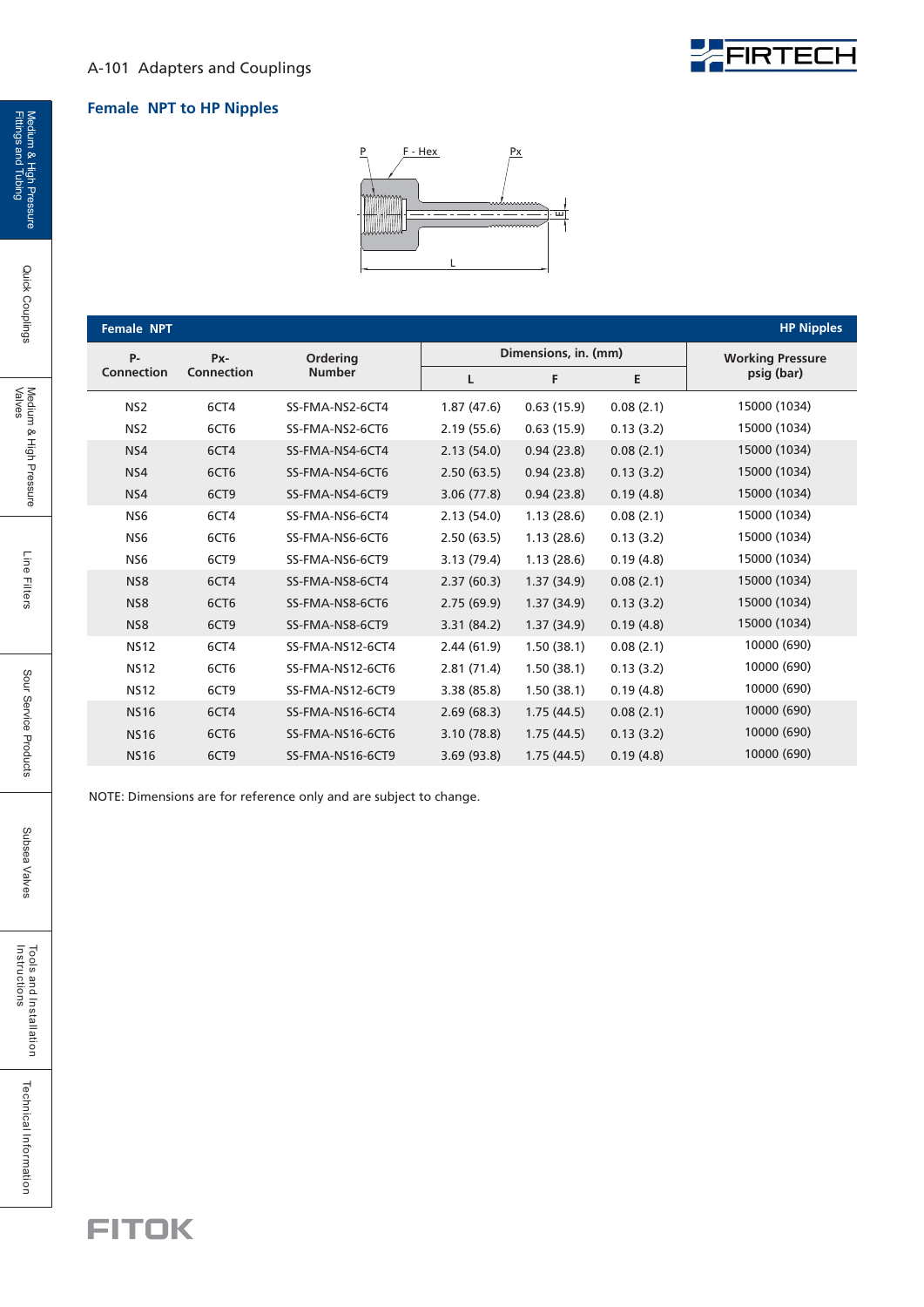| <b>Ordering Number Description</b> |            |                                                                                                            |                        | $SS - MMA - ZMPS - NS4$ |                         |                               |                                                              |                                                   |                                                  |
|------------------------------------|------------|------------------------------------------------------------------------------------------------------------|------------------------|-------------------------|-------------------------|-------------------------------|--------------------------------------------------------------|---------------------------------------------------|--------------------------------------------------|
|                                    |            |                                                                                                            |                        |                         |                         |                               |                                                              |                                                   |                                                  |
|                                    |            |                                                                                                            |                        |                         |                         |                               |                                                              |                                                   |                                                  |
| <b>Material</b>                    |            | Fitting Type                                                                                               |                        | P1 Type                 |                         | P1 Size                       | P <sub>2</sub> Type                                          |                                                   | P <sub>2</sub> Size                              |
|                                    |            |                                                                                                            |                        |                         |                         |                               |                                                              |                                                   |                                                  |
| 316 <sub>SS</sub><br>SS            | MMA        | Male to Male                                                                                               | ŠN                     | Male NPT or             |                         | <b>NS Thread Size</b>         | In addition to those specified<br>for P1, other types are as |                                                   | In addition to those                             |
|                                    | FEC        | Female to Female                                                                                           |                        | Female NPT              | $\overline{\mathbf{c}}$ | 1/8"                          | follows                                                      |                                                   | specified for P1, other sizes<br>are as follows: |
|                                    | <b>FMA</b> | Female to Male                                                                                             | DMP<br>and             | Male DHL Series         | 4                       | 1/4"                          | MP Nipples<br>$rac{1}{2}$                                    |                                                   | 2CT Thread Size (Left Hand)                      |
|                                    |            |                                                                                                            | <b>DC</b>              |                         | $\mathbf \omega$        | 3/8"                          | HP Nipples<br><b>GCT</b>                                     | 4                                                 | $1/4 - 28$                                       |
|                                    |            |                                                                                                            | $\frac{2MP}{2CP}$      | Male MP                 | $\infty$                | $1/2$ "                       | Male JIC or Female JIC<br>$\leq$                             | 6                                                 | $3/8 - 24$                                       |
|                                    |            |                                                                                                            |                        |                         | 12                      | 3/4"                          |                                                              | G                                                 | $9/16 - 18$                                      |
|                                    |            |                                                                                                            | GMP<br>and<br>GCP      | Male HP                 | $\frac{6}{2}$           | $\overset{\circ}{\leftarrow}$ |                                                              | $\overline{c}$                                    | $3/4 - 16$                                       |
|                                    |            |                                                                                                            | DHL                    | Female DHL Series       | DMP,                    | DCP and DHL Thread Size       |                                                              | $\frac{6}{2}$                                     | $1 - 14$                                         |
|                                    |            |                                                                                                            | 2FH                    |                         | $\sim$                  | $3/8 - 24$                    |                                                              |                                                   | 6CT Thread Size (Left Hand)                      |
|                                    |            |                                                                                                            | GFH                    | Female MP<br>Female HP  | 4                       | $1/2 - 20$                    |                                                              | 4                                                 | $1/4 - 28$                                       |
|                                    |            |                                                                                                            |                        |                         | $\mathbf \omega$        | $5/8 - 18$                    |                                                              | ڡ                                                 | $3/8 - 24$                                       |
|                                    |            |                                                                                                            | $\overline{\Xi}$       | Male Type "M"           | $\infty$                | 13/16-16                      |                                                              | G                                                 | $9/16 - 18$                                      |
|                                    |            |                                                                                                            |                        |                         | 2MP,                    | 2CP and 2FH Thread Size       |                                                              |                                                   | Size<br>AN Thread                                |
|                                    |            |                                                                                                            |                        |                         | 4                       | 7/16-20                       |                                                              | 4                                                 | 7/16-20                                          |
|                                    |            | NOTE: "Ordering Number Description" is a reference to understand<br>the combination rules of FITOK product | part number. Not all   |                         | $\mathbf  \circ$        | $9/16 - 18$                   |                                                              | $\mathbf  \, \mathbf  \, \mathbf  \, \mathbf  \,$ | $9/16 - 18$                                      |
|                                    |            | combinations are available.                                                                                |                        |                         | G                       | 13/16-16                      |                                                              | $\infty$                                          | $3/4 - 16$                                       |
|                                    |            |                                                                                                            |                        |                         | 57                      | $3/4 - 14$                    |                                                              | $\mathrel{\mathop{\mathsf{e}}\nolimits}$          | $7/8 - 14$                                       |
|                                    |            |                                                                                                            |                        |                         | $\frac{6}{2}$           | 13/8-12                       |                                                              | $\overline{c}$                                    | 11/16-12                                         |
|                                    | Σ          | 52                                                                                                         |                        |                         | GMP,                    | 6CP and 6FH Thread Size       |                                                              | $\frac{6}{2}$                                     | $5/16 - 12$<br>$\overline{\phantom{0}}$          |
|                                    |            |                                                                                                            |                        |                         | 4                       | $9/16 - 18$                   |                                                              |                                                   |                                                  |
|                                    |            |                                                                                                            |                        |                         | $\circ$                 | $3/4 - 16$                    |                                                              |                                                   |                                                  |
|                                    |            | P1 and P2 shall be described in the following orders:                                                      |                        |                         | G                       | $11/8 - 12$                   |                                                              |                                                   |                                                  |
|                                    |            | $\circledcirc$ For fitting type MMA: 6MP $\Box$ - DMP $\Box$ - NS $\Box$ - AN $\Box$ - HM $\Box$           |                        |                         |                         | HM Thread Size                |                                                              |                                                   |                                                  |
| $-6CT$ $-2CT$                      |            | For fitting type FFC: 6FH□ - 2FH□ - DHL□                                                                   | $-$ NS $-$ - AN $\Box$ |                         | G                       | $9/16 - 18$                   |                                                              |                                                   |                                                  |
|                                    |            | For fitting type FMA: Female connection type is the first                                                  |                        |                         | $\overline{c}$          | $3/4 - 16$                    |                                                              |                                                   |                                                  |
|                                    |            | © Describe the descending order as per size if                                                             | the end connection     |                         | $\overline{4}$          | $7/8 - 14$                    |                                                              |                                                   |                                                  |
| types are the same                 |            |                                                                                                            |                        |                         | $\frac{6}{2}$           | $1 - 12$                      |                                                              |                                                   |                                                  |
| $\circledcirc$                     |            | Describe the end of P1 if all end connections are the same                                                 |                        |                         | $\overline{21}$         | 15/16-12                      |                                                              |                                                   |                                                  |
|                                    |            |                                                                                                            |                        |                         |                         |                               |                                                              |                                                   |                                                  |

**FITOK** 

Medium & High Pressure<br>Fittings and Tubing

Quick Couplings

Medium & High Pressure<br>Valves

Line Filters